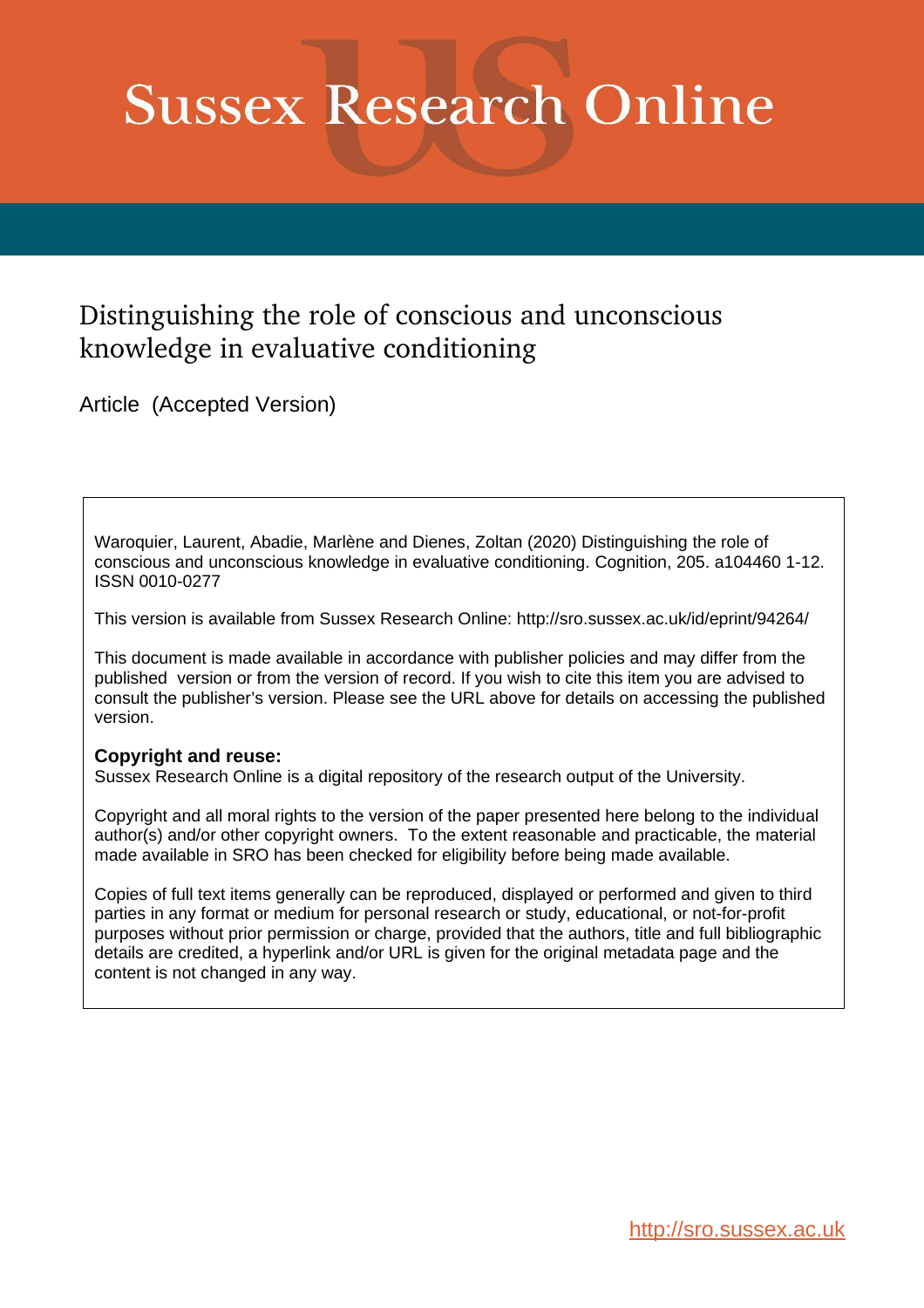Running head: Conscious and unconscious knowledge in EC

# **Distinguishing the role of conscious and unconscious knowledge in Evaluative Conditioning**

Laurent Waroquier<sup>1</sup>, Marlène Abadie<sup>2</sup>, & Zoltan Dienes<sup>3</sup>

Word Count: 11159

# **Author Note**

<sup>1</sup> Laurent Waroquier, Université Clermont Auvergne, CNRS, LAPSCO, F-63000 Clermont-Ferrand, France.<sup>2</sup> Marlène Abadie, Laboratoire de Psychologie Cognitive, Aix-Marseille Université, France. <sup>3</sup> Zoltan Dienes, School of Psychology, University of Sussex, UK. Correspondence concerning this article should be addressed to Laurent Waroquier, Laboratoire de Psychologie Sociale et Cognitive, 34 avenue Carnot - TSA 60401- 63001 Clermont-Ferrand Cedex 1, France, [laurent.waroquier@uca.fr,](mailto:laurent.waroquier@uca.fr) +33 (0) 4 73 40 63 66.

Data are available at [https://osf.io/unbem/?view\\_only=3d240471cec448d1984f96ad145a3fbc](https://osf.io/unbem/?view_only=3d240471cec448d1984f96ad145a3fbc)

Manuscript accepted for publication in Cognition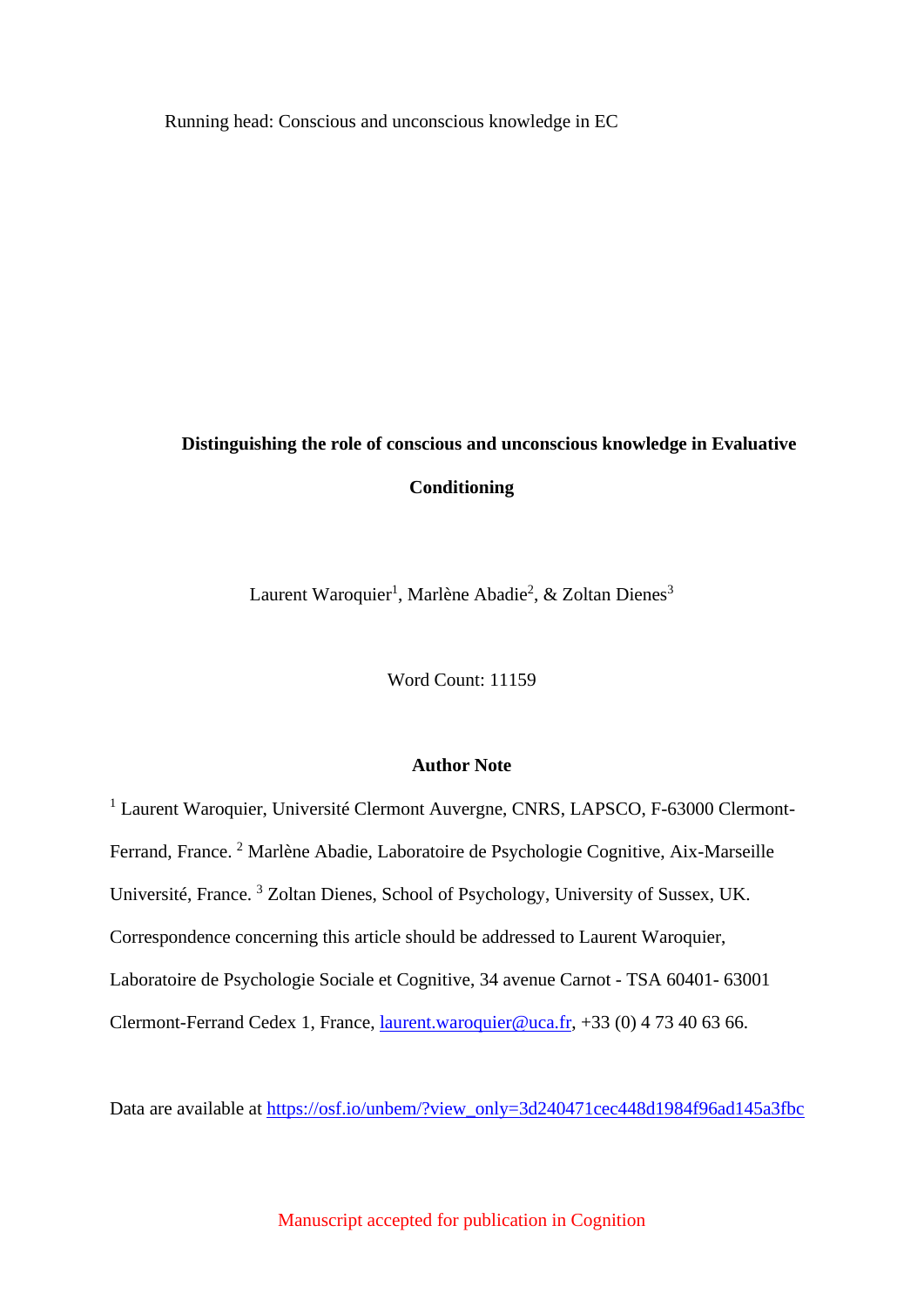#### **Abstract**

Evaluative conditioning (EC) refers to a change in liking of a conditioned stimulus (CS) subsequent to its repeated pairing with a valent stimulus (US). Two studies that bring new light on the highly debated question of the role of awareness in EC were conducted. We developed an innovative method motivated by higher order and integration theories of consciousness to distinguish between the role of conscious and unconscious knowledge about the pairings. On each trial of the awareness test, participants had to indicate the valence of the US associated with a given CS and to make a '*structural knowledge attribution'* by reporting the basis of their response. Valence identification accuracy was used to evaluate knowledge while the knowledge attribution was used to measure the conscious status of knowledge. Memory attribution indicated conscious knowledge about the pairings while feeling-based and random attributions indicated unconscious knowledge. A meta-analysis of the two studies revealed that valence identification accuracy was above chance level for memory and feelingbased attributions but not for the random attribution. EC was found in the three attributions. While EC effect size was medium for the memory attribution it was small for feeling-based and random attributions. Moreover, Experiment 2 included a delayed test. EC was still present 24 hours after the conditioning took place. The results obtained for memory and feeling-based attributions suggest that both conscious and unconscious knowledge may underlie EC. The results obtained for random attribution suggest that EC may also occur without any knowledge of US valence.

Keywords: evaluative conditioning, contingency awareness, conscious knowledge, unconscious knowledge, attitude learning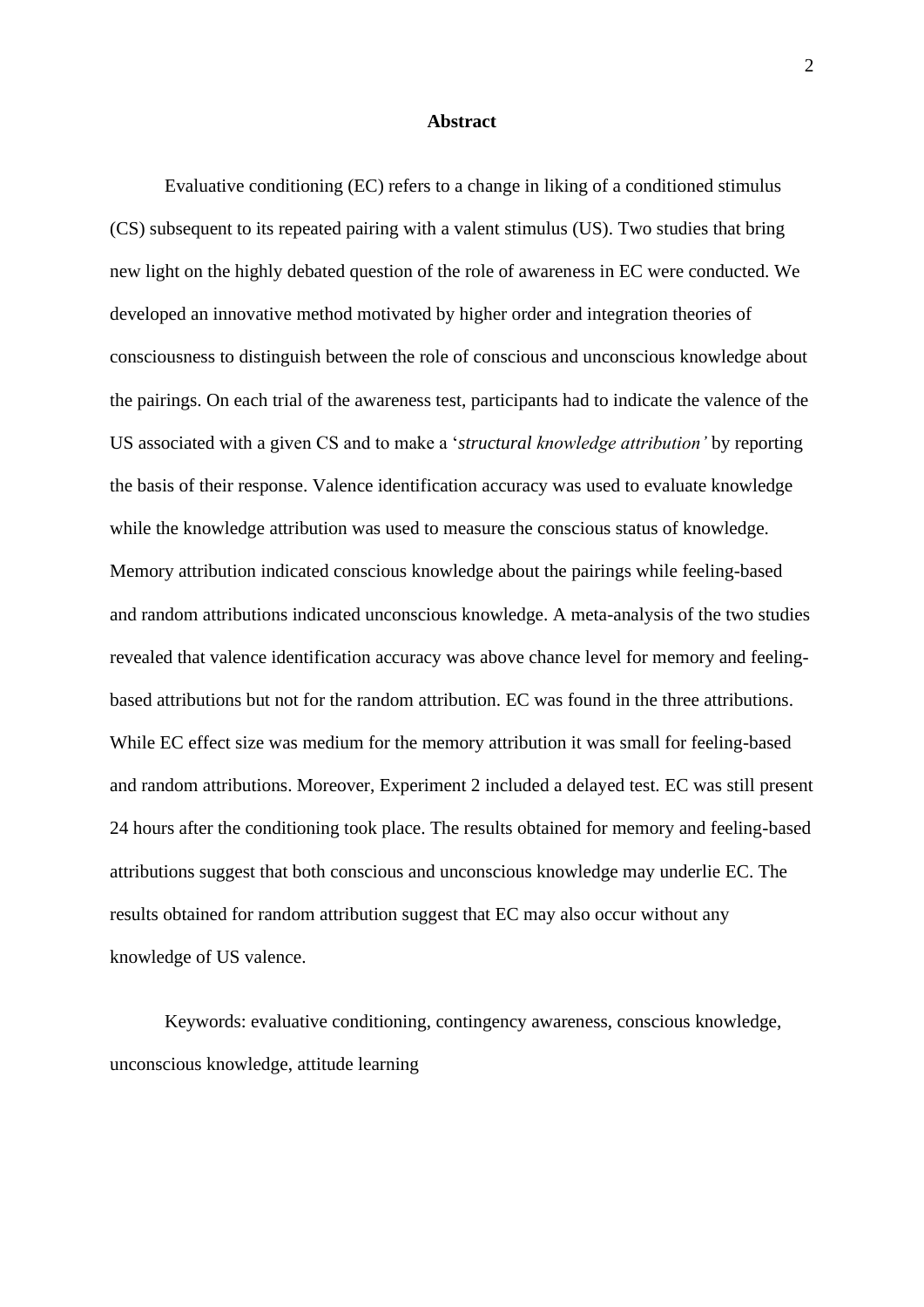# **Distinguishing the role of conscious and unconscious knowledge in Evaluative Conditioning**

One of the most basic mechanisms by which attitudes (i.e., our likes and dislikes) may be formed or changed is evaluative conditioning (EC). EC is based on a very simple procedure in which a conditioned stimulus (CS) is repeatedly presented in close spatiotemporal contiguity with an unconditioned stimulus (US) of either positive or negative valence. An EC effect is demonstrated if the attitude toward the CS changes in the direction of the US valence. This effect has been replicated many times (Hofmann, De Houwer, Perugini, Baeyens, & Crombez, 2010). However, the role of awareness in EC remains highly debated. While some studies suggest that EC only occurs when the subject is consciously aware of the CS-US contingencies, others support the opposite conclusion (Sweldens, Corneille & Yzerbyt, 2014).

The theoretical debate has essentially focused on the role of awareness of the CS-US contingencies during the conditioning phase, in other words during the encoding of the information (Corneille & Stahl, 2018). Experiments that have addressed this question in the most direct way manipulated awareness during the conditioning phase. For example, experiments used subliminal presentation of stimuli. Some of these studies support the view that awareness of stimuli is not required for EC to occur (e.g., Dijksterhuis, 2004; Field & Moore, 2005). However, they have been criticized on methodological grounds and their conclusions have been challenged empirically (Stahl, Haaf, & Corneille, 2016; Stahl & Bading, 2019). Other studies manipulated cognitive load during the encoding of information in order to diminish awareness of the CS-US contingencies. The results support the view that taxing participants' cognitive resources prevents EC (Dedonder, Corneille, Yzerbyt, &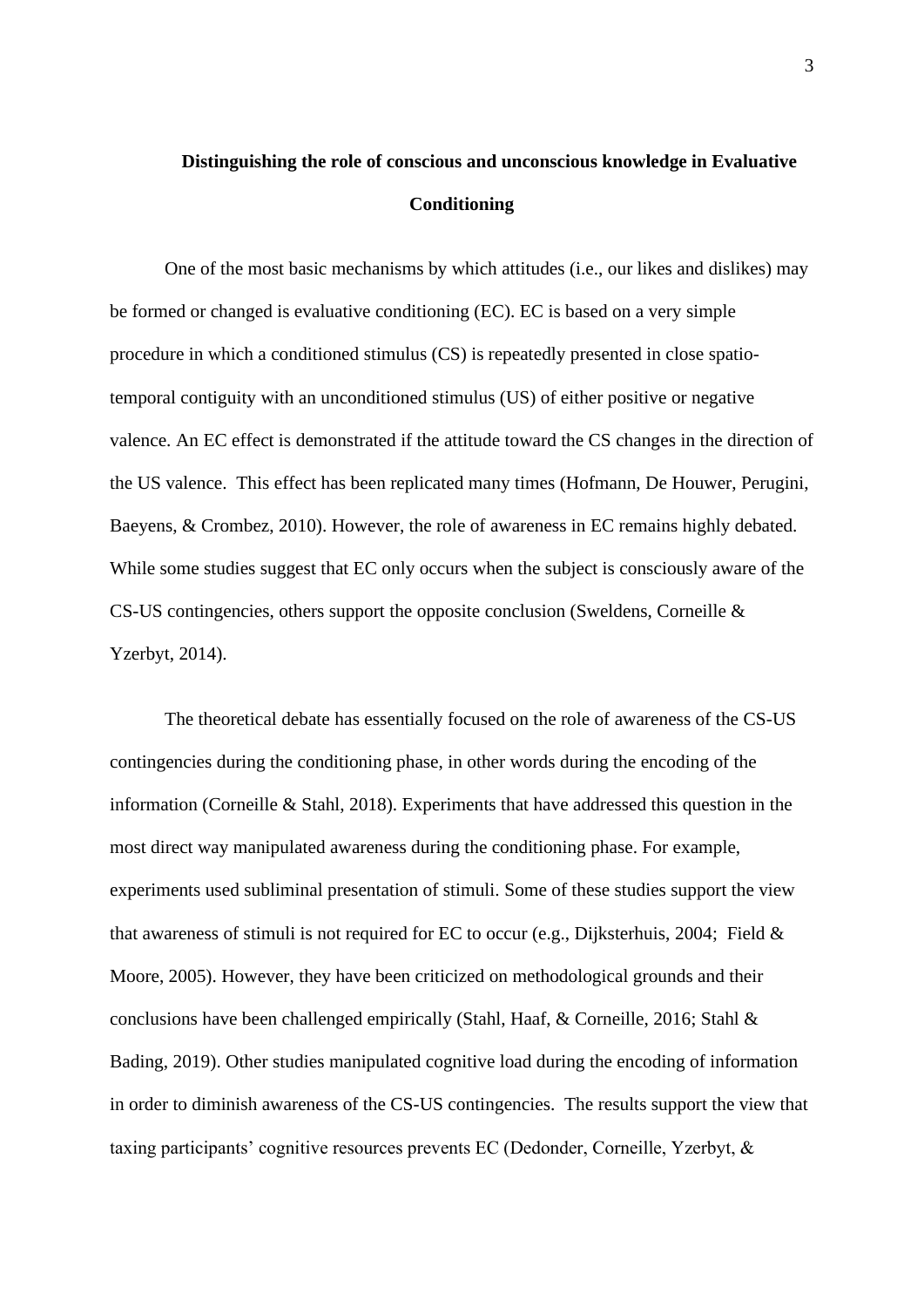Kuppens, 2010; Mierop, Hütter, & Corneille, 2017; Pleyers, Corneille, Yzerbyt, & Luminet, 2009) to the extent that the same type of material is used in the conditioning and the distracting task (Halbeisen & Walther, 2015). Besides the role of awareness during the encoding of information, another theoretical question is the one of the awareness of the CS-US associations after the conditioning phase, when the subject is subsequently asked to evaluate the CS. Few studies have attempted to answer it directly (Gast, De Houwer, & De Schryver, 2012; Halbeisen, Blask, Weil, & Walther, 2014). The current paper will focus on this last question.

Awareness during encoding and during CS evaluation are two different things. As pointed out by Gawronski and Walther (2012), measurements of awareness made after the conditioning phase remain ambiguous about the role of awareness during encoding. Similarly, awareness during encoding does not necessarily imply awareness during CS evaluation. For example, a person may be perceptually aware of a given CS and a given US or even be aware that they are presented contiguously at the time they are displayed. However, when subsequently evaluating the CS, he or she may be unaware that the CS has been repeatedly paired with the US. For this reason, we relied on a measure taken at the time of testing to study the role of awareness during CS evaluation. A recent account of EC (Gast, 2018) postulates that the vast majority of EC effects depend on the awareness of the relation between CS and US valence during attitude expression. In this view, awareness during the conditioning phase is only a prerequisite. It is thus important to test whether, at the time of CS evaluation, EC is exclusively sustained by conscious knowledge or whether unconscious knowledge about the pairings may also give rise to EC effects.

Several methods have been used to measure awareness after the conditioning phase. It has recently been proposed that awareness should be measured for each pair rather than for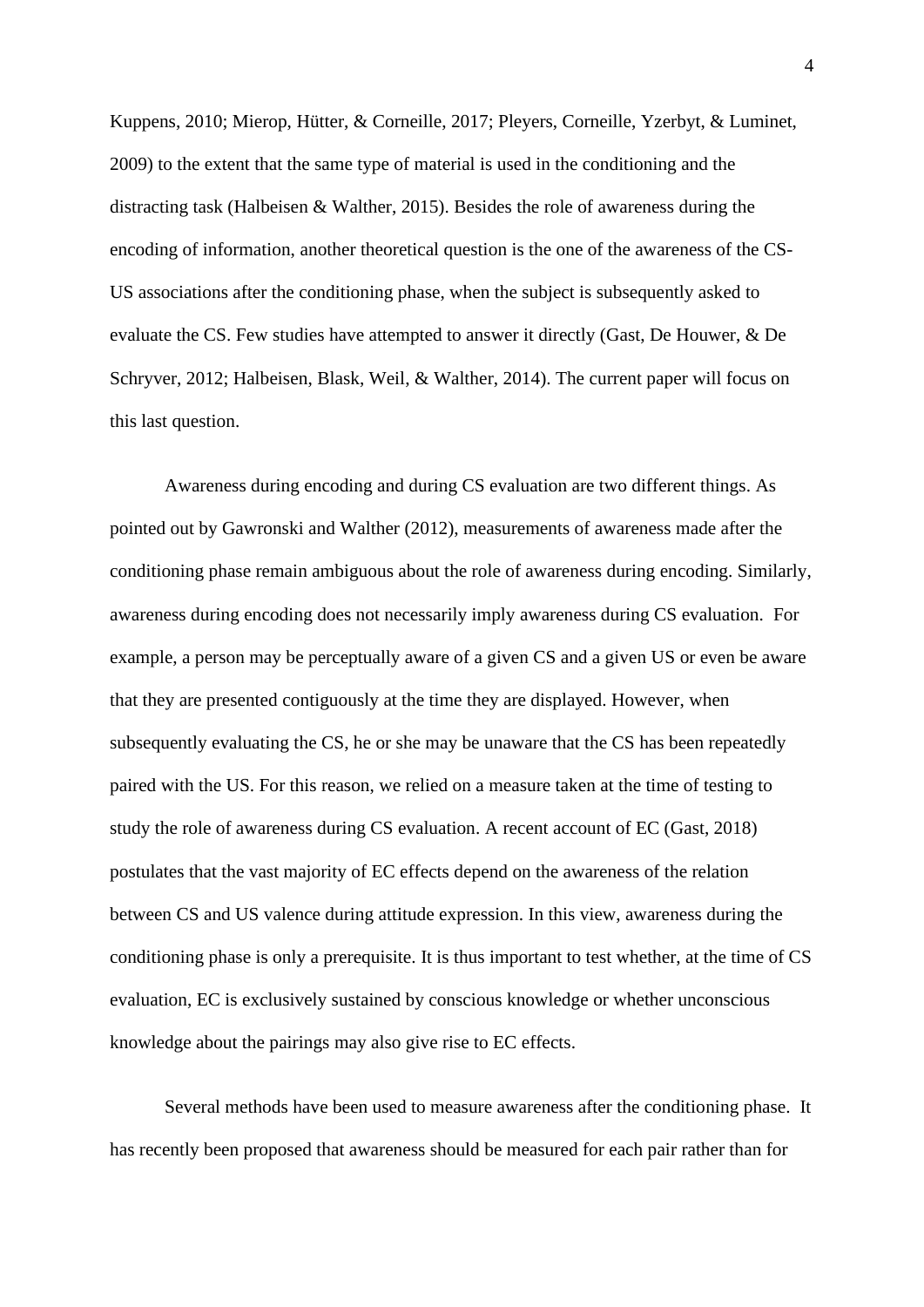each participant as a given participant is unlikely to be aware of either all or none of the CS– US pairings (Pleyers, Corneille, Luminet, & Yzerbyt, 2007). In these studies, a participant was considered as aware of a given association when he was able to identify the US associated with the CS and as unaware when he did not select the correct US. Stahl, Unkelbach and Corneille (2009) refined this method in order to measure the awareness of US valence. Their results suggest that awareness of US valence is crucial while US identity does not further contribute to EC. It is thus important to measure awareness of US valence (Sweldens et al., 2014). These are *objective measures* of awareness, as any correct identification of the US or of its valence is assumed to be based on conscious knowledge, regardless of the subjective experience of the participant. They have been criticized because participants may identify US identity or its valence on the basis of their attitude toward CS which may skew awareness measurement (we will come back to this question in Experiment 2) or because unintended retrieval processes may lead to US identification (Hütter, Sweldens, Stahl, Unkelbach & Klauer, 2012; Halbeisen et al., 2014). The present studies differentiate from these last two approaches because rather than focusing on the role of retrieval processes they seek to assess the conscious status of knowledge itself, namely the awareness of knowing. To do so, we introduced a novel *subjective measure* of awareness (Wierzchoń, Asanowicz, Paulewicz & Cleeremans, 2012; Wierzchoń, Paulewicz, Asanowicz, Timmermans & Cleeremans, 2014).

Any measure of awareness presupposes a theory (Dienes & Seth, 2010, 2018). The use of objective measures relies on the assumption that there is a perfect overlap between performance and awareness (Timmermans & Cleeremans, 2015). However, there is considerable evidence showing that a person can report she is guessing while having a performance well above baseline (e.g., Dienes, 2012). Hence, from the subject point of view there may be a dissociation between awareness and performance. Subjective measures are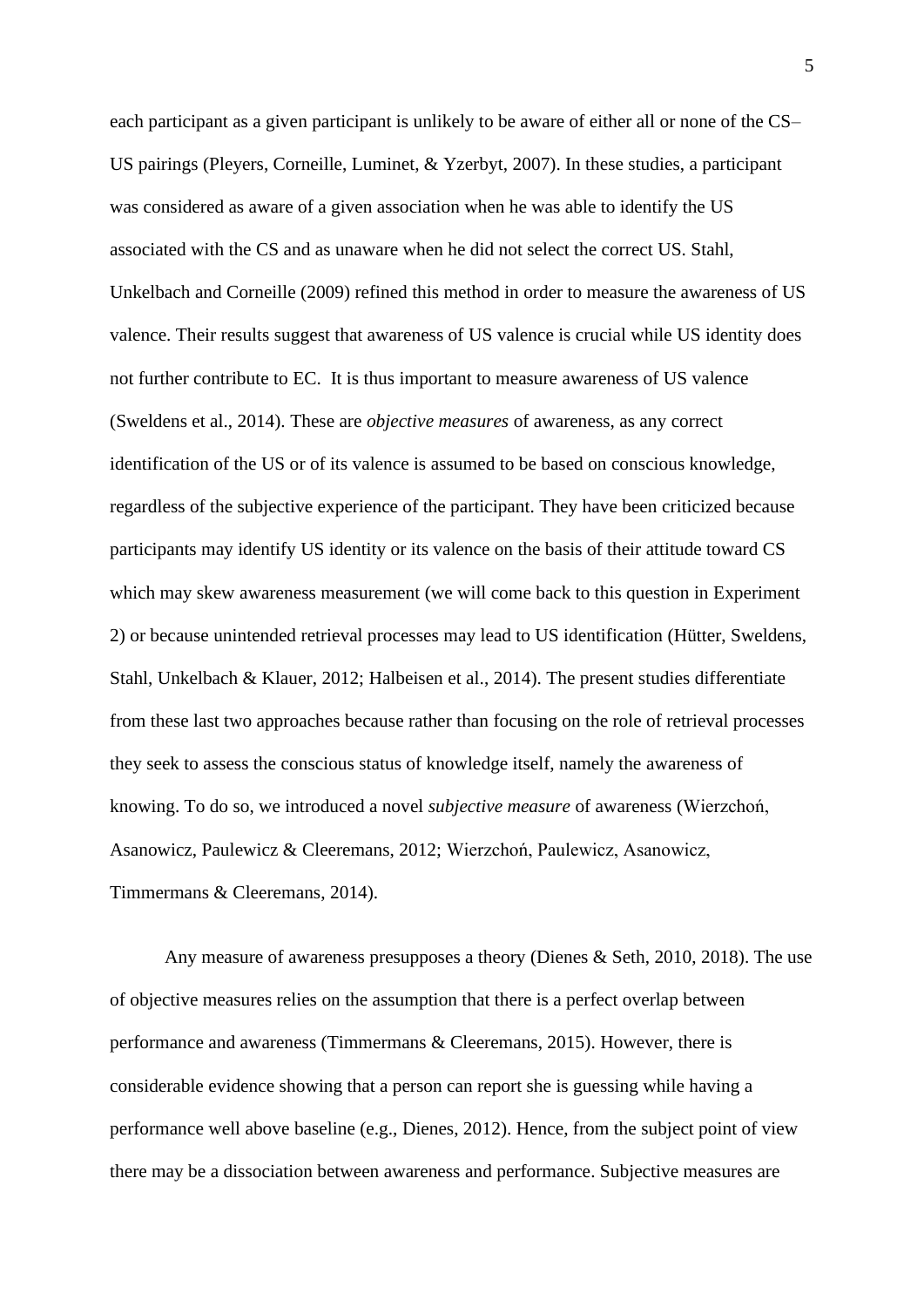designed to capture this dissociation. Those measures are motivated by global workspace (and other integration theories) and higher order theories (Rosenthal, 2005; Michel et al., 2018) which are the dominant theories of consciousness amongst psychologists, neuroscientists and other researchers in the field. According to global workspace theory (Baars, 1993; Dehaene, Changeux, & Naccache, 2011) information becomes conscious when it enters a 'global workspace' that broadcasts it to many processors in the brain. As a result, information becomes widely available to many cognitive processes and can be used flexibly. For example, one can exert voluntary control over conscious content or report it while it is not the case for unconscious content. Higher order theory of consciousness relies on another characteristic associated with consciousness to differentiate conscious form unconscious contents. By this theory, one has to have a meta-representation of having a mental content (i.e., a higher order state) to be aware of that content. In other words, one has to be aware of knowing. If information is in the global workspace, it is thereby available to mechanisms that produce higher order states. A first order state is just about the world; it allows discriminations about the world. Unconscious knowledge would be an example of such a state. A second order state has content about mental states; the second order states specifically relevant to consciousness assert one is in a lower order state. Thus, on the global workspace and higher order theories, the conscious status of mental states is revealed by the ability of people to tell they are in that state (seeing, knowing, etc.). For example, the ability to indicate the valence of the US paired with a given CS may be based on either conscious or unconscious knowledge. For the knowledge to be considered as conscious subjects must be aware that they know the valence of the US. We developed a subjective measure of the conscious status of knowledge in the EC paradigm motivated by the higher order and global workspace theories of consciousness.

In addition of asking participants to indicate the valence of the US associated with each CS as in previous research (e.g., Pleyers et al., 2007), we asked them if they remembered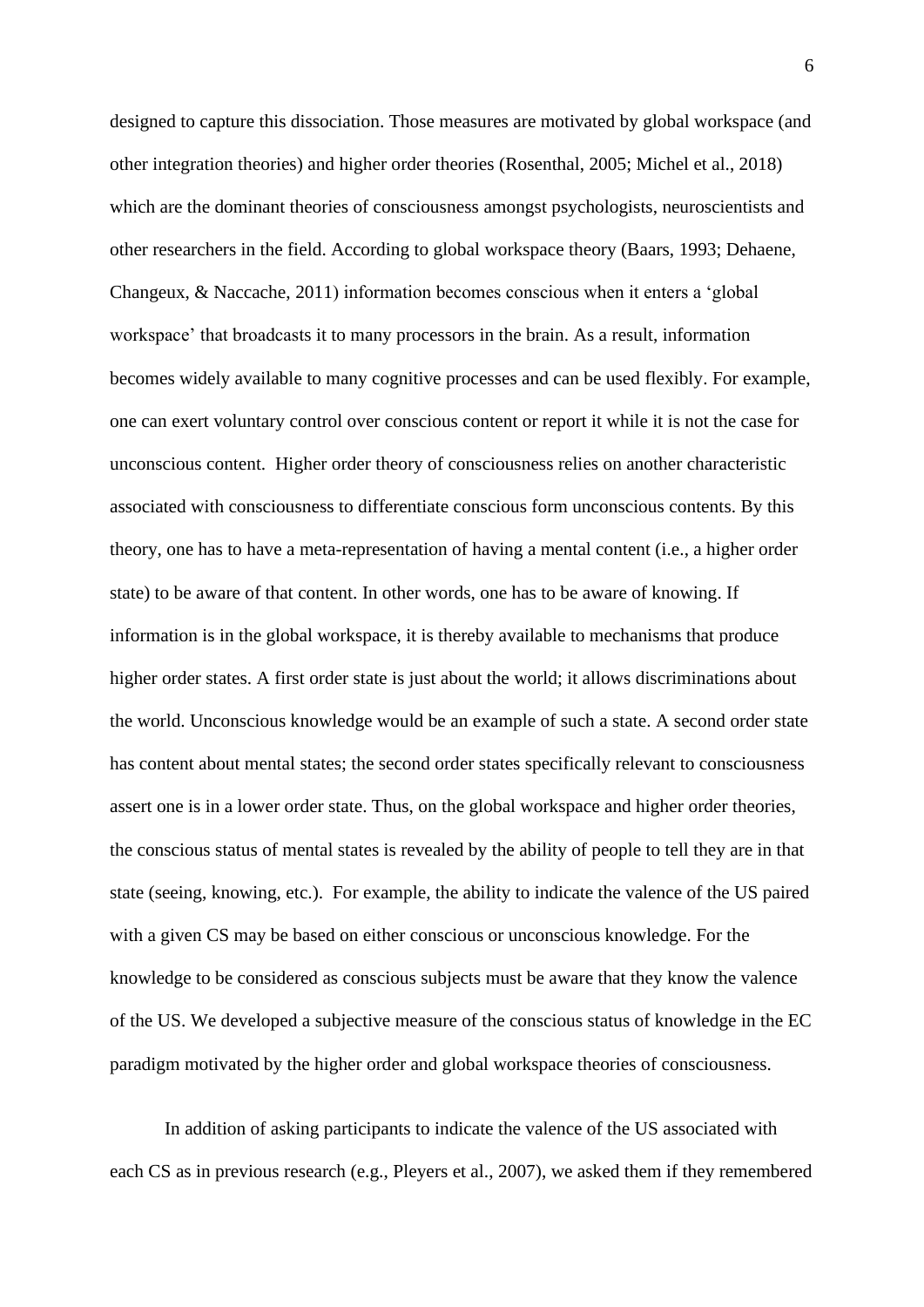having seen this CS presented with either a positive or a negative US. This allows us to test for awareness of knowing. Above chance level identification is regarded as based on conscious knowledge if the participant reports remembering having seen the pairs. In contrast, above chance level identification is regarded as based on unconscious knowledge if the participant reports that he doesn't remember having seen the pairs. This type of subjective measure has been used in various implicit learning paradigms, and these studies are the first to adapt it to a classical EC paradigm.

# *Subjective measures of awareness in implicit learning*

Dienes and Scott (2005) introduce this way of measuring the conscious status of knowledge in artificial grammar learning. In this paradigm, after incidental exposure to apparently random strings of letters, participants classify new strings as obeying or violating a set of rules. For each classification they are asked to indicate the basis of their response (random guessing, intuition, familiarity, conscious rules or memory). Experiments using this method demonstrated that classification of the test strings was above chance level not only when participants made memory and rules attributions (which indicates conscious knowledge of the structure of the material) but also when they made intuition, familiarity or guessing attributions (which indicates unconscious structural knowledge) (e.g., Scott & Dienes, 2008; see Dienes, 2012, for a review).

The same kind of results using the structural knowledge attributions have been obtained not only with artificial grammar learning (e.g. Ivanchei, & Moroshkina, 2018; Jurchiş, & Opre, 2016), but also with other implicit learning paradigms, such as sequence learning (e.g. Fu, Dienes & Fu, 2010), symmetry learning (e.g. Jiang, Zhu, Guo, Ma, Yang & Dienes, 2012; Ling et al, 2018), second language learning (e.g. Paciorek & Williams, 2015; Rebuschat, 2013; Rogers, Revesz, & Rebuschat, 2016), probabilistic category learning (e.g.,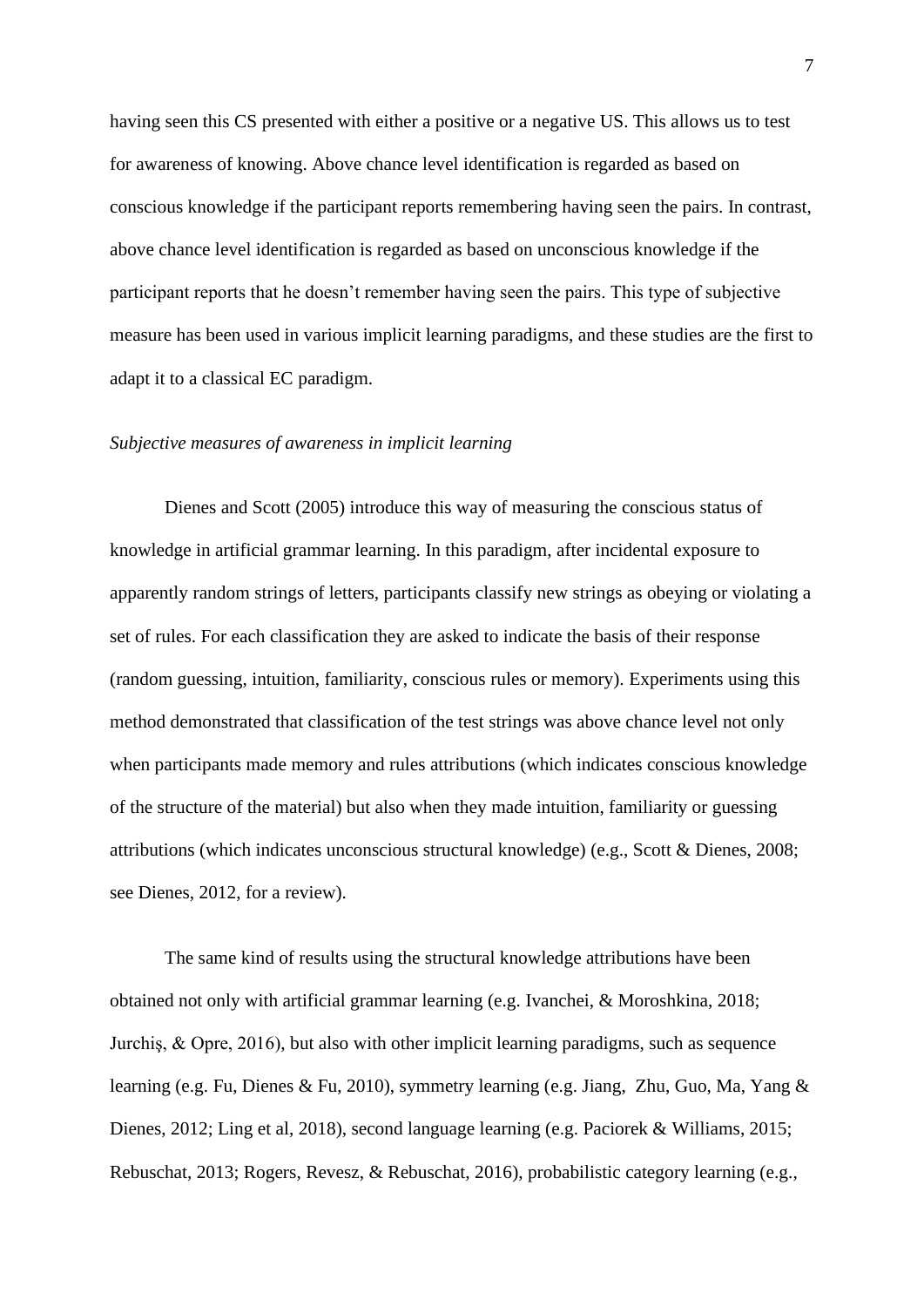Kemény & Lukács, 2013), learning conjunctive rule sets (Neil & Higham, 2012), and learning multiple grammars (Wan, Dienes, & Fu, 2008; Norman, Scott, Price, Jones, & Dienes, in press). Hence, participants may acquire knowledge that they are aware of as well as knowledge that they are not aware of in various implicit learning paradigms. We will be the first to adapt structural knowledge attributions to a classical EC paradigm.

#### *Overview of the experiments*

EC is one of the simplest incidental learning paradigms. Participants are incidentally exposed to pairs of stimuli and learn the structure of this material (i.e., the CS-US pairings) presumably without full awareness of what has been learned. We thus adapted Dienes and Scott's (2005) attribution method to test for the awareness of what has been learned. To do so, we designed a valence awareness test in which participants were first asked to indicate the valence of the US associated with a given CS. This forced choice served as an objective measure of US valence awareness. In addition, we took a subjective measure of awareness by asking participants to report the basis of their response. They could make a memory attribution by reporting that they responded positive or negative because they remembered having seen the CS presented with a positive or a negative picture. They could make a feeling-based attribution by reporting that they did not remember with which picture the CS had been presented and that their response was based on an intuition or a feeling of familiarity. They could make a random attribution by reporting that they responded completely randomly, and that they don't have any confidence in their response.

We relied on the valence identification task to evaluate whether performance was above chance in each attribution. Provided that this is the case, by making a memory attribution, participants indicate that their knowledge about the structure of the pairings (i.e., their structural knowledge) is conscious as they are aware of the basis of their responses. By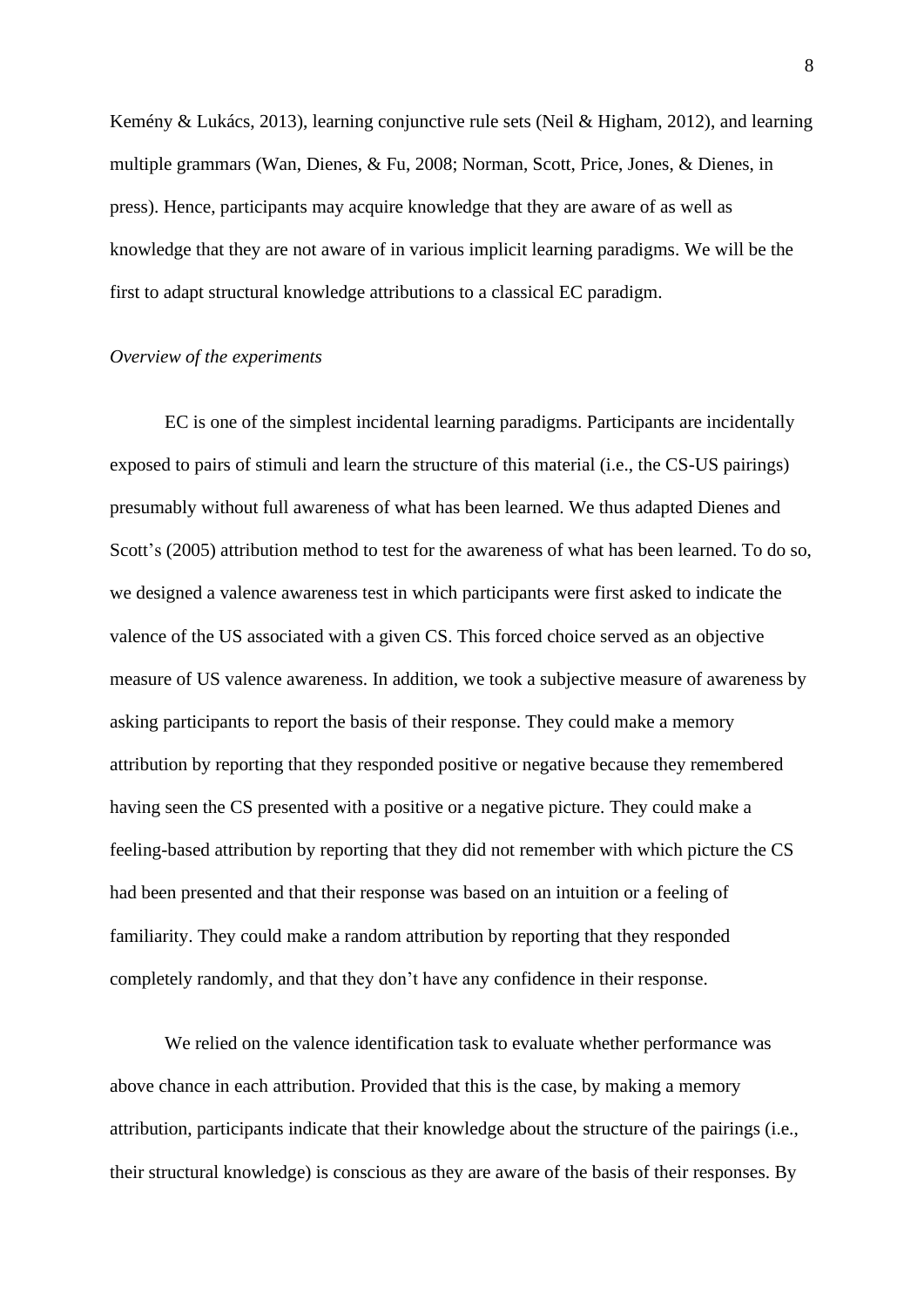contrast, the other types of attributions indicate that the structural knowledge is unconscious as participants are not aware of the basis of their responses. Besides the distinction between conscious and unconscious structural knowledge, the knowledge attributions also allow distinguishing between conscious and unconscious judgement knowledge. In the current task, judgement knowledge refers to the knowledge about the accuracy of the responses on the valence identification test. A memory attribution indicates that both judgment and structural knowledge are conscious (i.e., "I have some confidence in my response, and I know why"). A feeling-based attribution indicates that judgment knowledge is conscious and structural knowledge unconscious (i.e., "I have some confidence in my response, but I don't know why"). Finally, a random attribution indicates that both structural and judgment knowledge are unconscious (i.e., "I don't have any confidence in my response, and I don't know why I responded like this").

We conducted two studies based on using structural knowledge attributions which allowed us to examine not only whether correct valence identification is necessary for EC to occur, but also whether correct identification is necessarily based on conscious knowledge about the pairings. This new method brings new light on the question of awareness which is central in characterizing the nature of EC.

As conscious and unconscious structural knowledge may be acquired in various implicit or incidental learning paradigms (Dienes, 2012), we expected that US valence identifications (i.e., structural knowledge) would be above chance level in all attributions. First-order knowledge about the world enables appropriate engagement with the world. Awareness of structural knowledge requires a second order state, with content that one has that structural knowledge; but such content gives no additional information for actually acting on the world (Dienes, 2012). On this analysis, EC effects should obtain whether the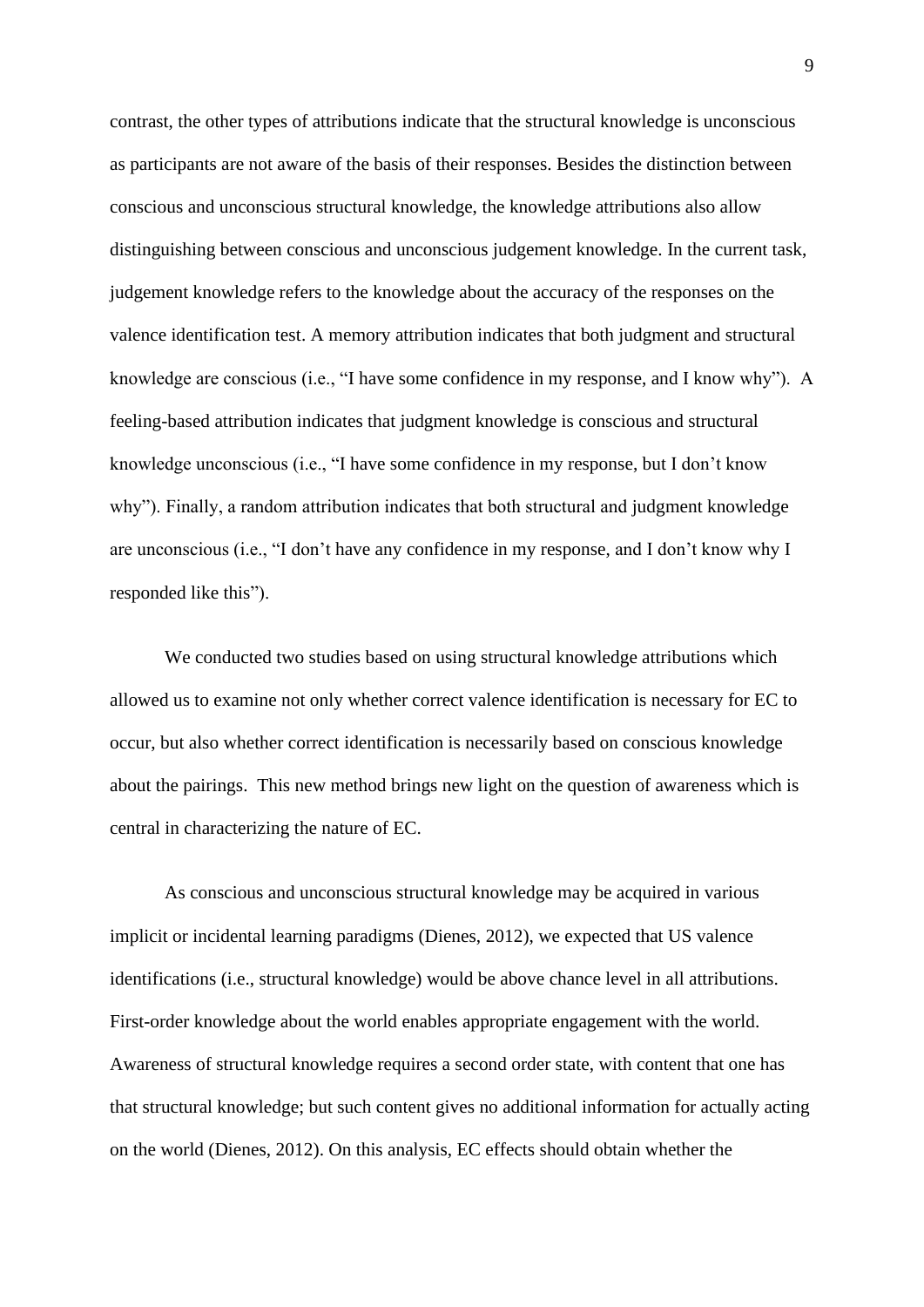knowledge about the pairings is conscious or unconscious. Hence, EC should obtain for the memory attribution (i.e., conscious structural knowledge) as well as for the feeling-based (intuition and familiarity) and random attributions (i.e., unconscious structural knowledge). Besides these main analyses, we also examined whether US valence identification moderates EC (as it was done in previous research). Because representations of the link between CS and US valence (i.e. structural knowledge) would allow both valence identification and EC, valence identification should moderate EC. More specifically, on this analysis, an EC effect should obtain only when US valence has been correctly identified.

# **Experiment 1**

#### **Effect size and statistical power**

On the basis of the mean EC effect size (Cohen's *d* = .52) obtained in the most recent meta-analysis (Hofmann et al., 2010), a power analysis indicated that 51 participants would be needed to achieve a 95% power (G\*Power; Faul, Erdfelder, Buchner, & Lang, 2009). We systematically collected larger samples to accommodate for potential data loss (e.g., all participants might not use all attributions). The power analysis is used to legitimate frequentist decisions by the reader, bearing in mind the Type II error rate is controlled only with respect to the average previously obtained relevant effect size. In fact, we will be making decisions with reference to Bayes factors.

## **Participants and design**

Eighty-seven Clermont Auvergne University students ( $M_{age}$  =19.60;  $SD_{age}$  = 1.47; 69 females) took part in the experiment. All participants were native French speakers and gave their written informed consent to participate. They received course credits in return for their participation. The ethic committee of Clermont Auvergne University approved the ethic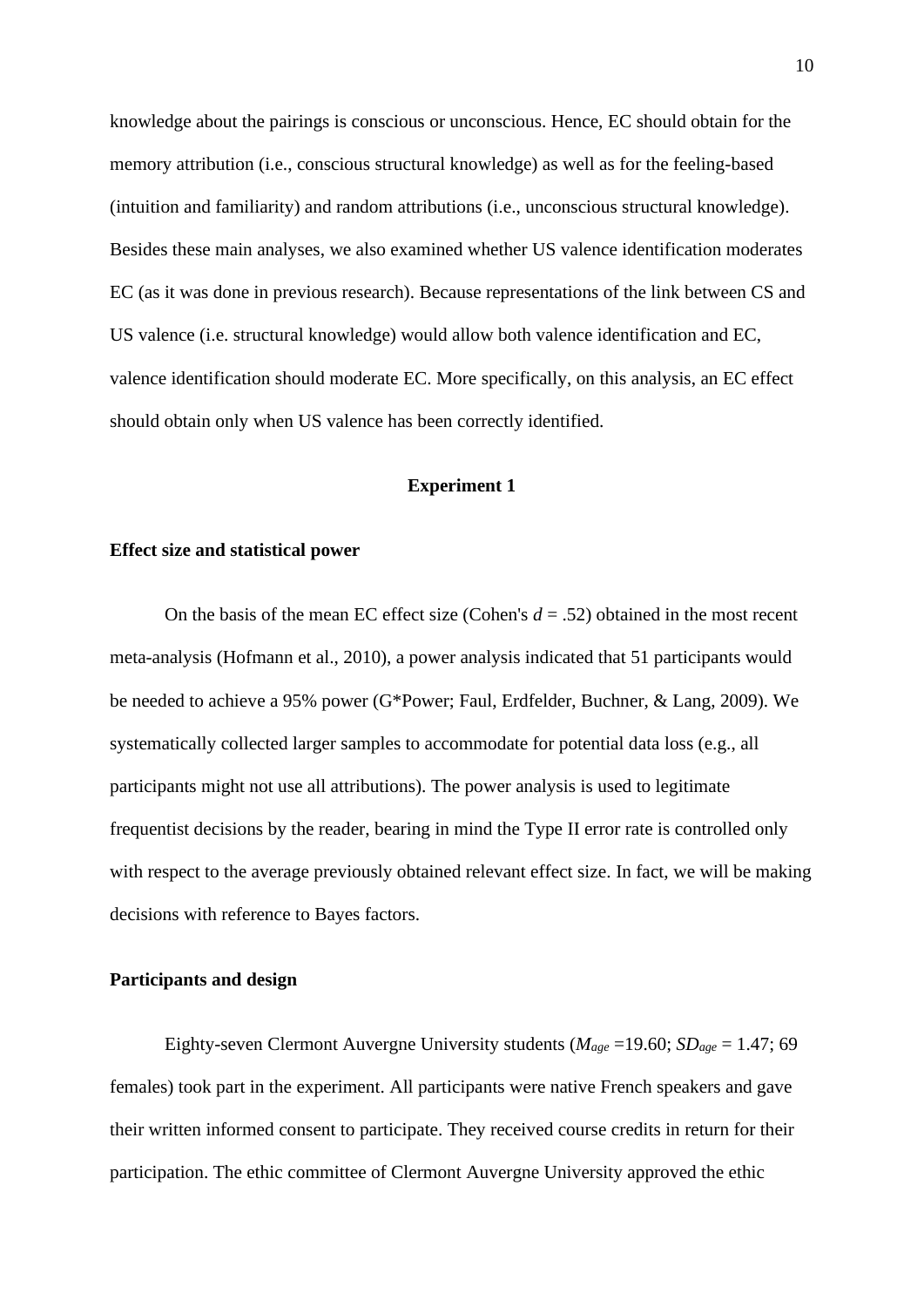applications for Experiments 1 and 2 (approval number: 2016-CE04). The design of the study included US valence (positive vs. negative) and time of measurement (preratings vs. postratings) as within-subjects factors.

# **Materials**

A set of 60 black-and-white pictures of human faces (30 females, 30 males) was used as the CS repertory (Hütter & Sweldens, 2013; Lundqvist, Flykt & Öhman, 1998). For each participant, CS were selected from that pool based on an initial evaluative rating. Twenty pleasant and 20 unpleasant pictures from the International Affective Picture System (Lang, Bradley, & Cuthbert, 2008) served as US. CS and IAPS numbers of US are available on the Open Science Framework

(https://osf.io/unbem/?view\_only=3d240471cec448d1984f96ad145a3fbc).

# **Procedure**

Participants were first asked to rate the extent to which they liked 60 faces on a continuous scale with the endpoints "not at all" and "enormously", converted into a 400-point scale. They were asked to rate each face within 10 seconds. If they exceeded this time-limit they were simply asked to hurry up. For each participant, 40 faces with a medium rating were selected as CS. Before the conditioning phase, participants were instructed to look at the pictures that would be presented and to press the space bar when a fixation cross was presented. In the subsequent conditioning phase, each US was randomly paired with one of the selected CS. The conditioning phase consisted of 6 presentation blocks. In each presentation block, the 40 CS-US pairs were presented simultaneously for 1500 ms in a random order with an interstimulus interval of 100 ms. For half of the presentation blocks, CS were displayed to the right of the US and for the other half they were displayed to the left. In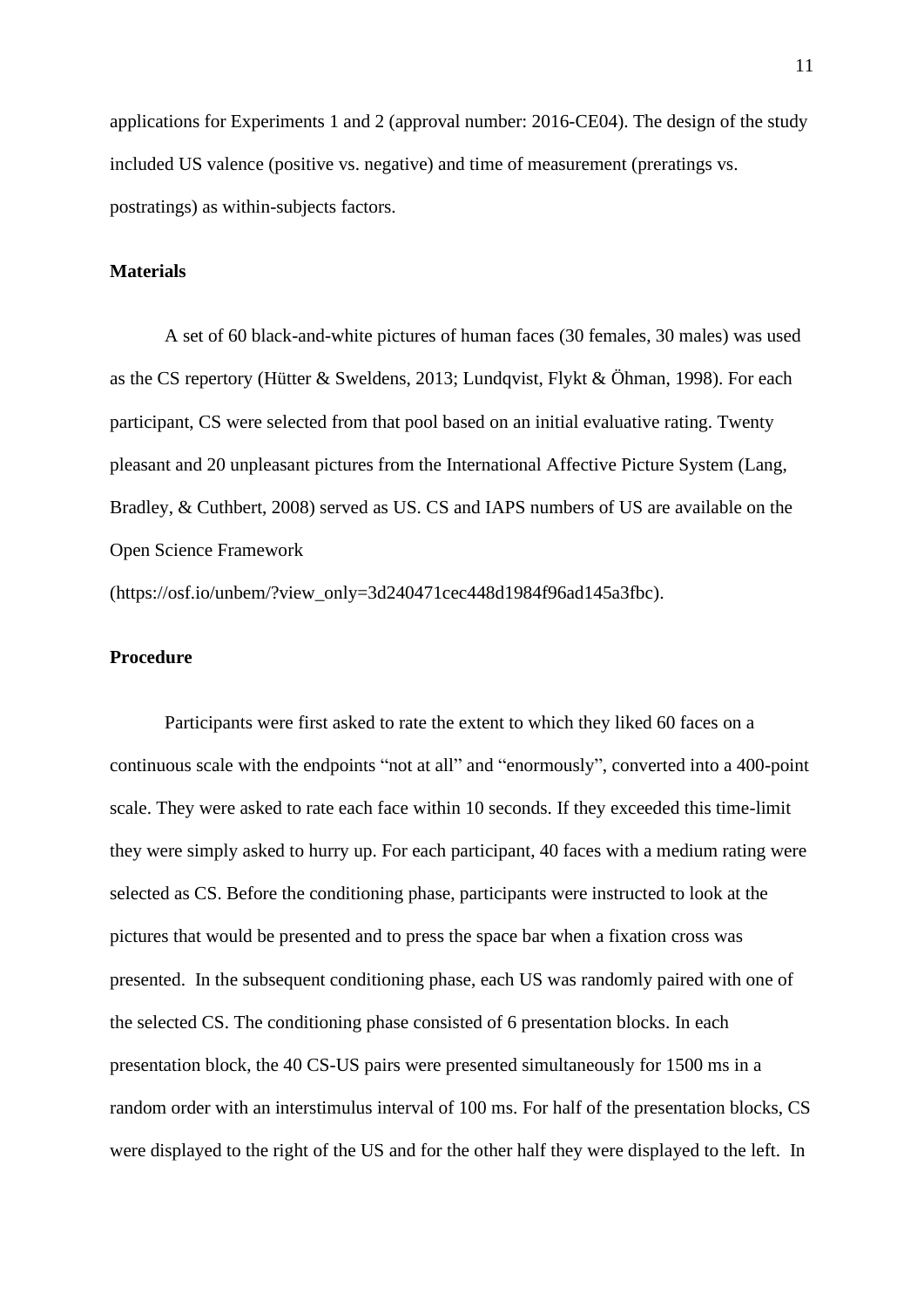addition to the CS-US pairs, 4 fixation crosses were displayed in random order within each block. After the conditioning phase, participants were given explanations concerning the next phase of the experiment. The following instructions were displayed:

You will answer to 40 series of three questions. 1) You will first rate to what extent you like a face. 2) During the previous phase of the experiment each face has been presented several times together with a positive or negative picture. A face will be presented anew. You will have to try to remember the picture that has been paired with this face to answer the following question: Was the picture paired with this face positive or negative? 3) You will then answer the following question: "What is the basis of your answer to the previous question?" – My memory: I have chosen positive/negative because I remember that this face has been presented at the same time as a positive/negative picture. – An intuition: I don't remember with which picture this face has been presented. However, I have some confidence in my response, but I could not explain why. – A feeling of familiarity: I don't remember with which picture this face has been presented. However, I have the feeling that this face was associated with something positive/negative, but I don't know where it comes from. – I responded totally randomly: I don't have any confidence in my answer.

After confirming that they had understood the instructions, participants started the test phase. The test phase comprised 40 series of three questions: an evaluation question, a valence identification and an attribution question. Participants were given 10 seconds to rate each face. The US identification and attribution questions were displayed on the same screen. Participants were given 20 s to answer both questions. If they exceeded this time-limit, they were simply asked to hurry up. Hence, the measurement of US valence awareness was made immediately after evaluative ratings to avoid any forgetting (Berry & Dienes, 1993; Shanks &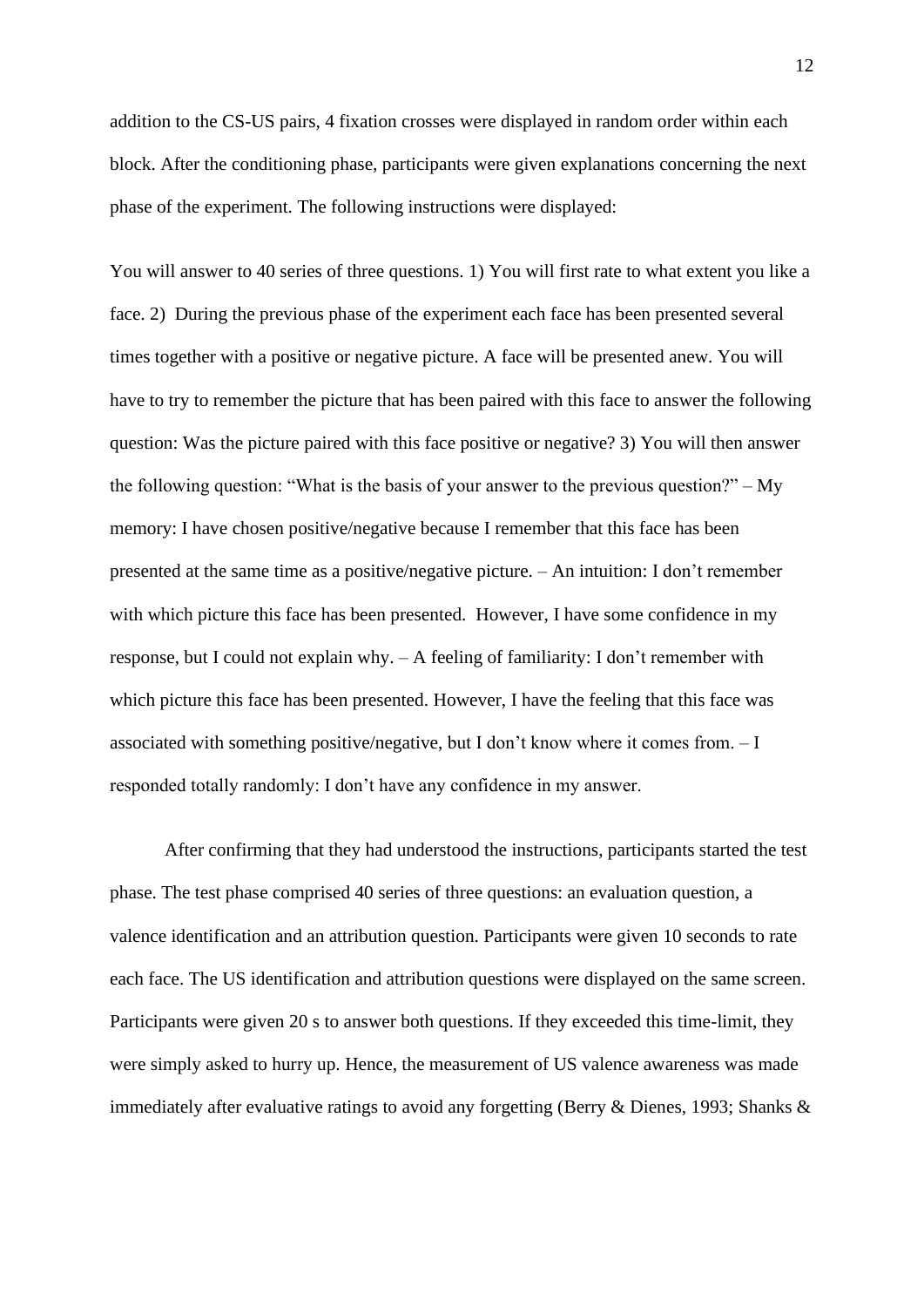St. John, 1994). At the end of the experiment, they provided demographic information, were thanked and debriefed.

# **Data analysis**

The data of the two experiments are available on the Open Science Framework at [https://osf.io/unbem/?view\\_only=3d240471cec448d1984f96ad145a3fbc.](https://osf.io/unbem/?view_only=3d240471cec448d1984f96ad145a3fbc)

Bayes factors (*B*) were used to assess strength of evidence (Wagenmakers et al., 2017). Unlike null-hypothesis significance testing, Bayes factors have the advantage of distinguishing sensitive evidence for  $H_0$  from insensitive evidence (which is little or no evidence for or against a hypothesis). A *B* of above 3 indicates substantial evidence for the alternative over the null hypothesis and below 1/3 substantial evidence for the null over the alternative hypothesis. *B*s between 3 and 1/3 indicate data insensitivity in distinguishing null and alternative hypotheses (Dienes, 2014; Jeffreys, 1939; Lee & Wagenmakers, 2013).

Here,  $B_{H(0, x)}$  refers to a Bayes factor in which the predictions of H1 were modelled as half-normal distribution with an SD of x (Dienes 2014). The half-normal distribution can be used when a theory makes a directional prediction where x scales the size of effect that could be expected (so x can be chosen from relevant past studies; or it can be set to half of a plausible maximum effect).

We now describe how we modelled H1 for our tests. The expected scale of effect, x, cannot be set by the actual difference being tested but must be derived otherwise. Other aspects of the same data may constrain plausible values of the effect (e.g. the size of an effect overall may constrain how much that effect could be expected to be modified) (Dienes, 2019).

For the effect of evaluative conditioning on liking, the average effect from three previous papers using a similar paradigm to us was 23.5 liking units (when expressed on our 400 point scale) (Hütter & Sweldens, 2013; Hütter et al. 2012, study 2a, 2b and 3; and Mierop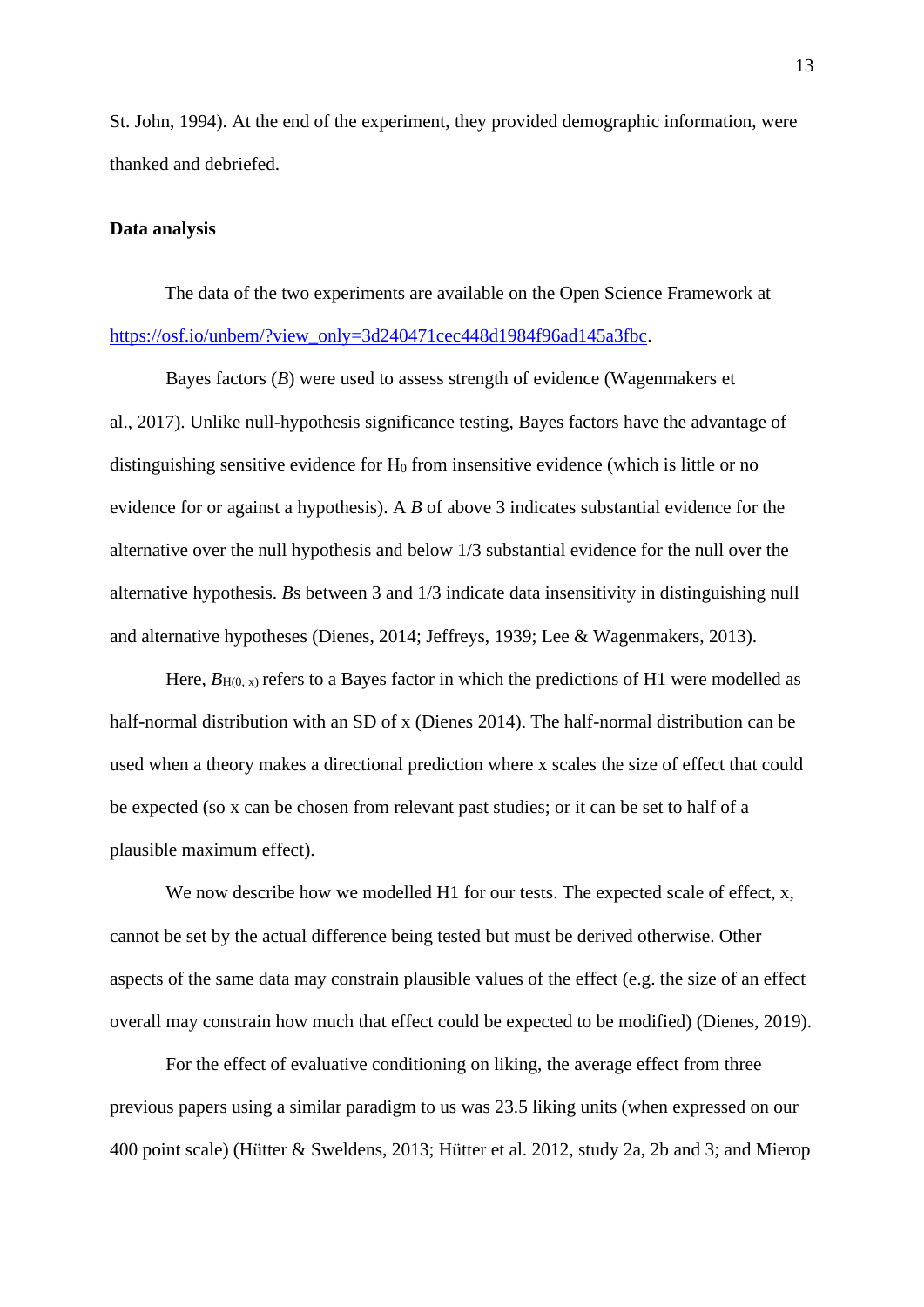et al. 2017, study 1, 2, 3 control condition). Note we only need a rough indication of the expected effect size, as the model of H1 indicates any value between 0 and twice the expected value as plausible. Thus, H1 for liking change was modelled as a half-normal with  $SD = 23.5$ liking units. When analysing data regardless of US valence identification accuracy and when only considering CS for which the correct US valence was identified, we only tested H1. As incorrect knowledge might lead to reverse EC effects we also modelled a H2. While H1 refers to Bayes factors testing the hypothesis that positively paired CS will be evaluated more positively than negatively paired CS, H2 refers to Bayes factors testing the opposite hypothesis according to which positively paired CS will be evaluated more negatively than negatively paired CS. When participants indicated the wrong US valence, we tested H1 as well as H2. H2 for liking change was modelled as a half-normal with  $SD = 23.5$  in the opposite direction.

For valence identification, Stahl et al. (2009 exp 1) using a somewhat similar EC paradigm found percent correct classification as about 15% above baseline. Thus, for identification accuracy we used  $SD = 15\%$ .

To indicate the robustness of Bayesian conclusions, for each *B*, a robustness region is reported, giving the range of scales that qualitatively support a given conclusion (i.e. evidence as insensitive, or as supporting H0, or as supporting H1), notated as: Rob. Reg. [x1, x2] where x1 is the smallest SD that supports the conclusion and x2 is the largest.

#### **Results**

# *Number of attributions of each type*

Table 1 shows the mean number of trials attributed to memory, feelings or random guessing. Participants reported conscious structural knowledge (i.e., knowledge about the structure of the pairings) and conscious judgment knowledge (e.g., having some confidence in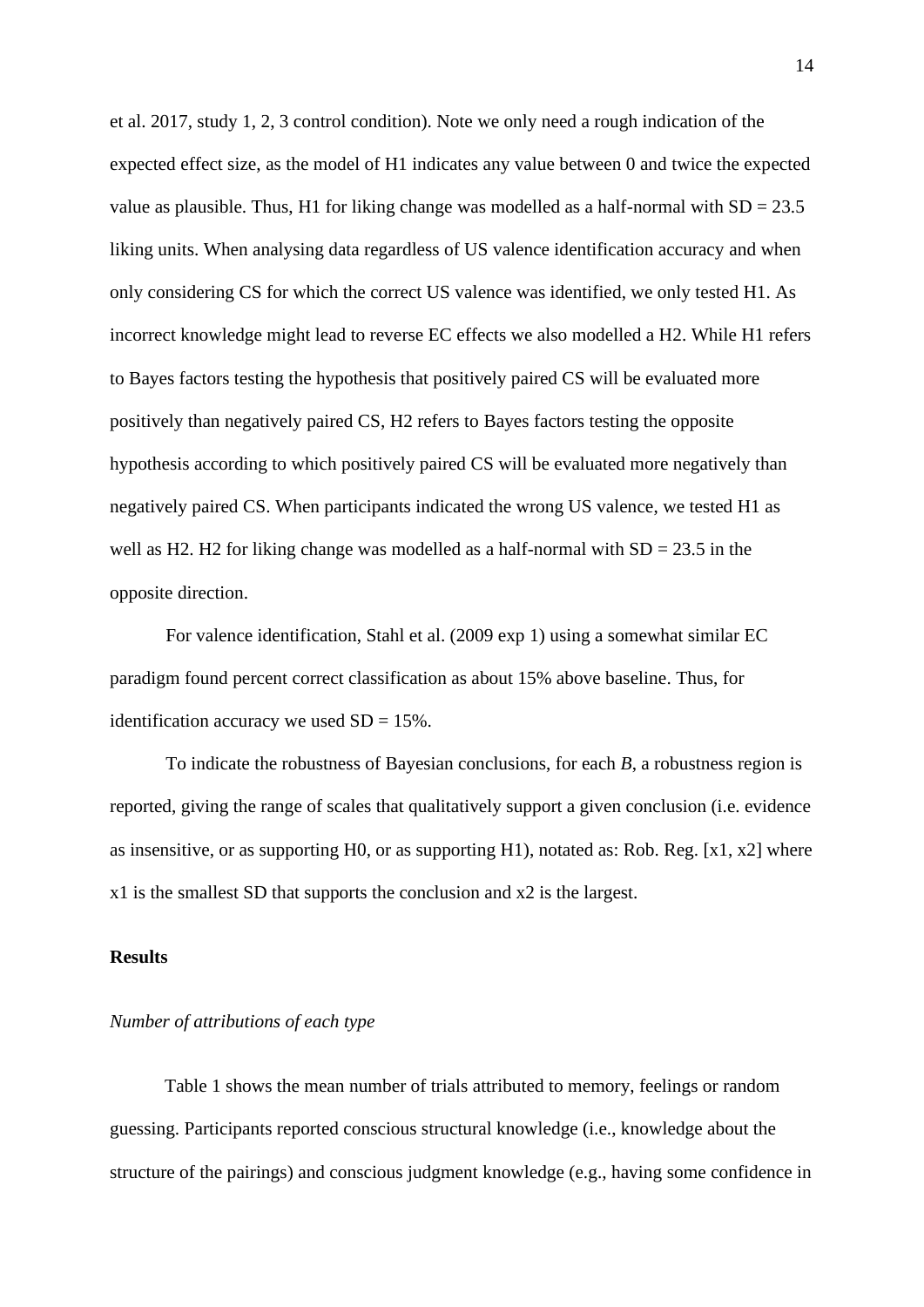the response) by responding memory. Intuition and familiarity attributions were pooled into a 'feeling-based' attribution because in each of these attributions, participants reported unconscious structural knowledge and conscious judgment knowledge (Mealor & Dienes, 2012). Provided above chance performance at the valence identification test, random selection responses would reflect instances where both structural and judgment knowledge are unconscious.

# **Table 1**

Number of trials (out of forty) attributed to each response type. Standard deviations appear in parentheses.

|               | Exp. 1      | Exp. 2       | Exp. 2 Follow-up |
|---------------|-------------|--------------|------------------|
| Memory        | 13.89(6.61) | 11.93(6.08)  | 9.55(6.22)       |
| Feeling-based | 17.05(5.91) | 12.88 (6.99) | 13.09(6.11)      |
| Evaluation    | n.a.        | 8.25(5.30)   | 9.41(6.79)       |
| Random        | 9.06(5.55)  | 6.95(4.76)   | 7.94(6.93)       |
|               |             |              |                  |

*US valence identification*

As can be seen in Table 2, there was decisive evidence that the proportion of correct responses at the US valence identification test was higher than chance overall, *t*(86) = 11.18, *p*   $< .001, B_{H(0, 15\% above H0)} = 1.48 \times 10^{26}$ , Rob. Reg. [0.10, >100%], Cohen's  $d = 1.20$ , and for memory attributions,  $t(86) = 15.25$ ,  $p < .001$ ,  $B_{H(0, 15\%)} = 1.25 \times 10^{49}$ , Rob. Reg. [0.13,  $>100\%$ ], Cohen's  $d = 1.63$ . Similarly, the evidence for above chance performance was strong for feeling-based attributions,  $t(86) = 3.45$ ,  $p < .001$ ,  $B_{H(0.15\%)} = 73.85$ , Rob. Reg. [0.52,  $>100\%$ ], Cohen's  $d = .37$ . By contrast, there was substantial evidence for chance performance for random attributions,  $t(86) = -.147$ ,  $p = .88$ ,  $B_{H(0.15\%)} = 0.14$ , Rob. Reg. [5.84, ∞], Cohen's  $d = -0.016$ . Hence participants acquired both conscious and unconscious structural knowledge as they performed above chance for memory and feeling-based attributions. However, they did not acquire any structural knowledge in trials attributed to random.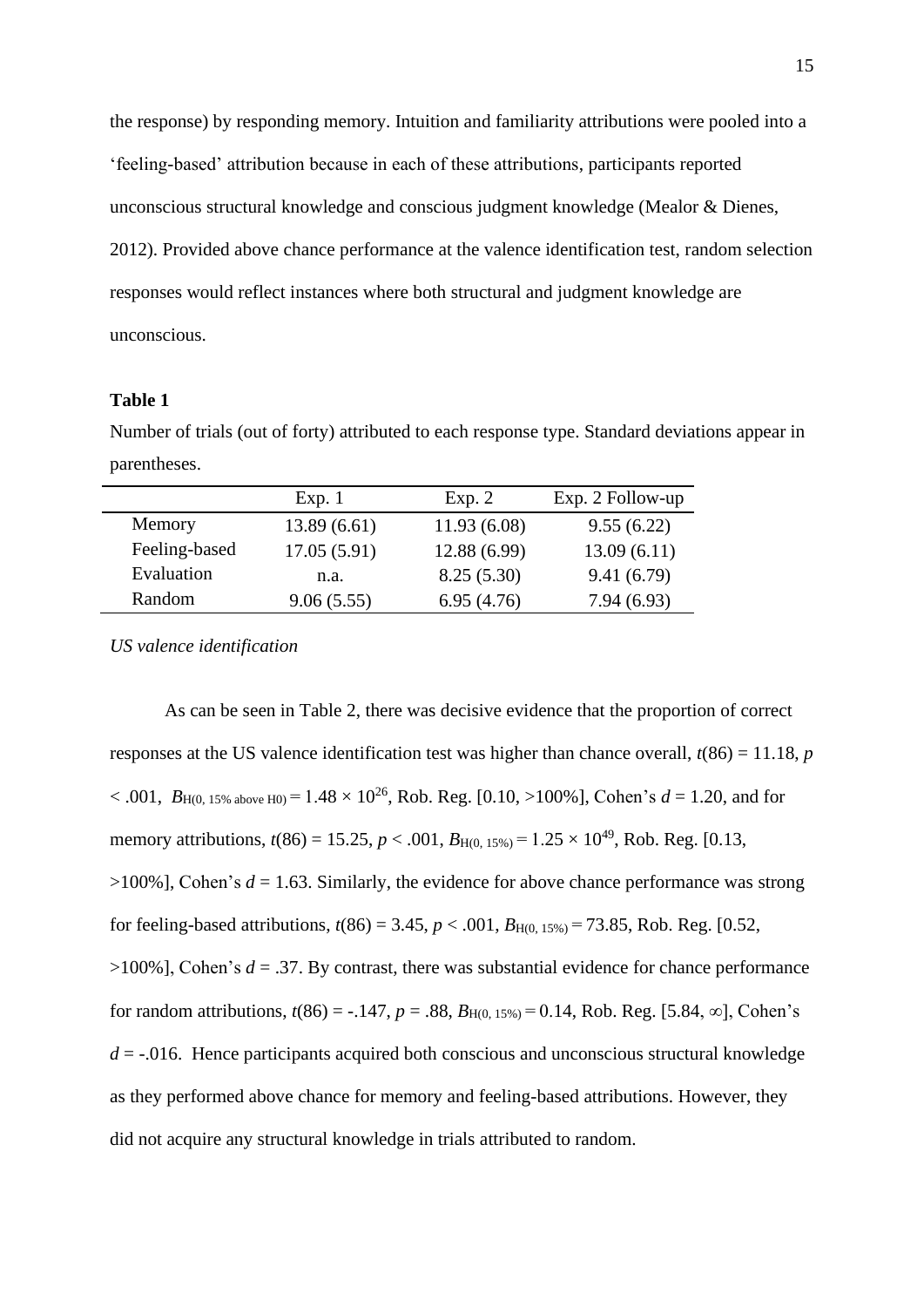|               | $Exp1$ . |          |      | Exp 2. |     | Exp 2. Follow-up |     |           |    |
|---------------|----------|----------|------|--------|-----|------------------|-----|-----------|----|
|               | M        | SD.      | n    | M      | SD  | n                | М   | <b>SD</b> | n  |
| Overall       | -62.     | $\pm 10$ | 87   | .58    | .08 | 57               | .58 | .08       | 56 |
| Memory        | .79      | .18      | 87   | .78    | .16 | 55               | .82 | 17        | 53 |
| Feeling-based | .55      | .14      | 87   | .53    | .15 | 56               | .53 | 15        | 54 |
| Evaluation    | n.a.     | n.a.     | n.a. | .51    | .22 | 56               | .51 | -17       | 53 |
| Random        | .50      | .22.     | 87   | .50    | .21 | 51               | .50 | .23       | 49 |

**Table 2**  Proportion of correct responses at the US valence identification test for each response type.

*Note*. Chance level = .50.

# *EC effects*

We first computed the difference between preratings and postratings for positively and negatively paired CS. This served as an index of attitude change. We then conducted repeated measures ANOVAs comparing attitude change in positively paired and in negatively paired CS to examine EC effects. We first report the results overall and for each knowledge attribution. Next, we tested whether US valence identification moderates EC and reported results for CS for which US valence was correctly identified and for CS for which US valence was not correctly identified.

The comparison between attitude change in positively paired and negatively paired CS provided decisive evidence for a general EC effect,  $F(1,86) = 34.88$ ,  $p < .001$ ,  $B_{\text{H1}(0, 23.5 \text{ liking})}$  $_{\text{units}}$  = 6.41  $\times$  10<sup>6</sup>, Rob. Reg. [0.5, >400], partial  $\eta^2$  = .289. The mean difference between attitude change for positively and negatively paired CS can be seen in Figure 1. Next, we examined EC effects separately for each knowledge attribution. We found decisive evidence for an EC effect for memory attributions,  $F(1,84) = 39.70$ ,  $p < .001$ ,  $B_{\text{H1}(0, 23.5)} = 7.35 \times 10^7$ , Rob. Reg. [0.84, >400], partial  $\eta^2 = .321$ , substantial evidence for feeling-based attributions,  $F(1,85) = 5.20, p = .025, B_{H1(0, 23.5)} = 3.25$ , Rob. Reg. [1.81, 25.6], partial  $\eta^2 = .058$ , but no evidence one way or the other for random attributions,  $F(1,83) = 1.60$ ,  $p = .21$ ,  $B_{\text{H1}(0, 23.5)} = 0.65$ , Rob. Reg. [0, 46.9] partial  $\eta^2 = .019$ . Finally, to test whether EC may occur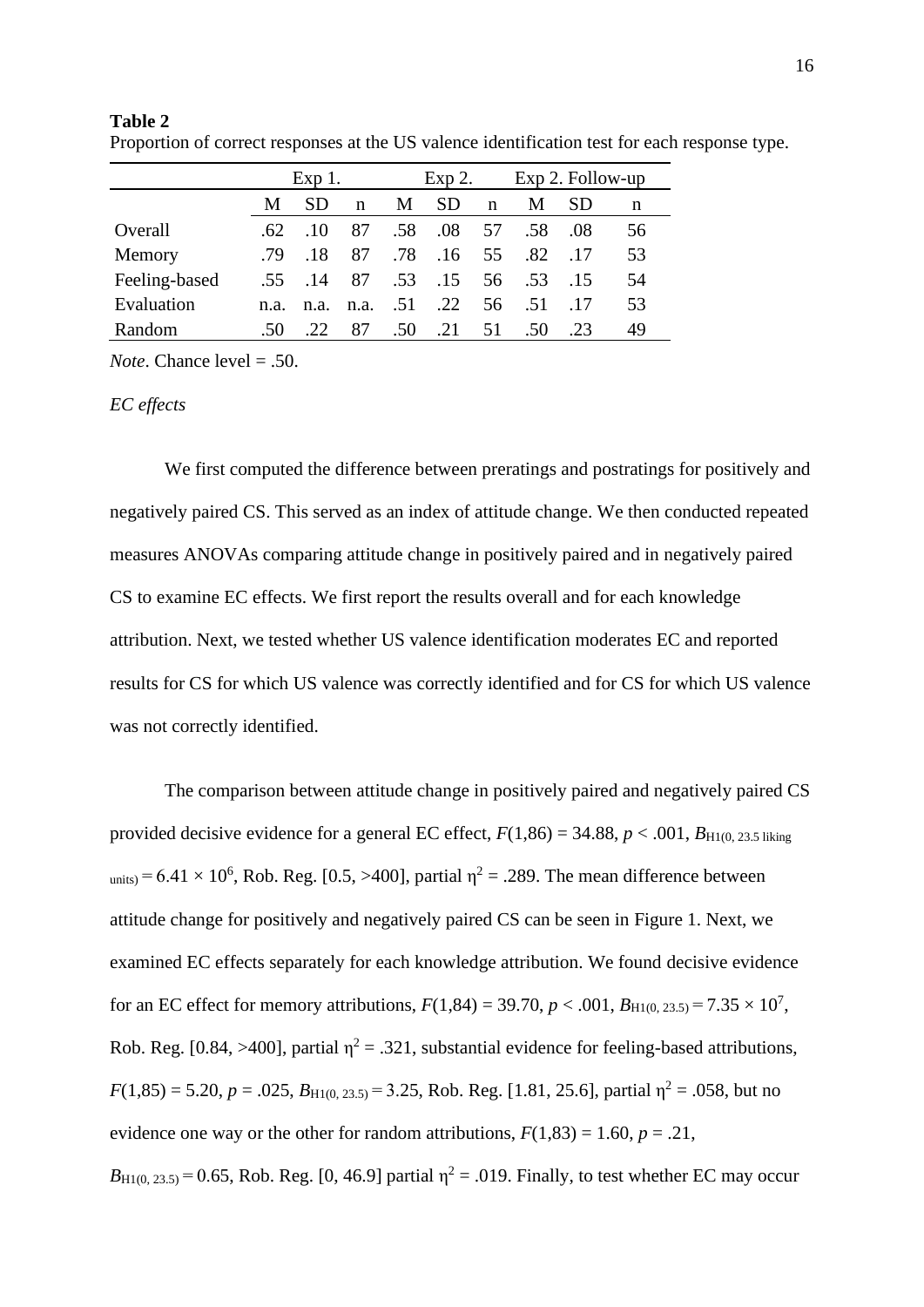in the absence of conscious structural knowledge, we also grouped feeling-based and random attributions into a 'no conscious structural knowledge' category. This analysis yielded substantial evidence for an EC effect,  $F(1,84) = 8.09$ ,  $p < .01$ ,  $B_{H1}(0, 23.5) = 9.31$ , Rob. Reg. [0.86, 75.3], partial  $\eta^2 = .087$ .

In order to replicate previous findings (e.g., Halbeisen et al., 2014; Pleyers et al., 2007; 2009), we tested whether US valence identification moderated EC. We ran a two (US valence) by two (accuracy of US valence identification) ANOVA. This analysis provided decisive evidence that US valence identification moderated EC,  $F(1,86) = 77.79$ ,  $p < .001$ ,  $B_{\text{H1}(0, 23.5)} = 3.09 \times 10^{15}$ , Rob. Reg. [0.76, >800], partial  $\eta^2 = .475$ . There was decisive evidence for an EC effect for CS for which US valence was correctly identified ( $M_{diff}$  = 34.9,  $95\% CI = [26.7; 48.1], F(1,86) = 71.34, p < .001, B_{H1(0, 23.5)} = 3.80 \times 10^4$ , Rob. Reg. [0.53,  $>400$ ], partial  $\eta^2 = .453$ . By contrast, there was decisive evidence for a reversed EC effect when US valence was not identified,  $F(1,86) = 44.87$ ,  $p < .001$ ,  $B_{H1(0, 23.5)} = 0.017$ , Rob. Reg. [0.89, ∞],  $B_{\text{H2}(0, 23.5)}$  = 1.06 × 10<sup>9</sup>, Rob. Reg. [0.49, >400], partial η<sup>2</sup> = .343. In this case, the mean difference between attitude change for positively and negatively paired CS was negative  $(M_{diff} = -20.2, 95\% \text{CI} = [-26.2, -14.2])$  which indicates a reversed EC effect.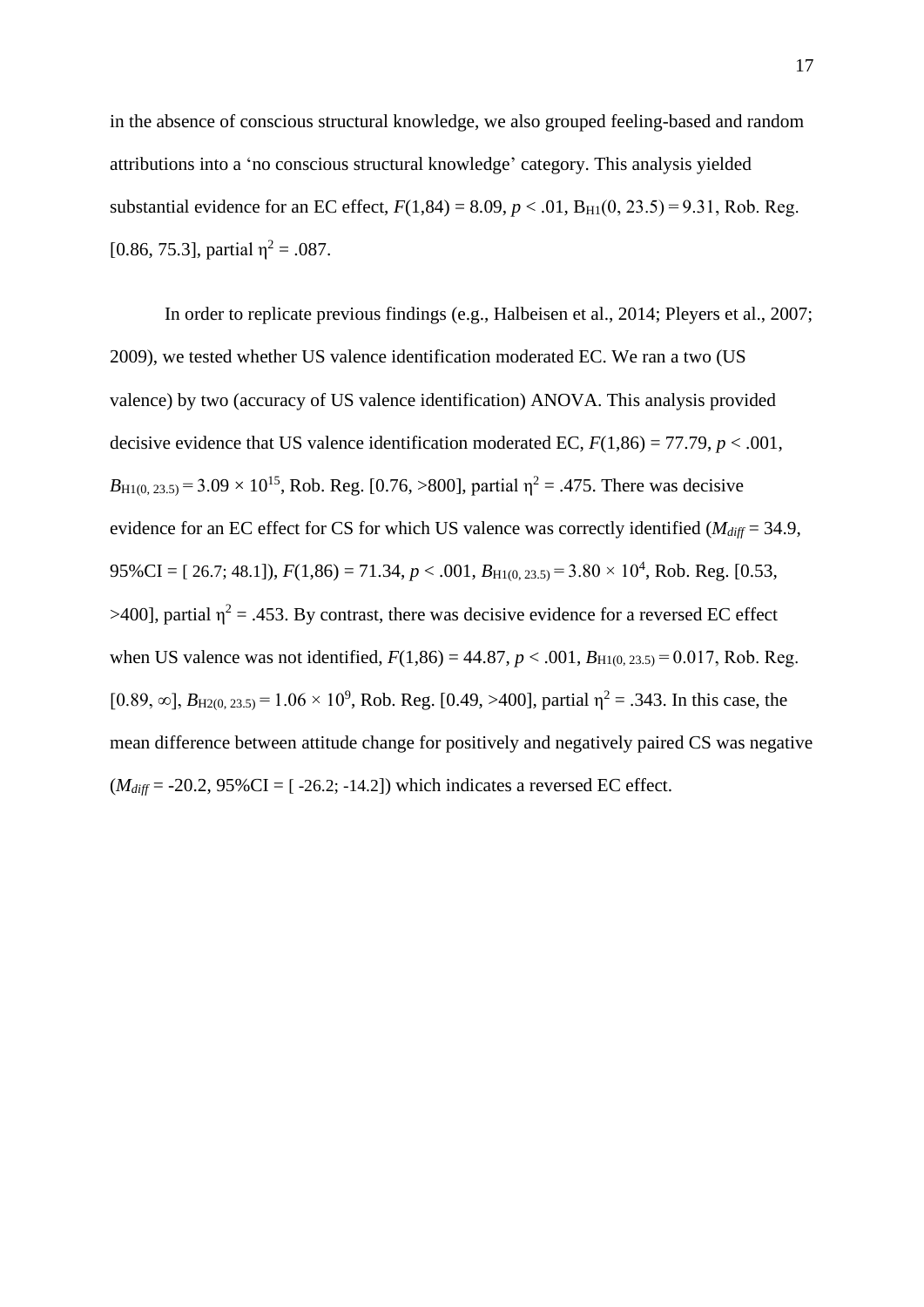

Figure 1. Mean difference between attitude change for positively and negatively paired CS in as a function of attribution type. Error bars represent 95% confidence intervals.

# **Discussion**

The conditioning procedure yielded a large general EC effect. A large EC effect and a high proportion of correct US valence identifications was obtained for the memory attribution; and there was also an EC effect and above chance proportion of correct US valence identifications for the feeling-based attribution. As far as the random attribution is concerned US valence identification accuracy was at chance and there was no evidence one way or the other for the EC effect. Grouping feeling-based and random attributions into a 'no conscious structural knowledge' category yielded substantial evidence for EC. Moreover, additional analyses revealed that US valence identification moderated the general EC effect. More specifically, while large EC effects was obtained among CS for which US valence had been correctly identified, a large reversed EC effects was found for incorrect valence identifications.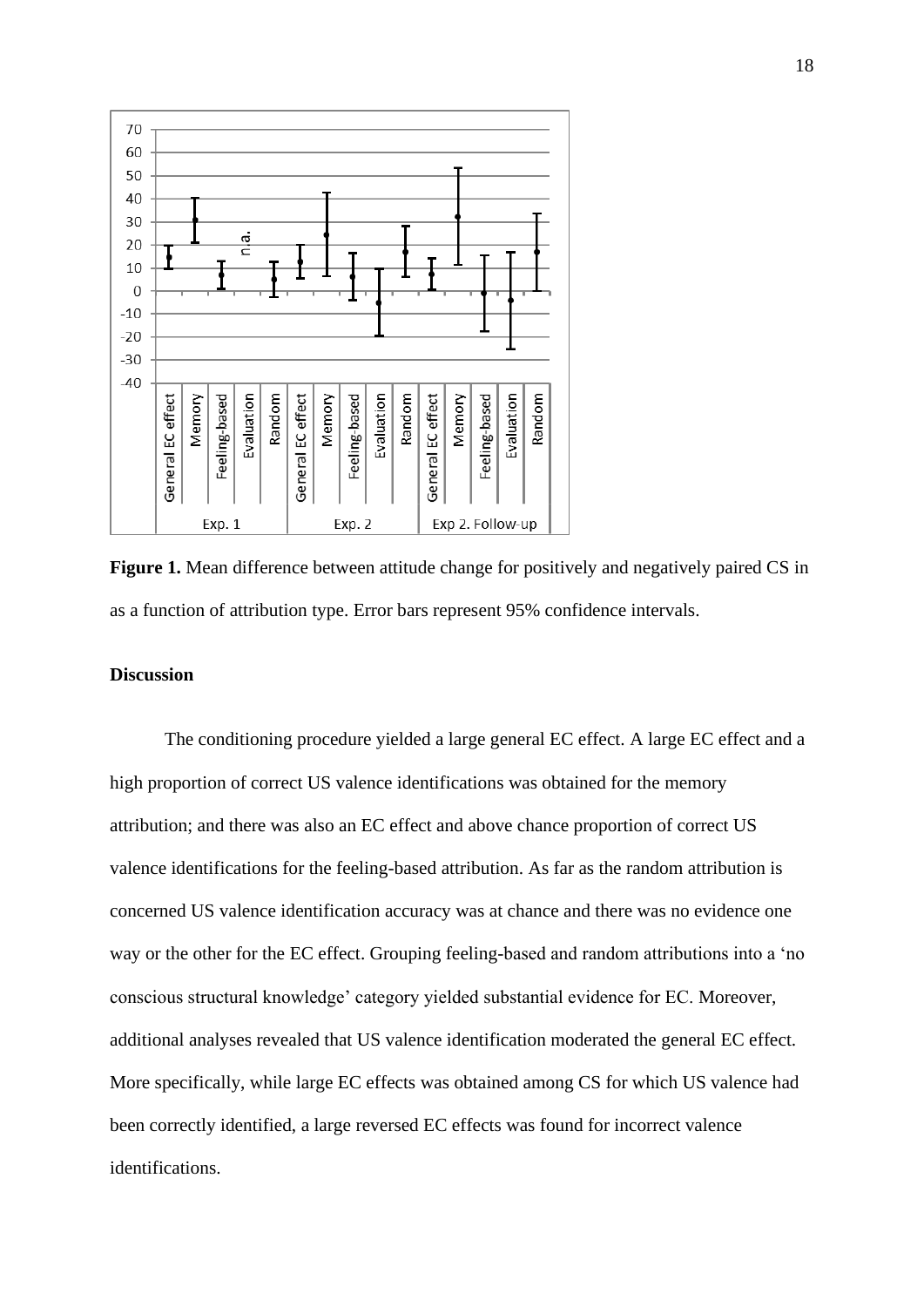Our hypothesis that US valence identification would be above chance level and EC would occur in each attribution was supported for memory and feeling-attributions but not for the random attribution. Hence, for the two former attributions, participants acquired some knowledge about the structure of the associations. By making memory attributions they reported that this structural knowledge was conscious while they reported that it was unconscious by making feeling-based attributions. Hence, the results suggest that both conscious and unconscious structural knowledge may underlie EC. At the subjective threshold, awareness does not seem necessary for EC to occur as participants acquired both knowledge that they were aware of and knowledge that they were not aware of.

Additional analyses also replicated previous findings (Halbeisen et al., 2014; Pleyers et al., 2007; 2009) that US valence identification moderates EC and that EC effects are only obtained among CS for which US valence can be identified. In other words, awareness, measured at the objective threshold, seems necessary for EC to occur. Reversed EC effects were found when US valence had not been correctly identified. These effects might seem surprising at first sight. However, several recent studies that distinguished between CS for which US valence had been correctly or incorrectly identified found similar effects (Förderer & Unkelbach, 2013; Stahl & Unkelbach, 2009; Halbeisen et al., 2014). As suggested by Halbeisen and colleagues (2014), false memory of the US could be responsible for these effects. Participants could, in some cases, experience phantom recollection of a wrong US when they made an incorrect response or when they evaluate CS (Brainerd, Payne, Wright & Reyna, 2003).

Participants could also have based their responses at the valence identification test on their attitudes toward CS (Hütter et al., 2012, but see Mierop et al., 2017). This might have contributed to the finding that EC effects were found for correct US identifications while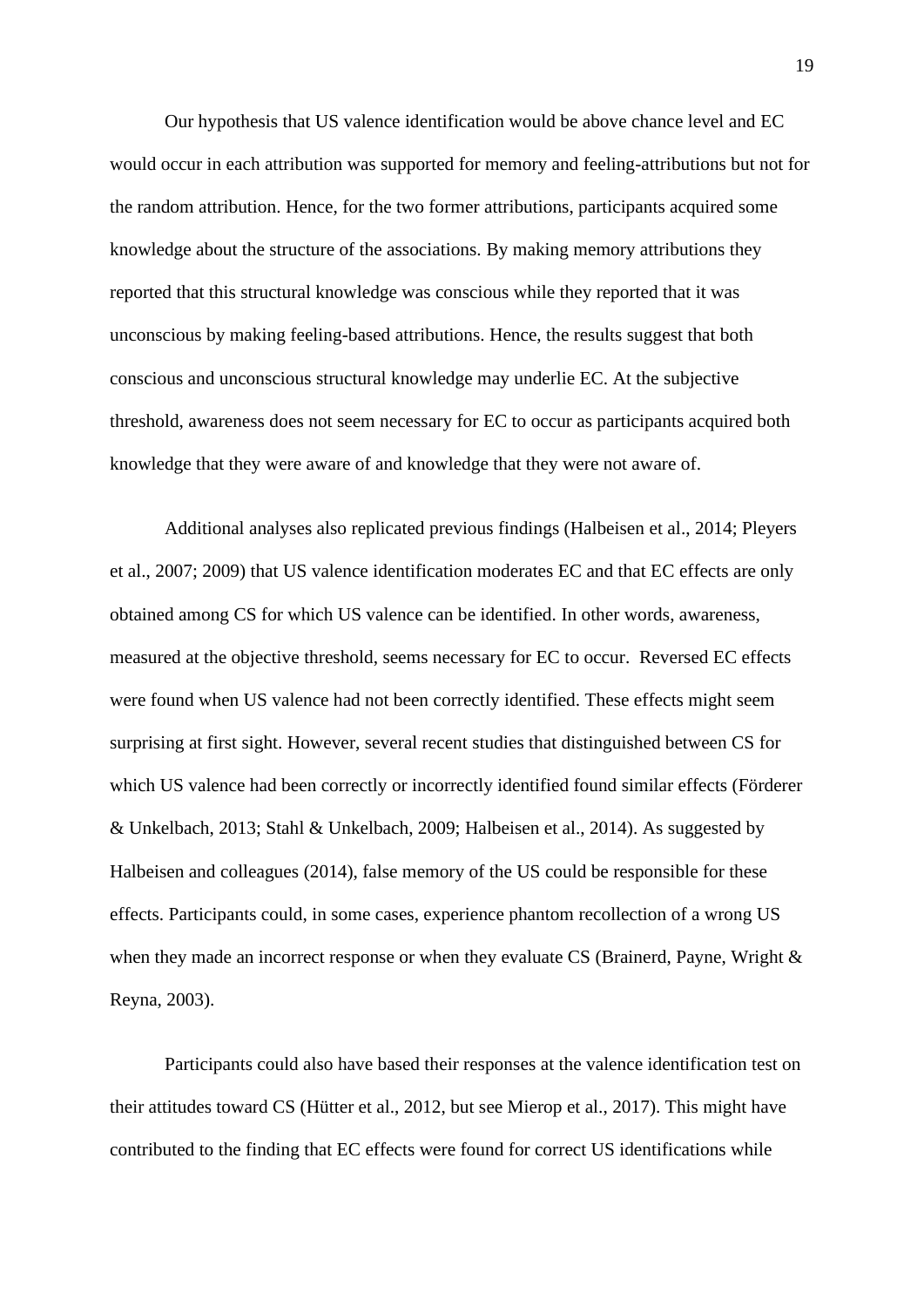reversed EC effects were found for incorrect valence identifications. In this first experiment, US valence identification immediately followed CS evaluation. This procedure minimizes any forgetting that might have led to underestimate awareness (Shanks & St. John, 1994). However, this procedure might have strengthened the tendency to respond to memory questions on the basis of attitudes. Hütter et al. (2012) suggested that conditioned attitudes, acquired in the absence of memory of US valence, could lead to indicate the correct US valence which would in turn lead to overestimate contingency awareness and underestimate unaware EC (at the objective threshold). Furthermore, when pre-existing attitudes toward CS happen to be congruent with US valence in the absence of genuine conditioning (e.g., because all CS are not perfectly neutral for each participant), US valence could be correctly identified if participants rely on affect-as-information (Schwarz & Clore, 1983) which would lead to overestimate EC among correct identifications. Conversely, if pre-existing attitudes toward CS are incongruent with US valence, participants could often indicate the wrong valence which could lead to reversed EC effects (Bar-Anan, De Houwer & Nosek, 2010). However, because we measured attitude change rather than only measuring attitudes after conditioning, this last phenomenon should be reduced in the present study. Moreover, we conducted an additional analysis and found a very weak correlation between pre-existing attitudes and valence identification. The evidence against the existence of a correlation was insensitive  $(r(86) = 0.055, BF = 0.34, Rob. Reg. [0, 0.34])<sup>1</sup>.$ 

#### **Experiment 2**

The goal of experiment 2 was to replicate the finding of Experiment 1. A few changes were made to the procedure in order to deal with the limitations of Study 1. In Study 2, participants evaluated all CS before performing the US valence identification task. Moreover, we added an evaluation attribution. Hence participants could report that they relied on their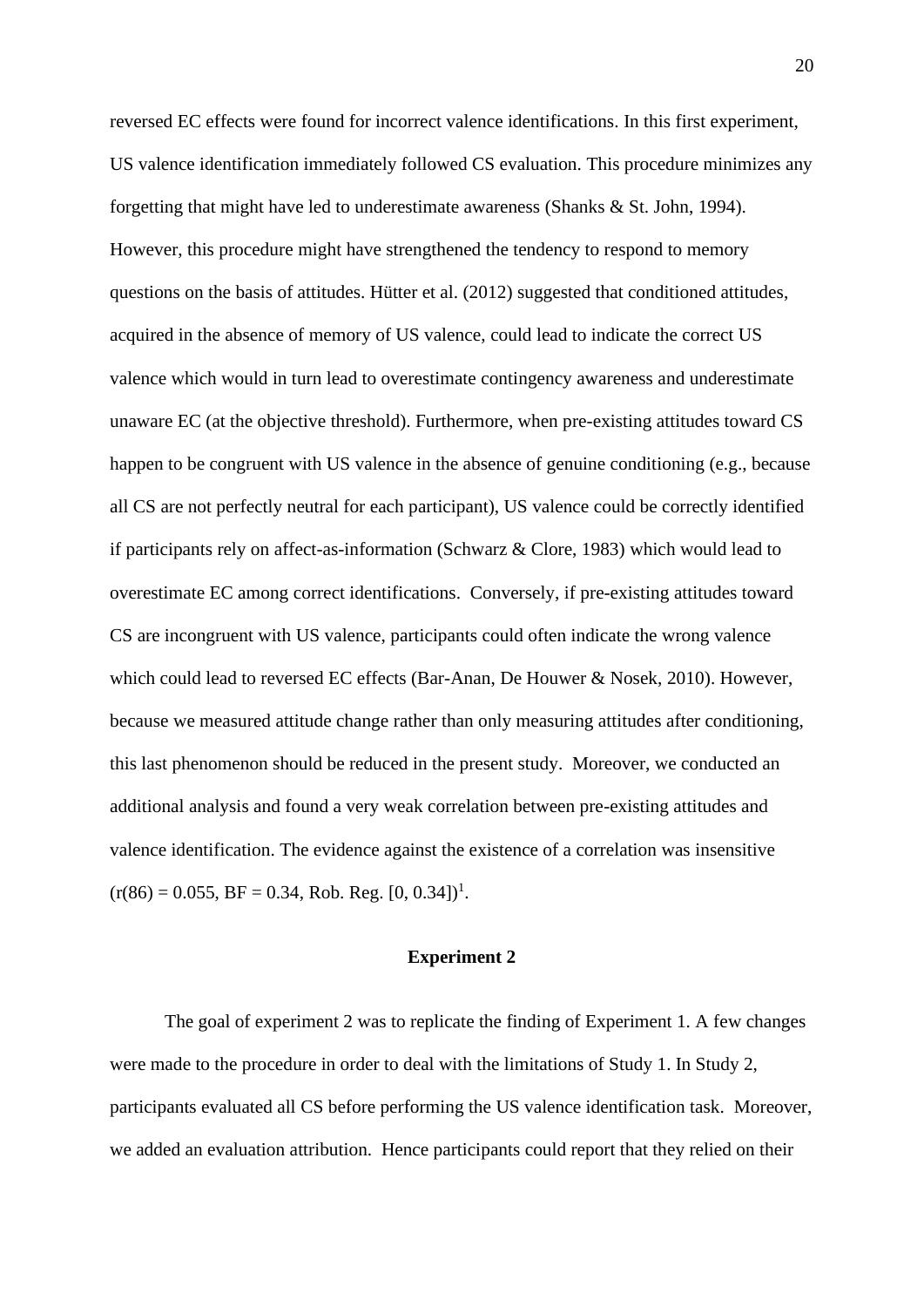attitude toward CS to answer the valence identification questions (Hütter et al., 2012). These modifications allow us to reduce and evaluate the impact of attitudes on US valence identification. Additionally, a follow-up test was administered approximately 24 hours after the first phase of the experiment. On the basis of previous research, we expected EC to be robust over this time delay (Grossman & Till, 1998; Hütter, et al., 2012). We expected valence identification accuracy to decline over time (Wixted & Ebbesen, 1991). We also expected that the number of memory attributions would diminish while the number of other types of attributions would increase.

# **Participants and design**

Fifty-nine first year Clermont Auvergne University students took part in the experiment. All of them were native French speakers and gave their written informed consent to participate. They received course credits in return for their participation. Two participants were excluded from analyses because they failed to comply with instructions. The final sample consisted of 57 participants ( $M_{\text{age}} = 19.12$ ;  $SD_{\text{age}} = 2.70$ ; 50 females) among which one did not take part to the follow-up session. The design of the study included US valence (positive vs. negative) and time of measurement (preratings vs. postratings vs. follow-up) as within-subject factors.

# **Materials**

The material was the same as in Experiment 1.

# **Procedure**

The procedure was very similar to that of Experiment 1 except for a few changes. Participants rated the same set of sixty faces as in the first part of Experiment 1. However, the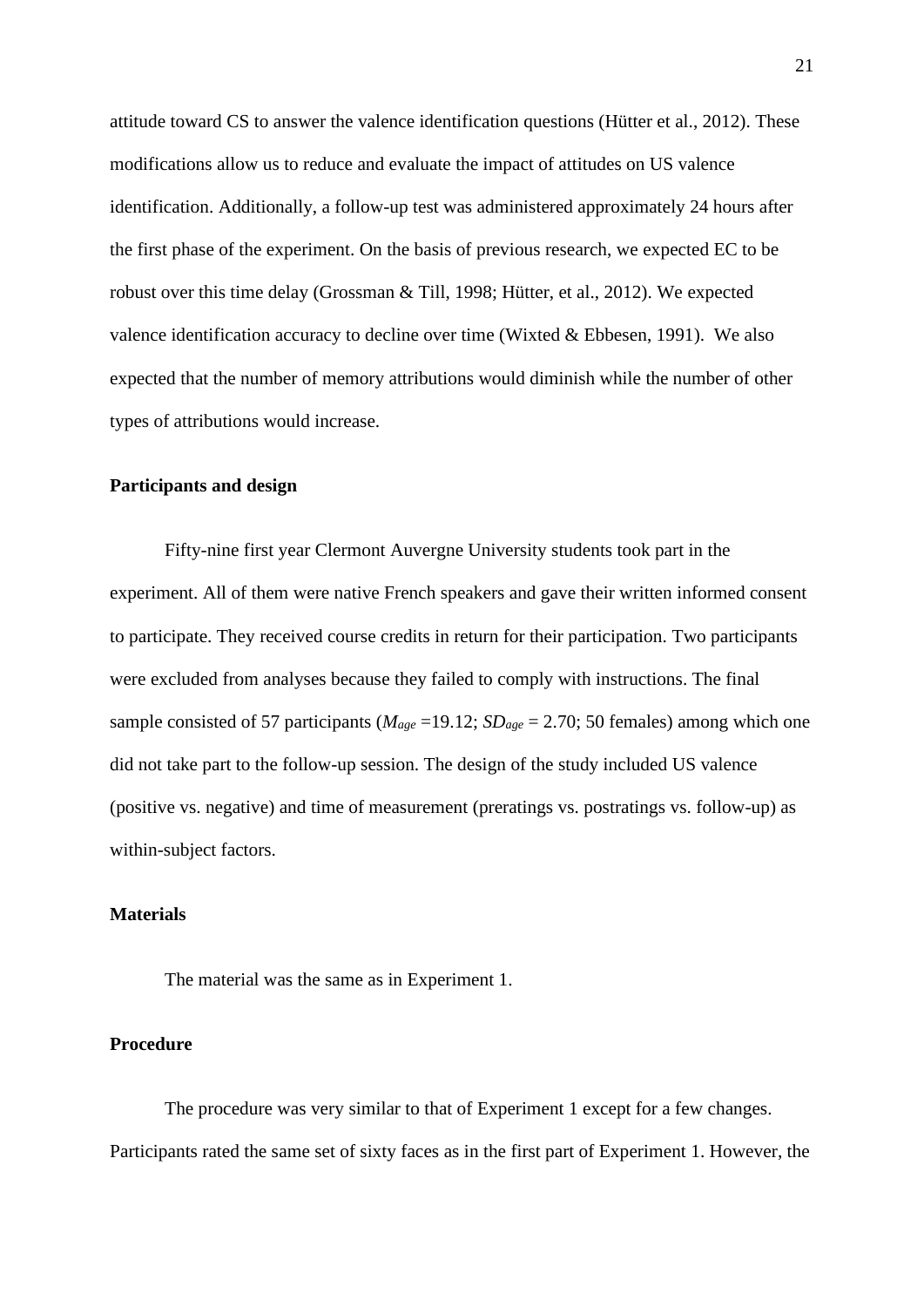CS repertory was composed of a fixed subset of 40 faces. The assignment of the CS to the US was counterbalanced across participants (4 versions) rather than randomized anew for each participant. The conditioning phase was similar to that of Experiment 1. The test phase was divided in an evaluation and a US valence identification phase. Participants first rated the 40 CS. They then took part to the valence identification test in which they had to identify the valence of the US associated with each CS and to make an attribution for each of their responses. As compared to Experiment 1, we added an "evaluation attribution". The item was phrased: "*My evaluation of the face: I don't remember with which picture this face was presented*. *I responded on the basis of my positive or negative feelings toward the face"*. The experiment also included a follow-up session administered online 24 hours later. During this session, participants rated the 40 CS again and then took part to a second valence identification test.

# **Results**

We first report analyses concerning the first session of the experiment before reporting analyses concerning the follow-up session.

# First session

# *Number of attributions of each type*

Table 1 shows the mean number of trials attributed to memory, feelings, evaluation or random guessing. About eight responses out of forty were attributed to the feelings evoked by the CS, the evaluation attribution. Consequently, the sample number of attributions of the other types was smaller than in Experiment 1. This was more pronounced for the feelingbased attribution.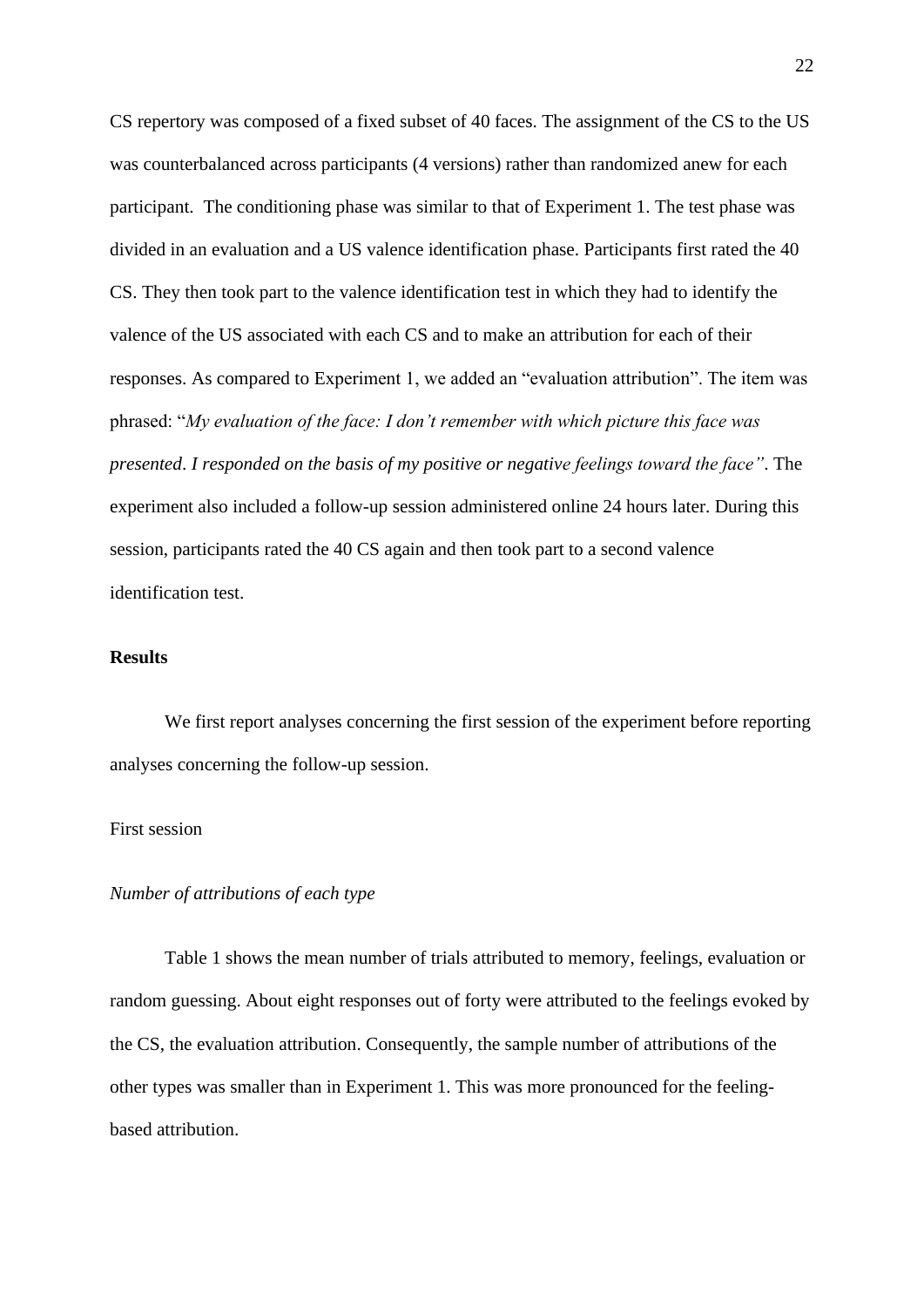As can be seen in Table 2, there was decisive evidence that the proportion of correct responses at the US valence identification test was higher than chance overall,  $t(56) = 7.67$ , *p*  $< .001$ ,  $B_{H(0.15\% \text{ above H0})} = 7.45 \times 10^{11}$ , Rob. Reg. [0.15, >100], Cohen's  $d = 1.02$ , and for the memory attribution,  $t(54) = 12.65$ ,  $p < .001$ ,  $B_{H(0.15\%)} = 3.22 \times 10^{33}$ , Rob. Reg. [0.18, >100], Cohen's  $d = 1.71$ . By contrast there was no evidence one way or the other for the feelingbased attribution,  $t(55) = 1.48$ ,  $p = .14$ ,  $B_{H(0, 15\%)} = .74$ , Rob. Reg. [0, 34.2], Cohen's  $d = .20$ , and substantial evidence for chance performance for the evaluation,  $t(55) = .24$ ,  $p = .81$ , *B*<sub>H(0, 15%)</sub> = .23, Rob. Reg. [10.2,  $\infty$ ], Cohen's *d* = .032, and the random attributions, *t*(50) = -.09,  $p = .93$ ,  $B_{H(0, 15\%)} = .19$ , Rob. Reg. [7.86,  $\infty$ ], Cohen's  $d = -.012$ . Hence, the results were similar to those of Experiment 1, except that data were insensitive for the feeling-based attribution.

#### *EC effects*

We followed the same analytical strategy as in Experiment 1: we compared attitude change between positively and negatively paired CS. As in Experiment 2, CS-US pairings were counterbalanced (rather than randomized), the two variables used to counterbalance the assignments were entered in the analyses.

There was decisive evidence for a general EC effect,  $F(1,53) = 12.18$ ,  $p = .001$ ,  $B_{\text{H1}(0, 23.5)} = 124$ , Rob. Reg. [1.20, >400], partial  $\eta^2 = .187$ . The mean difference between attitude change for positively and negatively paired CS can be seen in Figure 1. Next, we examined EC effects separately for each knowledge attribution. We found strong evidence for an EC effect for memory attributions,  $F(1,47) = 7.39$ ,  $p = .009$ ,  $B_{H1(0, 23.5)} = 17.7$ , Rob. Reg. [4.13, 237], partial  $\eta^2 = .136$ , insensitive evidence for feeling-based attributions,  $F(1,51) =$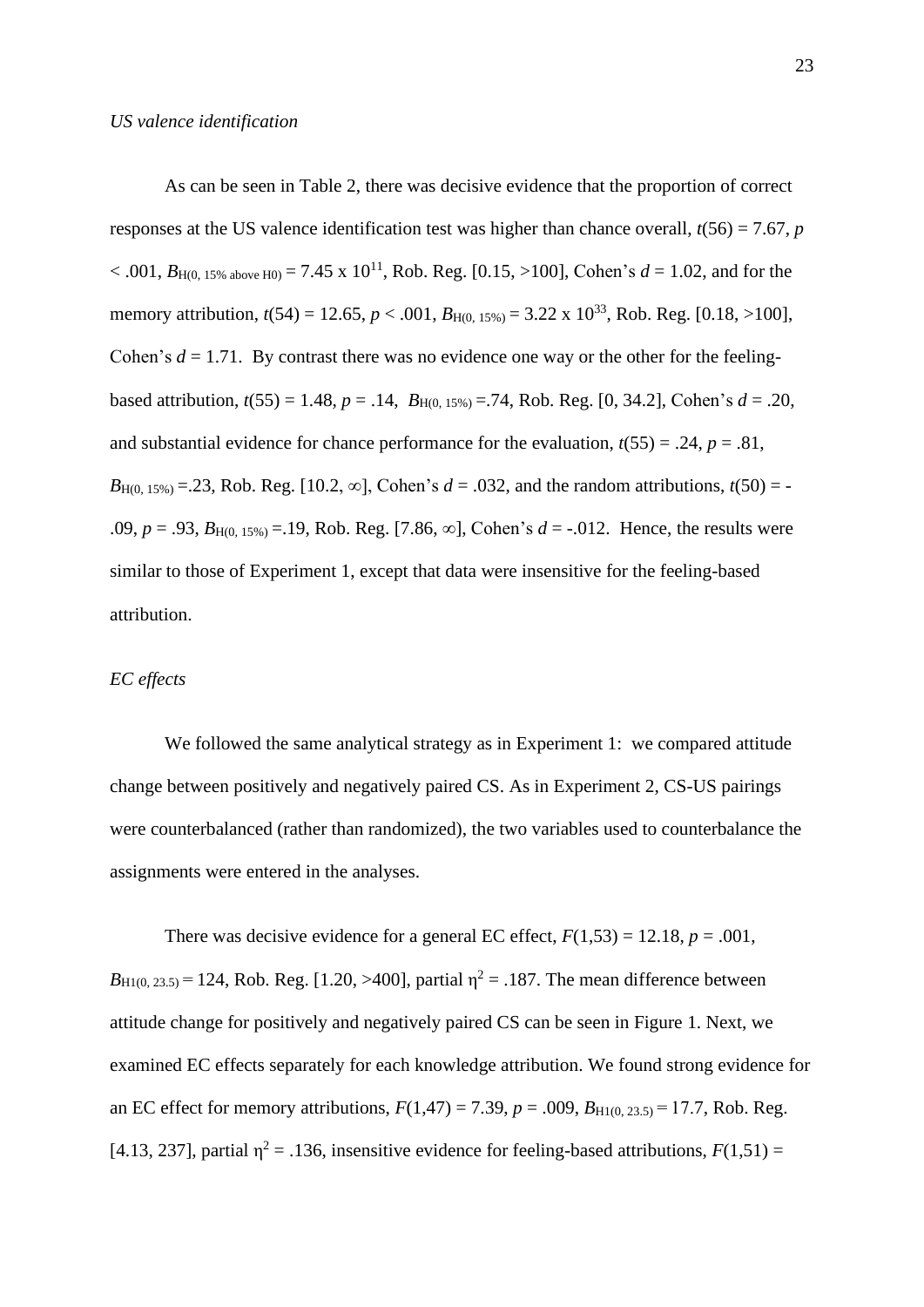1.55,  $p = .22$ ,  $B_{\text{H1}(0, 23.5)} = .78$ , Rob. Reg. [0, 58.0], partial  $\eta^2 = .029$ , substantial evidence for the null in the evaluation attributions,  $F(1,42) = .47$ ,  $p = .50$ ,  $B_{H1(0, 23.5)} = 0.19$ , Rob. Reg. [12.38,  $\infty$ ], partial  $\eta^2 = .011$ , and strong evidence for an EC effect for random attributions,  $F(1,44) = 9.66$ ,  $p = .003$ ,  $B_{\text{H1}(0, 23.5)} = 43.0$ , Rob. Reg. [2.13, >400], partial  $\eta^2 = .180$ . As in Experiment 1, we also analysed feeling-based and random attributions together. Again, this analysis yielded strong evidence for an EC effect,  $F(1,53) = 7.00$ ,  $p < .05$ ,  $B_{H1}(0,$  $(23.5) = 10.35$ , Rob. Reg. [1.98, 90.0], partial  $\eta^2 = .117$ .

Next, we examined whether US valence identification was required for EC. We ran a two (US valence) by two (accuracy of US valence identification) ANOVA. This analysis provided substantial evidence that US valence identification moderated EC, *F*(1,52) = 5.92, *p*  $= .018$ ,  $B_{\text{H}(0, 23.5)} = 8.77$ , Rob. Reg. [4.00, 92.6], partial  $\eta^2 = .102$ . There was decisive evidence for an EC effect among CS for which US valence was correctly identified (*Mdiff* = 19.7, 95%CI = [8.28; 31.1]), *F*(1,52) = 12.02, *p* = .001, *B*H1(0, 23.5) =  135, Rob. Reg. [1.91, >400], partial  $\eta^2$  = .188. By contrast, there was substantial evidence for an absence of regular EC effect ( $M_{diff} = 1.72$ ,  $95\%$ CI = [-6.33; -9.77]),  $F(1,52) = .18$ ,  $p = .67$ ,  $B_{H1(0, 23.5)} = .0.25$ , Rob. Reg. [16.9,  $\infty$ ], partial  $\eta^2 = .004$ , and an absence of reversed EC effect,  $B_{H2(0, 23.5)} = 0.13$ , Rob. Reg. [8.1,  $\infty$ ], when US valence was not correctly identified.

## Second session

#### *Number of attributions of each type*

Table 1 shows the mean number of trials attributed to memory, feelings, evaluation or random.

# *US valence identification*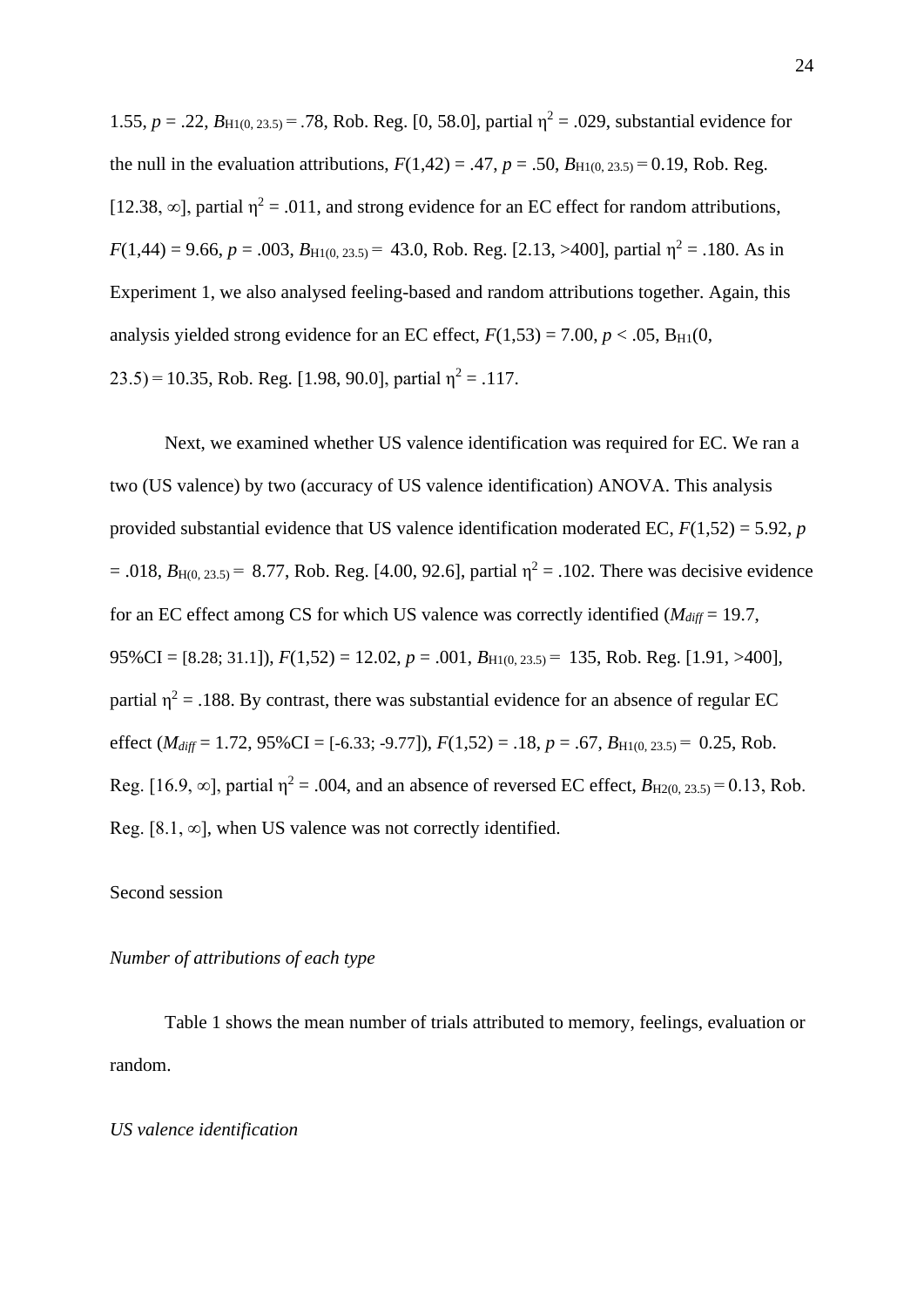As can be seen in Table 2, there was decisive evidence that the proportion of correct responses at US valence identification test was higher than chance overall,  $t(55) = 7.28$ ,  $p <$ .001,  $B_{H(0.15\% \text{ above H0})} = 3.94 \times 10^{10}$ , Rob. Reg. [0.16, >100], Cohen's  $d = .97$  for the memory attribution,  $t(52) = 13.40$ ,  $p < .001$ ,  $B_{H(0.15\% \text{ above H0})} = 3.58 \times 10^{37}$ , Rob. Reg. [0.19, >100], Cohen's  $d = 1.84$ . There was no evidence one way or the other in the feeling-based attribution,  $t(53) = 1.40$ ,  $p = .17$ ,  $B_{H(0, 15\% \text{ above H0})} = .64$ , Rob. Reg. [0, 29.1], Cohen's  $d = .19$ , substantial evidence for chance performance for the evaluation attribution,  $t(52) = .34$ ,  $p =$ .74,  $B_{H(0, 15\% \text{ above H0})} = .21$ , Rob. Reg. [9.0,  $\infty$ ], Cohen's  $d = .046$ , and for the random attribution,  $t(48) = -.12$ ,  $p = .90$ ,  $B_{H(0, 15\% \text{ above H0})} = .19$ , Rob. Reg. [8.3,  $\infty$ ], Cohen's  $d = -.018$ .

## *EC effects*

To analyse the data from the follow-up session, we computed attitude change indexes by subtracting preratings from ratings made during the follow-up session (i.e., approximately 24 hours later).

To examine the general EC effect, we compared attitude change indexes on the whole data set. The mean difference between attitude change for positively and negatively paired CS can be seen in Figure 1. There was evidence for an EC effect,  $F(1,52) = 4.84$ ,  $p = .032$ ,  $B_{\text{H1}(0, 23.5)} = 2.98^2$ , Rob. Reg. for evidence for H1 [2.3, 23.3], Rob. Reg. for insensitivity [0, 2.2] & [23.4, 221], partial  $\eta^2 = .085$ . Hence, the general EC effect remained present after a 24 hours delay. Next, we examined EC effects in each knowledge attribution. For the memory attribution, we found decisive evidence for an EC effect,  $F(1,41) = 9.63$ ,  $p = .003$ ,  $B_{\text{H1}(0, 23.5)} = 45.5$ , Rob. Reg. [3.98, >400], partial  $\eta^2 = .190$ . For the feeling-based,  $F(1, 50) =$ .01,  $p = .91$ ,  $B_{\text{H1}(0, 23.5)} = .31$ , Rob. Reg. [21.2,  $\infty$ ], partial  $\eta^2 = .000$ , and the evaluation attributions,  $F(1, 39) = .16$ ,  $p = .69$ ,  $B_{\text{H1}(0, 23.5)} = .31$ , Rob. Reg. [21.5,  $\infty$ ], partial  $\eta^2 = .004$ , there was substantial evidence for the null. By contrast, there was substantial evidence for an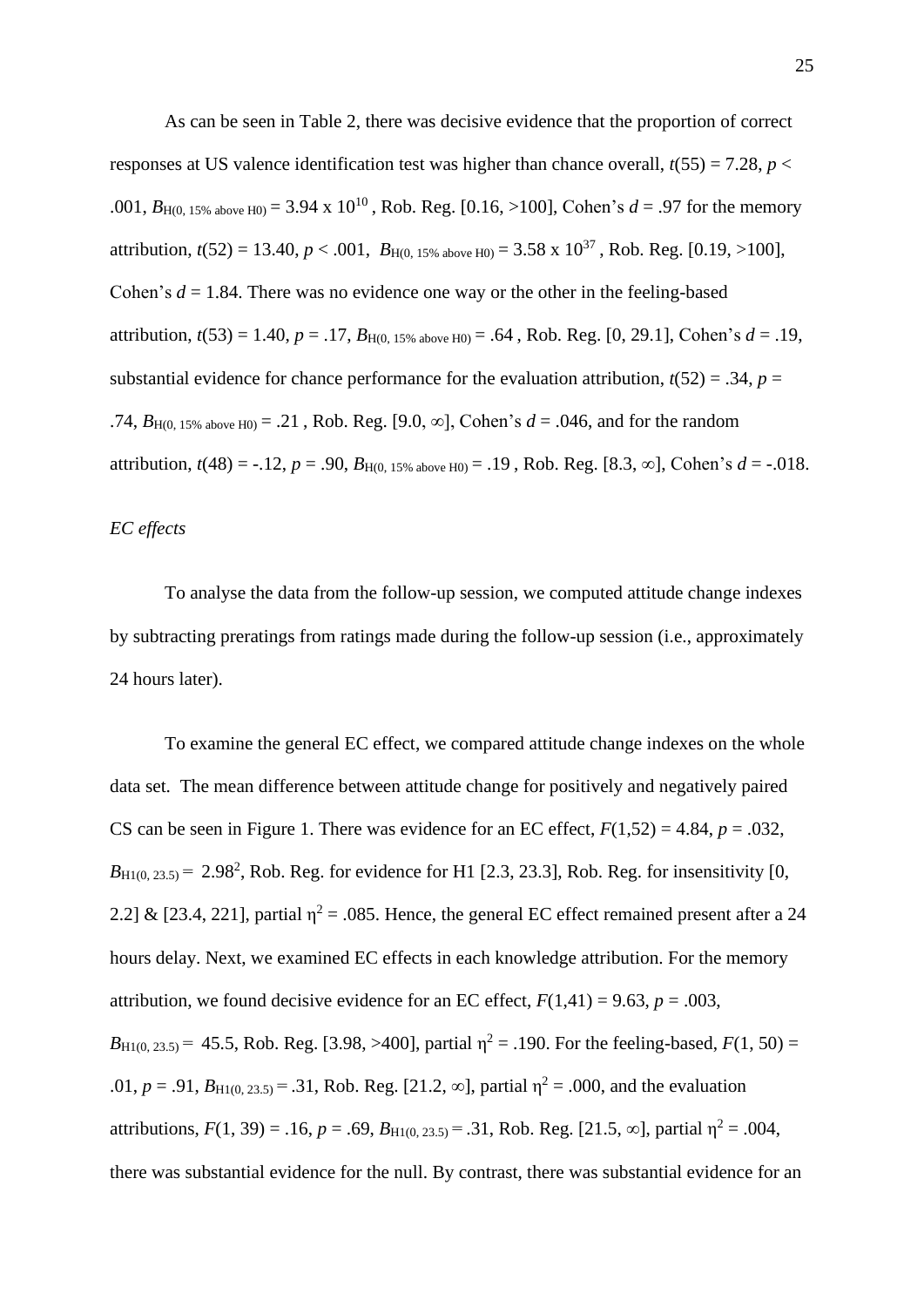EC effect in the random attribution,  $F(1, 35) = 4.14$ ,  $p = .049$ ,  $B_{H1(0, 23.5)} = 4.09$ , Rob. Reg. [6.23, 38.2], partial  $\eta^2 = 0.106$ . We also analysed feeling-based and random attributions together. This analysis yielded no evidence one way or the other,  $F(1,52) = 0.30$ ,  $p = .58$ ,  $B_{H1}(0, 23.5) = 0.39$ , Rob. Reg. [0, 27.6], partial  $\eta^2 = .006$ .

Next, we analysed whether US valence identification moderated EC. There was substantial evidence for an interaction between US valence and the accuracy of US valence identification,  $F(1, 50) = 14.28$ ,  $p < .001$ ,  $B_{H(0, 23.5)} = 358$ , Rob. Reg. [2.75, >800], partial  $\eta^2 =$ .222. Decisive evidence for an EC effect was found when US valence was correctly identified  $(M_{diff} = 20.1, 95\% \text{CI} = [9.30; 30.9], F(1, 51) = 13.99, p < .001, B_{H1(0, 23.5)} = 338, \text{Rob. Reg.}$ [1.65, >400], partial  $\eta^2 = .215$ . By contrast, there was strong evidence for a reversed EC effect when US valence was not correctly identified,  $F(1, 50) = 6.73$ ,  $p = .012$ ,  $B_{\text{H1}(0, 23.5)} = 0.067$ , Rob. Reg. [4.05,  $\infty$ ],  $B_{\text{H2}(0, 23.5)} = 11.0$ , Rob. Reg. [2.76, 105], partial  $\eta^2 = .119$ . Indeed, the mean difference between attitude change for positively and negatively paired CS was negative  $(M_{diff} = -14.6, 95\% \text{CI} = [-25.9; -3.27])$  when participants failed to identify US valence, which indicates a reversed EC effect.

# Comparison between session 1 and follow-up 2

As can be seen in Table 1, there was decisive evidence for a decrease in the number of memory attributions in the follow up session<sup>3</sup>,  $t(55) = 4.24$ ,  $p < .001$ ,  $B_{\text{H1}(0, 5)} = 1455$ , Rob. Reg.  $[.14, >40]$ , Cohen's  $d = .57$ . There was evidence for the null compared to the hypothesis of an increase in the number of feeling-based attribution,  $t(55) = .00$ ,  $p = 1$ ,  $B_{H2(0, 5)} = .15$ , Rob. Reg. [2.20,  $\infty$ ], Cohen's  $d = 0$ . There was insensitive evidence for an increase in the number of evaluation,  $t(55) = -1.83$ ,  $p = .073$ ,  $B_{H2(0, 5)} = 1.17$ , Rob. Reg. [0, 18.0], Cohen's *d = -.*25, and random attributions, *t*(55) = -1.66, *p* = .10, *B*H2(0, 5) = 0.96, Rob. Reg. [0, 14.9], Cohen's *d = -.*22.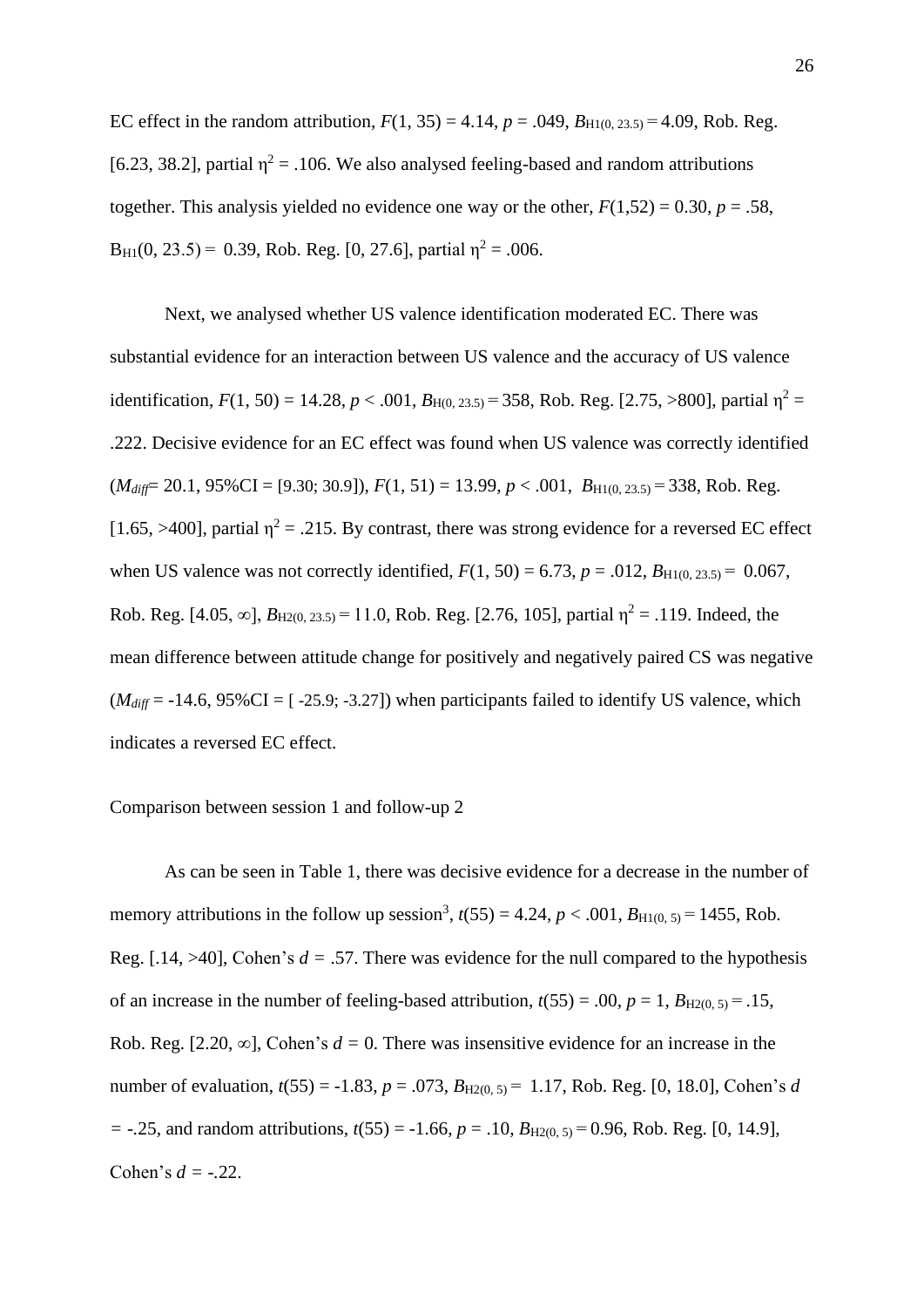As can be seen in Table 2, valence identification accuracy did not decrease between the first and the follow-up session of the experiment. There was decisive evidence for an absence of difference overall,  $t(55) = .66$ ,  $p = .51$ ,  $B_{H1(0, 15)} = 0.13$ , Rob. Reg. [5.46,  $\infty$ ], Cohen's  $d = .09$ , for the memory attribution,  $t(52) = -1.38$ ,  $p = .17$ ,  $B_{H1(0, 15)} = 0.066$ , Rob. Reg. [2.58,  $\infty$ ], Cohen's  $d = -19$ , for the feeling-based attribution,  $t(53) = -0.30$ ,  $p = 0.77$ ,  $B_{\text{H1}(0, 15)} = 0.13$  Rob. Reg. [5.56,  $\infty$ ], Cohen's  $d = -0.04$ , for the evaluation attribution,  $t(51) = -0.13$ .22,  $p = .83$ ,  $B_{\text{H1}(0, -15)} = 0.22$ , Rob. Reg. [9.64,  $\infty$ ], Cohen's  $d = -.03$  and for the random attribution,  $t(47) = .20$ ,  $p = .84$ ,  $B_{H1(0, 15)} = 0.25$ , Rob. Reg. [11.1, ∞], Cohen's  $d = .03$ .

In order to compare EC effects across the two sessions we computed EC scores for the two sessions by subtracting attitude change for negatively paired CS from attitude change for positively paired CS. We report *B* that test the hypothesis that EC was weaker in the second session than in the first.

There was insensitive evidence that the general EC effect was weaker during the second session,  $F(1,52) = 3.39$ ,  $p = .071$ ,  $B_{H1(0, 23.5)} = 1.26$ , Rob. Reg. [0, 91.4], partial  $\eta^2 =$ .061.When considering attributions separately, there was substantial evidence for the null in the memory,  $F(1,41) = 0.10$ ,  $p = .75$ ,  $B_{H1(0, 23.5)} = 0.25$ , Rob. Reg. [17.0,  $\infty$ ], partial  $\eta^2 = .003$ , and for the evaluation attributions,  $F(1,39) = 0.087$ ,  $p = .77$ ,  $B_{\text{H1}(0, 23.5)} = 0.28$ , Rob. Reg. [20.0,  $\infty$ ], partial  $\eta^2 = .002$ . There was no evidence one way or the other for other attributions.

#### **Discussion**

The results of Experiment 2 were generally congruent with those of Experiment 1. Overall and in the memory attribution the proportion of correct valence identifications was substantial and medium to large EC effects were found. In the feeling-based and the random attributions, EC effects were also in the same direction as in Experiment 1. However, the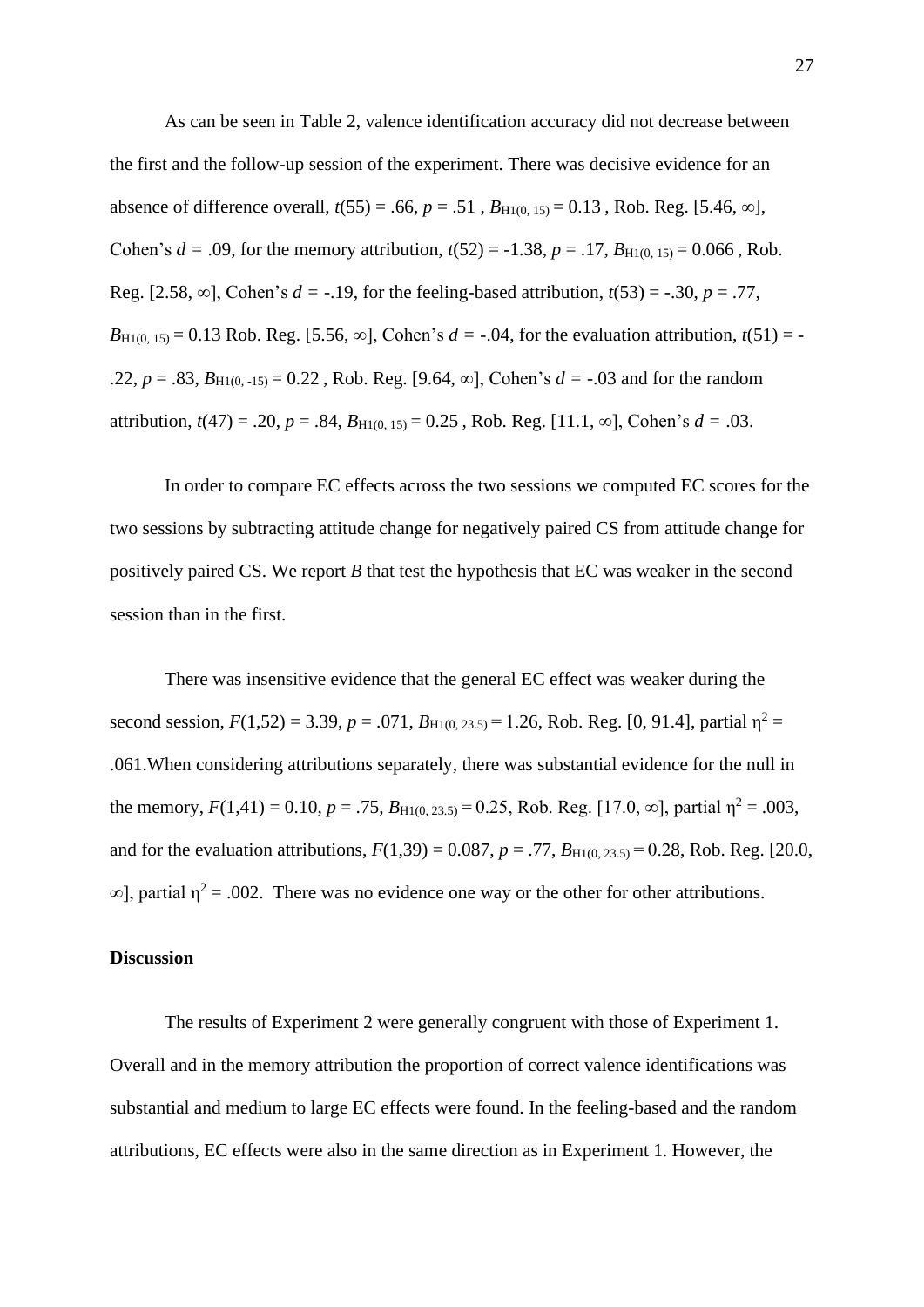evidence for an EC effect was insensitive in the feeling-based attribution while it was large in the random attribution. As in the first experiment, grouping feeling-based and random attributions yielded strong evidence for EC. As far as valence identification is concerned, the pattern of results was also congruent with the previous experiment. There was evidence for chance performance in the random attribution. However, there was only insensitive evidence for above chance performance in the feeling-based attribution. As EC effects go in the same direction in both experiments while strength of evidence sometimes differ, we decided to perform a meta-analysis of the two studies to have a better estimation of the effect size and the evidence for EC in these three attributions (see below). Unexpectedly, there was no evidence for an EC effect in the evaluation attribution and valence identification accuracy was at chance.

As in Experiment 1, the EC effects found overall and in the memory attribution were accompanied by above chance US valence identification and additional analyses revealed that the general EC effect was moderated by US valence identification. These results are consistent with the view that knowledge about US valence may underlie EC. However, we also found substantial evidence for an EC effect in the random attribution while US valence identification was at chance. This suggests that EC might also occur in the absence of any structural knowledge. This could reflect the fact that attitude learning may occur in the absence of learning of the pairings structure. A mechanism that could explain this kind of attitude learning is the implicit misattribution of affect (Jones, Fazio & Olson, 2009). According to this view affective reactions evoked by US could be misattributed to CS during the conditioning procedure. In this case, it would be unnecessary to acquire any knowledge about the pairings to be influenced by an EC procedure.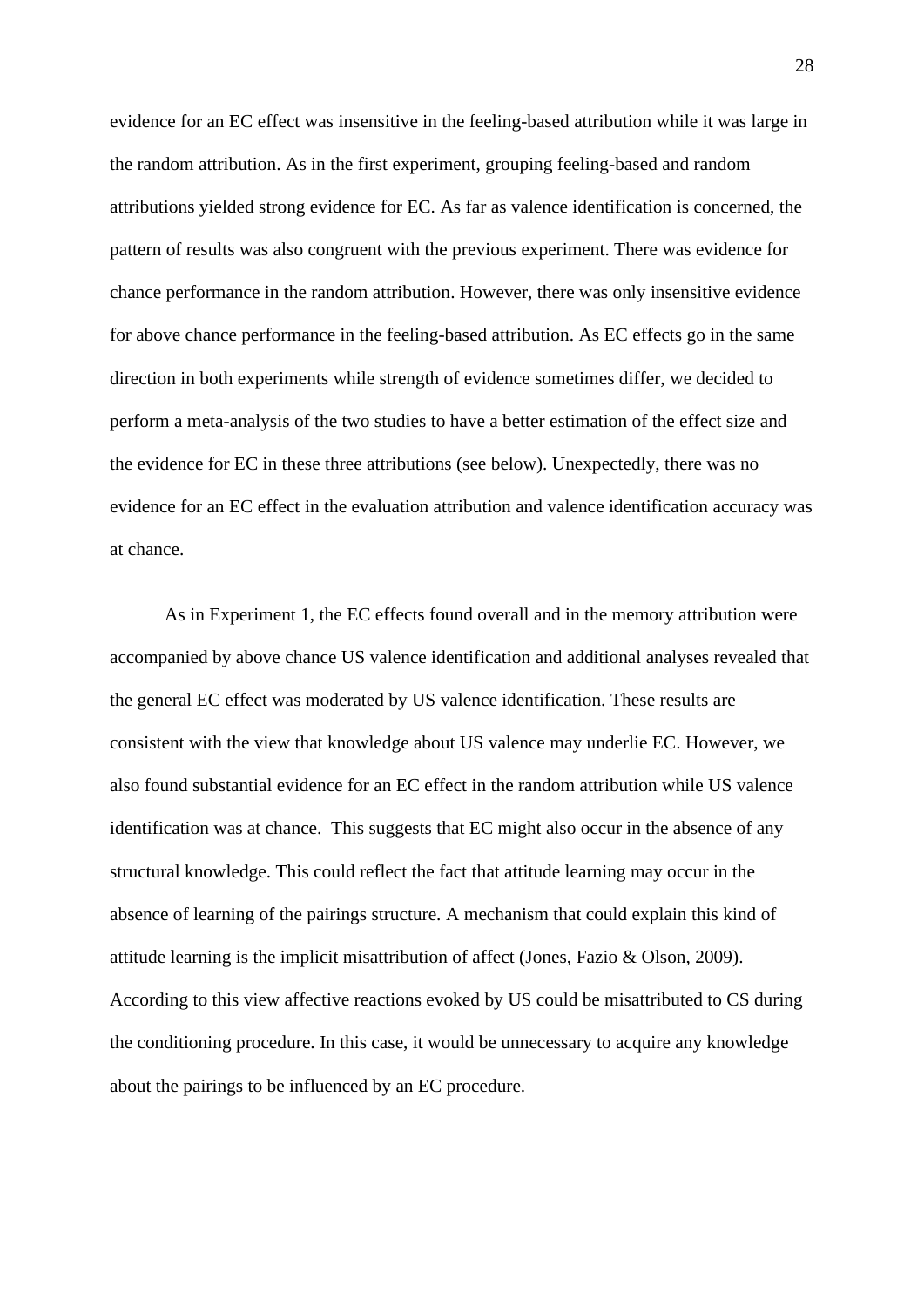As we did not obtain any EC effect and the valence identification accuracy was at chance in the evaluation attribution, it seems that attitudes did not contribute to valence identification. Hütter and Sweldens (2013) provided evidence that attitudes toward CS may help to identify US valence even in the absence of genuine memory. It seems that, as in Mierop et al. (2017), this was not the case here. One difference between the two studies was that contrary to Hütter and Sweldens (2013), we did not explicitly instruct participants to respond to the US valence identification questions on the basis of their attitudes.

Contrary to Experiment 1, there was not evidence for a reversed EC effect when participants indicated the opposite US valence in the first session of Experiment 2. In this last experiment, attitudes and the ability to identify US valence were measured in two different blocks. It seems that, as expected, this modification of the procedure reduced the tendency to rely on attitudes to respond to valence identification questions and thereby prevented this reversed EC effect from occurring. This interpretation is congruent with the fact that EC was obtained in the random attribution while valence identification accuracy was at chance. Indeed, relying on their attitudes would have allowed participants to identify US valence above chance level.

Finally, the results of the second phase of the experiment support the hypothesis that EC is quite robust over time. Indeed, the EC effects found in the first phase were still present 24 hours later. A delay of 24 hours may not have been long enough. However, as expected, the number of memory attributions decreased which suggests that while EC was still present after a 24 hours delay it was less sustained by conscious knowledge.

#### **Meta-analysis of Experiments 1 and 2**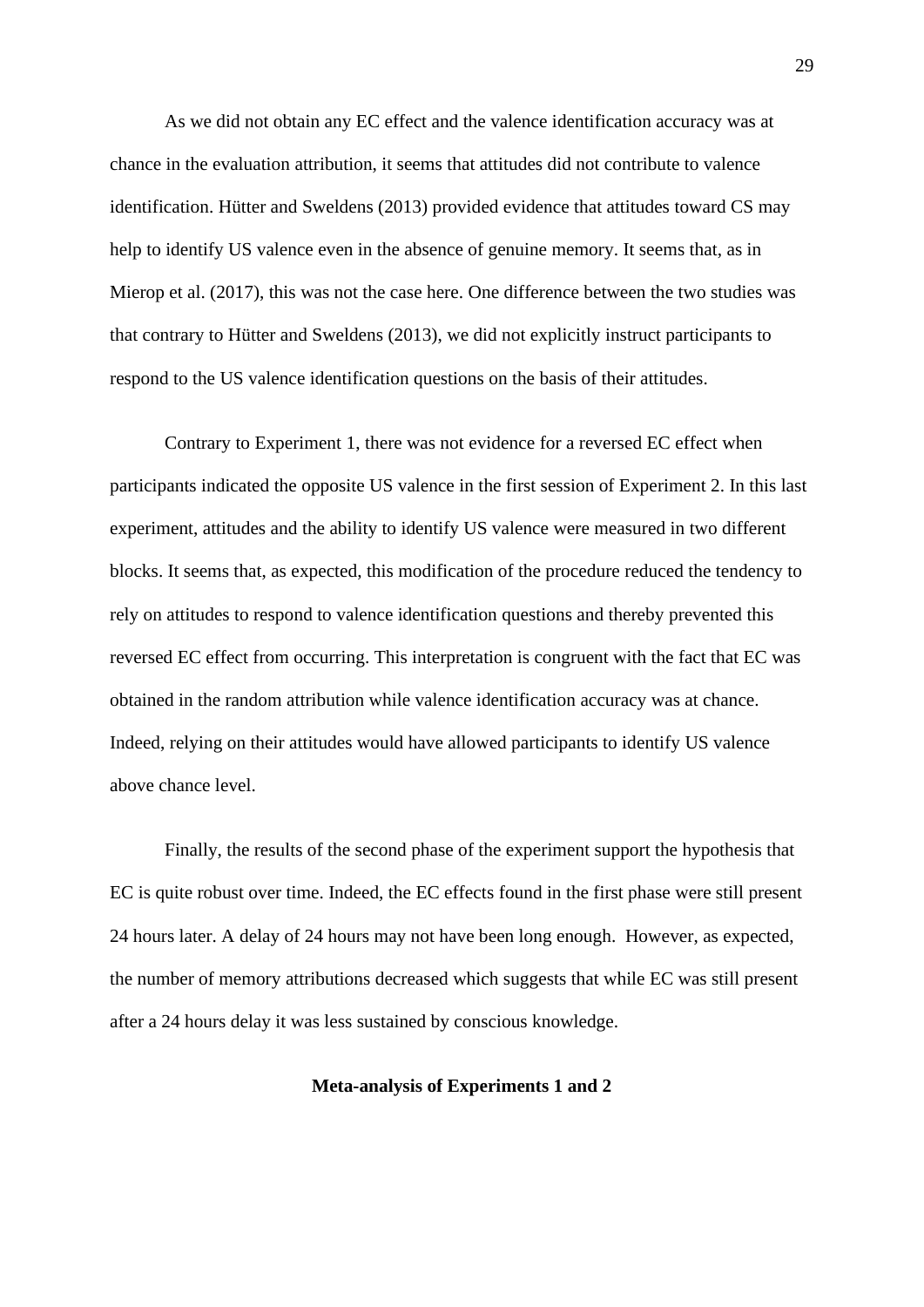We conducted further analyses across Experiment 1 and the first session of Experiment 2 by computing meta-analytical *B* (Dienes, 2014). In addition, for each EC effect we report, in Table 3, the mean difference between attitude change for positively and negatively paired CS (Dienes, 2014) and a Cohen's *d* (Cumming, 2012) with 95% confidence intervals (CIs) around each of them (Algina & Keselman, 2003). The former is a raw effect size while the latter is a standardized effect size. The fact that the 95% CI excludes zero indicates that the effect is significant in the frequentist approach.

#### *US valence identification*

There was decisive evidence that the overall proportion of correct US valence identification was above chance across experiments,  $B_{H(0, 15\% \text{ above H0})} = 6.04 \times 10^{37}$ , Rob. Reg.  $[0.062, >100\%]$ . There was also decisive evidence for above chance performance in the memory attribution,  $B_{H(0, 15\% \text{ above H0})} = 9.55 \times 10^{83}$ , Rob. Reg. [0.076, >100%], and strong evidence in the feeling-based attribution,  $B_{H(0.15\% \text{ above H0})} = 96.3$ , Rob. Reg. [0.40, >100%]. By contrast, there was substantial evidence for chance performance in the random attribution,  $B_{\text{H}(0, 15\% \text{ above H0})} = .108$ , Rob. Reg. [4.47,  $\infty$ ].

# *EC effects*

Across experiments, there was decisive evidence for an overall EC effect which was of medium size,  $B_{H1(0, 23.5)} = 1.31 \times 10^9$ , Rob. Reg. [0.33, >400] (see Table 3). This is congruent with previous studies as a meta-analysis indicated that the average effect size of EC is  $d = .52$ (Hofmann et al., 2010). In the memory attribution, there was also decisive evidence for an EC effect which was of medium size as well,  $B_{H1(0, 23.5)} = 9.80 \times 10^7$ , Rob. Reg. [0.79, >400]. In the feeling-based attribution, the evidence for an EC effect was substantial but it was of small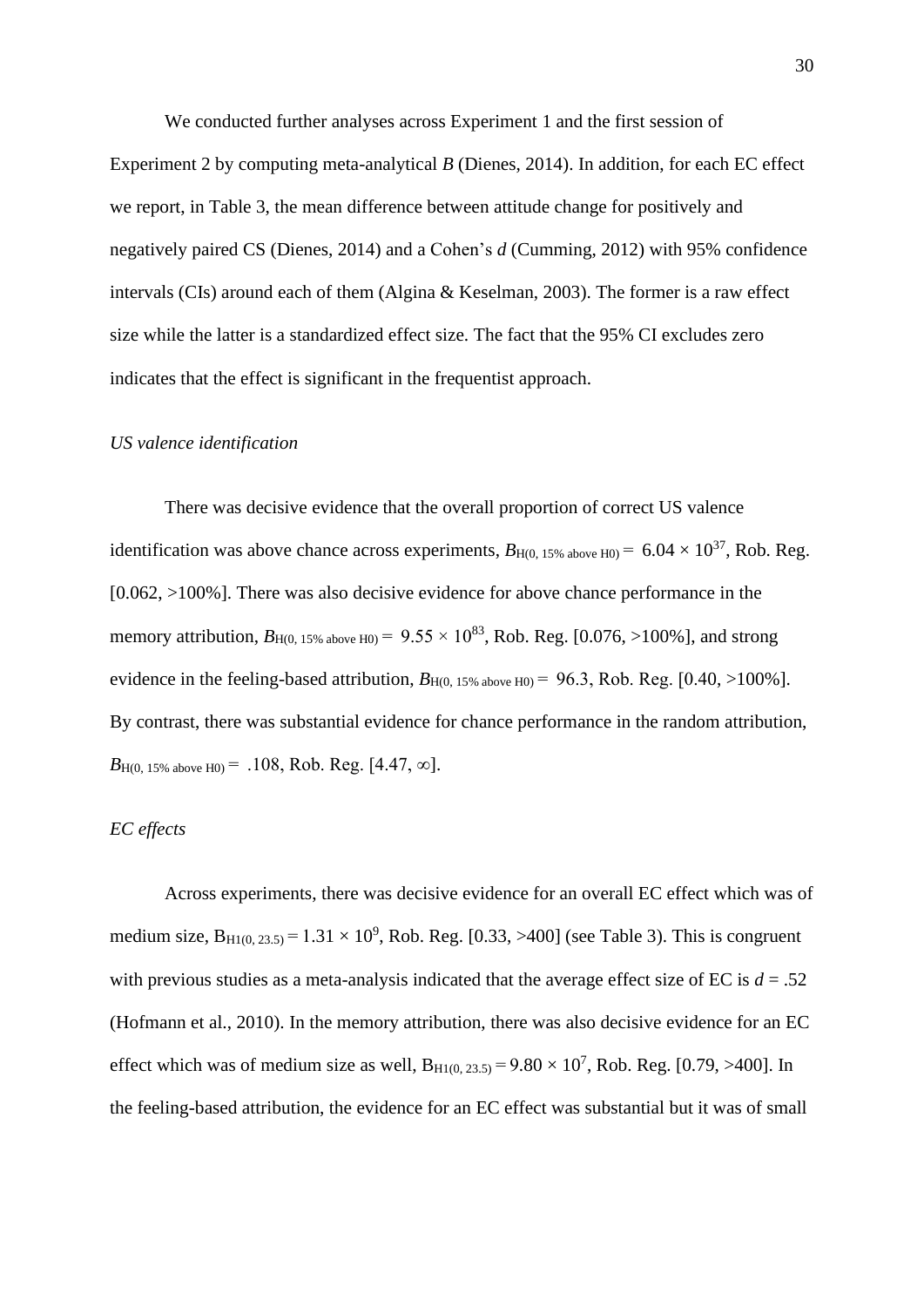size,  $B_{H1(0, 23.5)} = 3.27$ , Rob. Reg. [1.6, 25]. Similarly, in the random attribution there was strong evidence for an EC effect which was small,  $B_{H1(0, 23.5)} = 20.52$ , Rob. Reg. [1.3, 175].

Next, we analysed EC effects for correct and incorrect US valence identifications. Among correct identifications, there was decisive evidence for an EC effect which was of medium size,  $B_{H1(0, 23.5)} = 1.47 \times 10^{15}$ , Rob. Reg. [0.43, >400]. Among incorrect identifications, there was strong evidence against a regular EC effect,  $B_{H1(0, 23.5)} = 0.021$ , Rob. Reg. [1.3,  $\infty$ ], and decisive evidence for a reversed effect which was of small size,  $B_{H2(0)}$  $_{23.5}$  = 3934, Rob. Reg. [0.65, >400].

**Table 3.** Mean difference between attitude change for positively and negatively paired CS and Cohen's *d* as a function of attribution type and of accuracy of US valence identification across Experiment 1 and 2.

|                                        | 95 % CI for Mean<br>difference |          |         | 95 % CI for<br>Cohen's $d$ |         |         |
|----------------------------------------|--------------------------------|----------|---------|----------------------------|---------|---------|
|                                        | Mean                           |          |         | Cohen'                     |         |         |
|                                        | difference                     | LL       | UL      | $s \, d$                   | LL      | UL      |
| General EC effect                      | 13.92                          | 9.86     | 17.98   | 0.56                       | 0.39    | 0.74    |
| Memory                                 | 28.97                          | 19.93    | 38.00   | 0.54                       | 0.36    | 0.72    |
| Feeling-based                          | 6.22                           | 0.95     | 11.50   | 0.20                       | 0.03    | 0.36    |
| Random                                 | 9.47                           | 3.17     | 15.77   | 0.26                       | 0.09    | 0.43    |
| Correct US valence<br>identification   | 28.93                          | 22.27    | 35.58   | 0.72                       | 0.53    | 0.90    |
| Incorrect US valence<br>identification | $-11.44$                       | $-16.52$ | $-6.37$ | $-0.37$                    | $-0.54$ | $-0.20$ |

*Note.* Error bars represent 95% confidence intervals. *LL* and *UL* represent the lower and the upper limit of the confidence interval respectively. An EC effect is significant in the frequentist approach when the 95% CI excludes zero.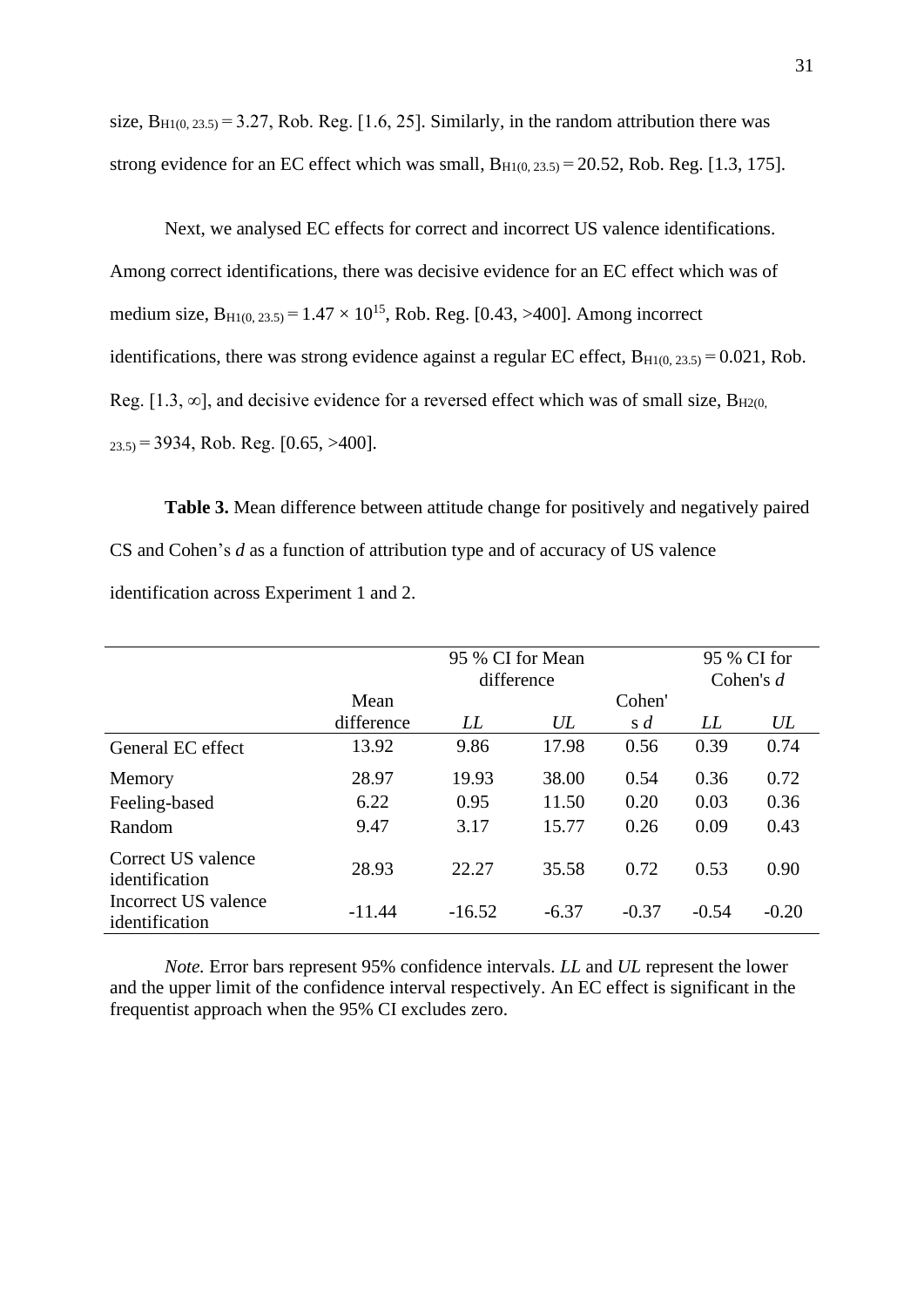# **General Discussion**

We conducted two studies that distinguished between the ability to identify US valence and higher order awareness (i.e., the awareness of knowing) of associations between CS and US valence. One important contribution of these studies was thus to clarify the role of awareness at the objective and subjective threshold. The results were generally in line with the prediction that ability to identify US valence (i.e., awareness at the objective threshold) is required for EC to occur, except for the random attribution. However, a key finding of the meta-analysis of the studies was that US identification may be based on either conscious or unconscious structural knowledge as evidenced by EC effect found not only for the memory attribution but also for the feeling-based attribution. Another important finding of the metaanalysis was that EC was found when participants made a random attribution. In this case, contrary to memory and feeling-based attributions, they performed at chance at the valence identification test. Hence EC can also occur in the absence of any kind of knowledge about US valence, at least at the time of testing. In making this claim, we take knowledge to be that which allows discriminative responding. In any case, those results suggest that, at the subjective threshold, awareness is not required for EC to occur. The meta-analysis also suggests that while conscious knowledge leads to medium EC effects, unconscious knowledge gives rise to small EC effects. Similarly, EC effects occurring in the absence of any knowledge were also of small magnitude. This is congruent with previous finding that awareness is an important moderator of EC (Hofmann et al., 2010). We will first discuss the implications of our findings regarding the conscious status of structural knowledge and for the main models of attitude acquisition through EC. We will then discuss the advantages and limitations of subjective measures of awareness and the potential of knowledge attributions for future research in EC.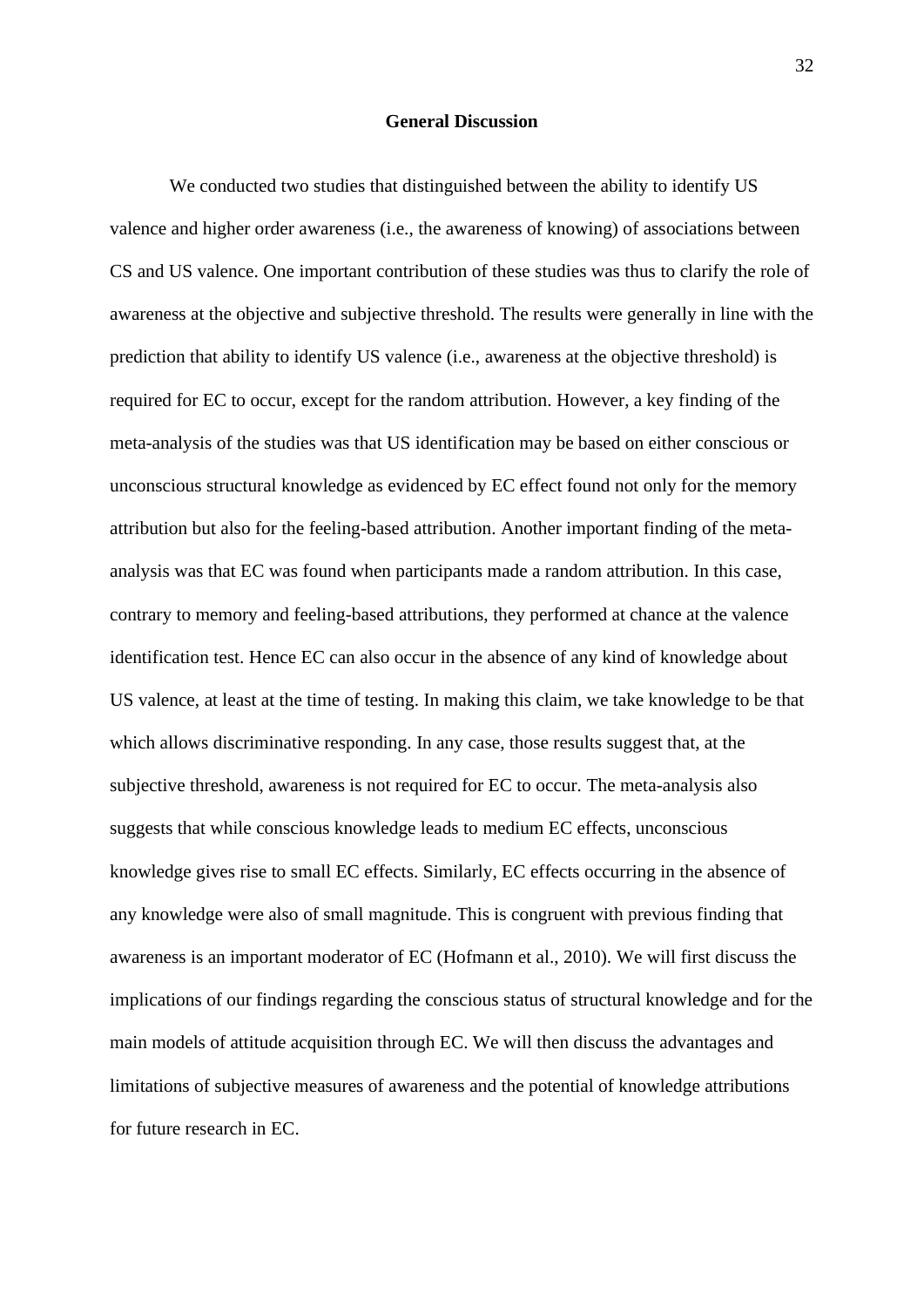#### *Conscious and unconscious knowledge in EC*

In a typical EC experiment, participants are incidentally exposed to pairs of stimuli composed of an initially neutral CS and a valent US. As a result, they acquire some knowledge about the structure of the material (i.e., the CS-US pairings) and their attitudes towards CS change in the direction of US valence. Beyond the debate about the learning mechanisms that lead to the acquisition of conditioned attitudes, the main contributions of our studies are to bring to light the distinction between conscious and unconscious knowledge in EC and to propose a new method based on subjective measures of awareness.

Our results replicate previous findings (Pleyers et al., 2007; 2009) showing that correct valence identification is necessary for EC to occur. However, contrary to previous studies, we do not assume that there is a perfect overlap between performance and awareness. Hence, we do not interpret this finding as evidence that participants who correctly identified US valence were necessarily aware of the knowledge. By higher order theories of consciousness (Rosenthal, 2005; Michel et al., 2018), discrimination is based on first-order knowledge whereas awareness of structural knowledge requires a second order state, with content that one has that structural knowledge. Hence, we interpret above chance US valence identification in a forced choice task (i.e., objective measure) as evidence that participants have some knowledge. In order to measure awareness of knowing we relied on a subjective measure, the structural knowledge attributions. Across studies, an EC effect and above chance US valence identification were found in the memory and feeling-based attributions. While participants reported being aware of their structural knowledge in the former attribution they reported being unaware in the latter. This finding provides evidence that both conscious and unconscious knowledge may underlie EC.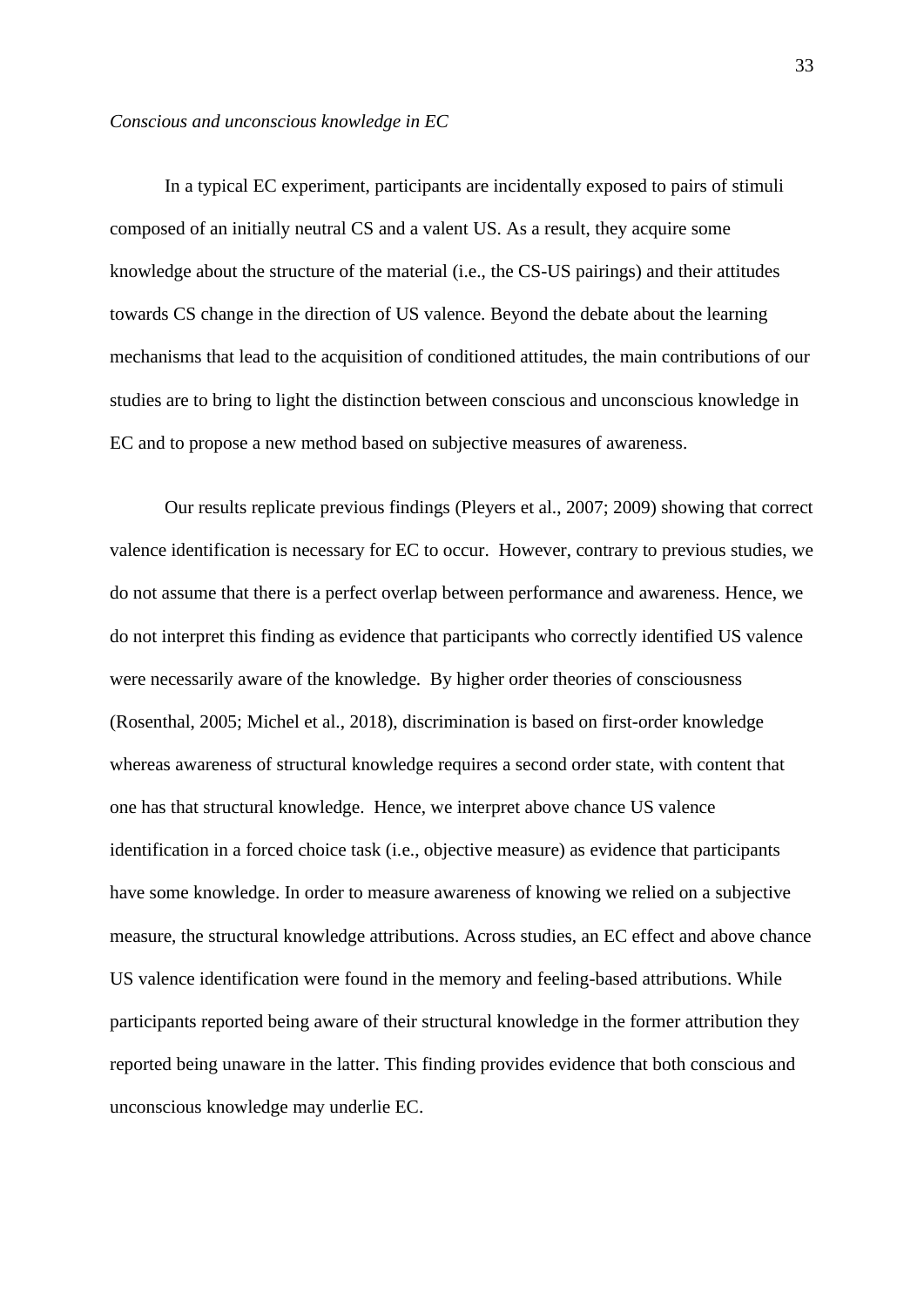The same type of results has recently been obtained in a related paradigm (Jurchiș, Costea, Dienes, Miclea, & Opre, 2020). In this study, strings from a first artificial grammar were positively conditioned and strings from a second grammar were negatively conditioned. Consequently, new strings from the first grammar were preferred over new strings from the second grammar. This result was obtained for the strings for which participants reported that they knew why they liked them but also when they reported that they didn't know why. Congruently, our results in the memory and feeling-based attributions showed that participants may acquire knowledge that they are aware of as well as knowledge that they are not aware of in a classical EC paradigm.

However, contrary to our initial hypotheses, the meta-analysis revealed that in the random attribution participants did not acquire any knowledge about the pairings but were nevertheless conditioned. This finding provides first evidence that EC may occur even when US valence identification is perfectly at chance. Interestingly, this phenomenon appears to be limited to trials in which the participants believe they had no idea of the valence of the US. As discussed above implicit misattribution of affects could explain this EC effect obtained in the absence of any knowledge.

# *Implications for models of attitude learning through EC*

The main goal of our experiments was to measure the awareness of knowing at the time of testing. Hence, we did not implement any manipulation of awareness during the conditioning phase which would have been the most direct way to study the learning mechanisms that lead to the acquisition of conditioned attitudes (Gawronski & Walther, 2012). However, some previous studies suggest that conscious and unconscious knowledge measured via structural knowledge attributions could be acquired through qualitatively different learning mechanisms (Dienes, 2012, for a review). We thus discuss whether the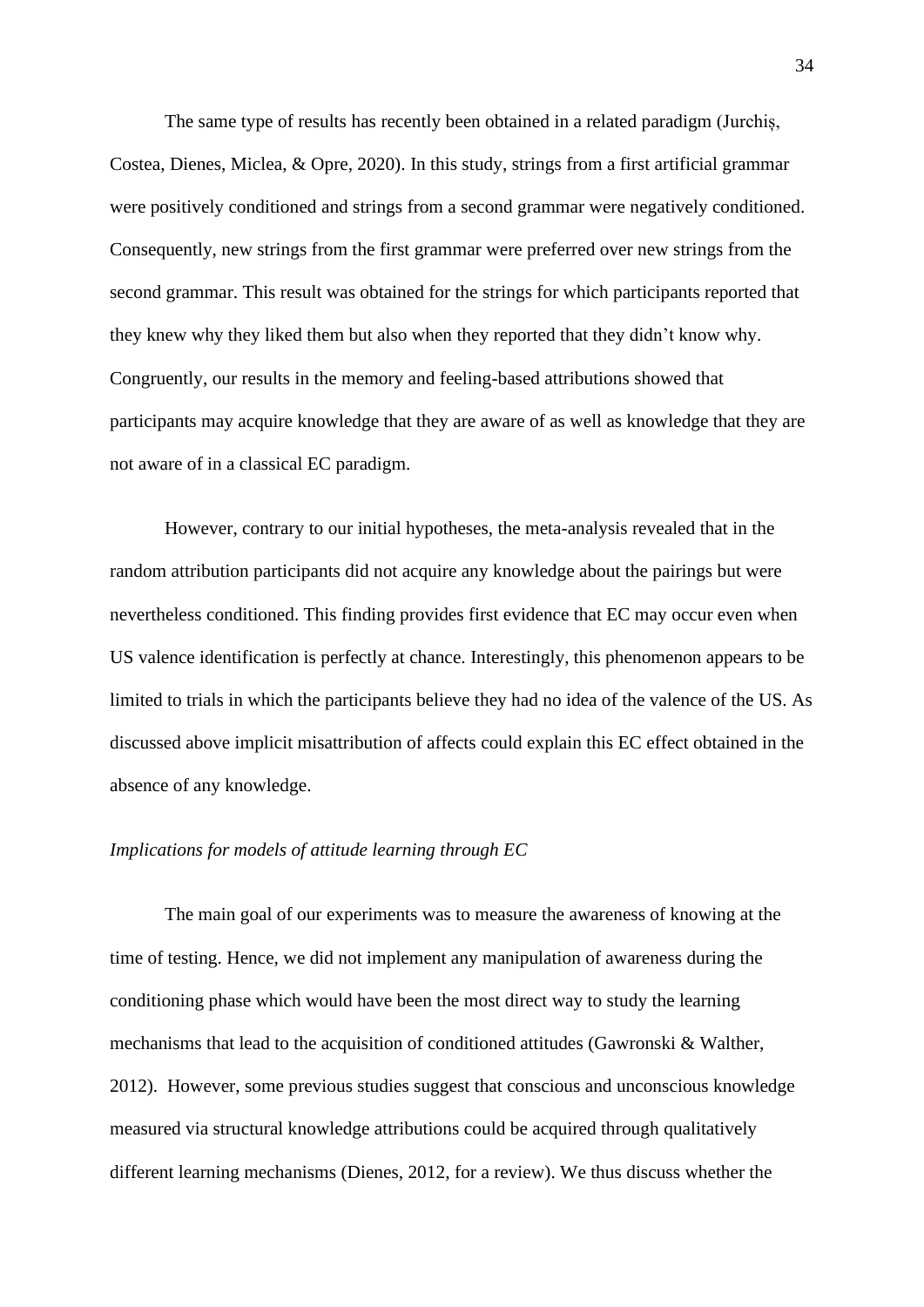learning mechanisms proposed by the main models of attitude learning through EC could lead to the acquisition of conscious and unconscious knowledge.

As recent studies using item-level analyses found EC effects only in CS for which the paired US or its valence was correctly identified (e.g., Pleyers et al., 2007), the propositional account of EC has become more prominent (Mitchell, De Houwer, & Lovibond, 2009; but see McLaren, Forrest, McLaren, Jones, Aitken, & Mackintosh, 2014). According to this view, controlled reasoning processes are necessary for learning to take place and EC requires forming conscious propositions about the relation between CS and US. Our data support the existence of a propositional learning mechanism. In our view, this mechanism best explains the EC effect found in the memory attribution as participants indeed reported conscious propositions about the pairings by responding to the attribution question. Moreover, the fact that the EC effect was larger in the memory attribution, in which the proportion of correct valence identification was the highest, than in other attributions is congruent with the propositional account. The propositional account could arguably explain the EC effect obtained in the feeling-based attribution because the percentage of correct valence identification was above chance level for those trials and feelings or intuitions reported by participants might be construed as propositions. By contrast, the EC effect obtained in the random attribution, while US valence identification accuracy was at chance, challenge the propositional account. According to this view, EC should not occur in the absence of awareness. One might still argue that participants were aware of the pairings during the conditioning phase and that we did not detect awareness because it was measured at the time of testing. Hence, participants could have forgotten the associations. However, in Experiment 2, the percentage of correct US valence identifications did not decrease 24 hours after the conditioning phase and there was only a few minutes between conditioning and testing phases. In addition, liking ratings were obtained at the time of testing.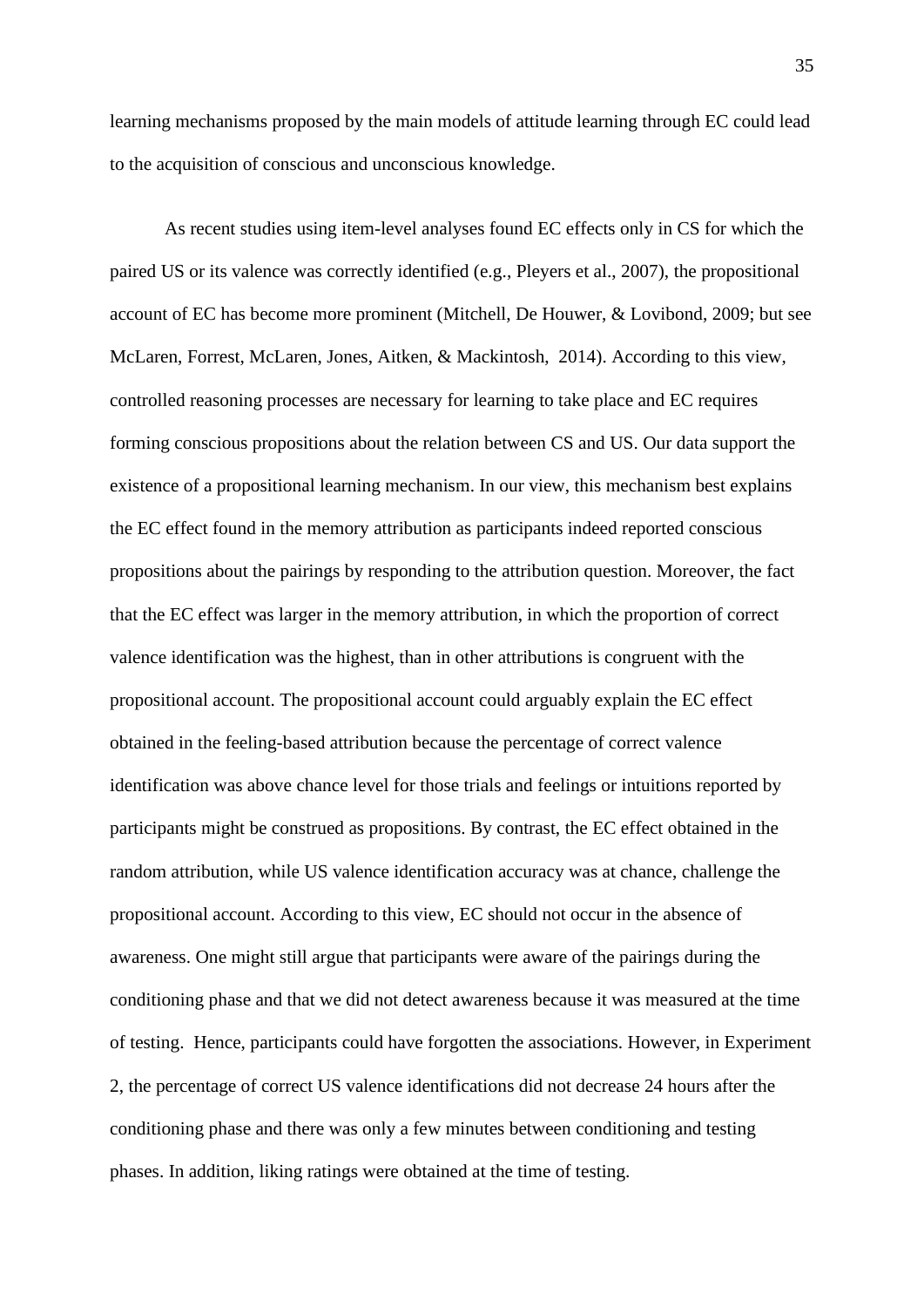A mechanism that is susceptible to produce EC in the absence of awareness is implicit misattribution of affects. According to the implicit misattribution account, affective reactions evoked by US could be implicitly misattributed to CS during the conditioning procedure and thereby modify the representation of the CS in memory. As a result, EC could occur without acquiring any knowledge about the CS-US pairings. The implicit misattribution mechanism might also explain the EC effect as well as the slightly above chance performance obtained at the valence identification test in the feeling-based attribution (at least in Experiment 1) because conditioned attitude might influence responses during this test (Hütter & Sweldens, 2013).

Finally, conditioned attitude could also be formed through automatically operating association formation processes leading to unconscious associations between CS and US representations (e.g., Baeyens, Eelen, Crombez, & Van den Bergh, 1992). By higher order theories, this type of mechanism explains the result obtained in the feeling–based attribution well as unconscious knowledge should allow US valence identification and leads to EC.

To sum up, the EC effect obtained in the memory attribution is best explained by the propositional account. The EC effect obtained in the feeling-based attribution is arguably compatible with the different theoretical accounts mentioned above while the effect obtained in the random attribution is best explained by implicit misattribution of affects. Our results are thus congruent with the view that several mechanisms may underlie EC in the very same task (De Houwer, 2007, see also, Jacoby, 1991).

# *Advantages and limitations of subjective measures of awareness*

There is currently no better way to find out the content of a person's awareness than to ask her to produce a report about it (e.g. Rosenthal, 2019). In this view, subjective measures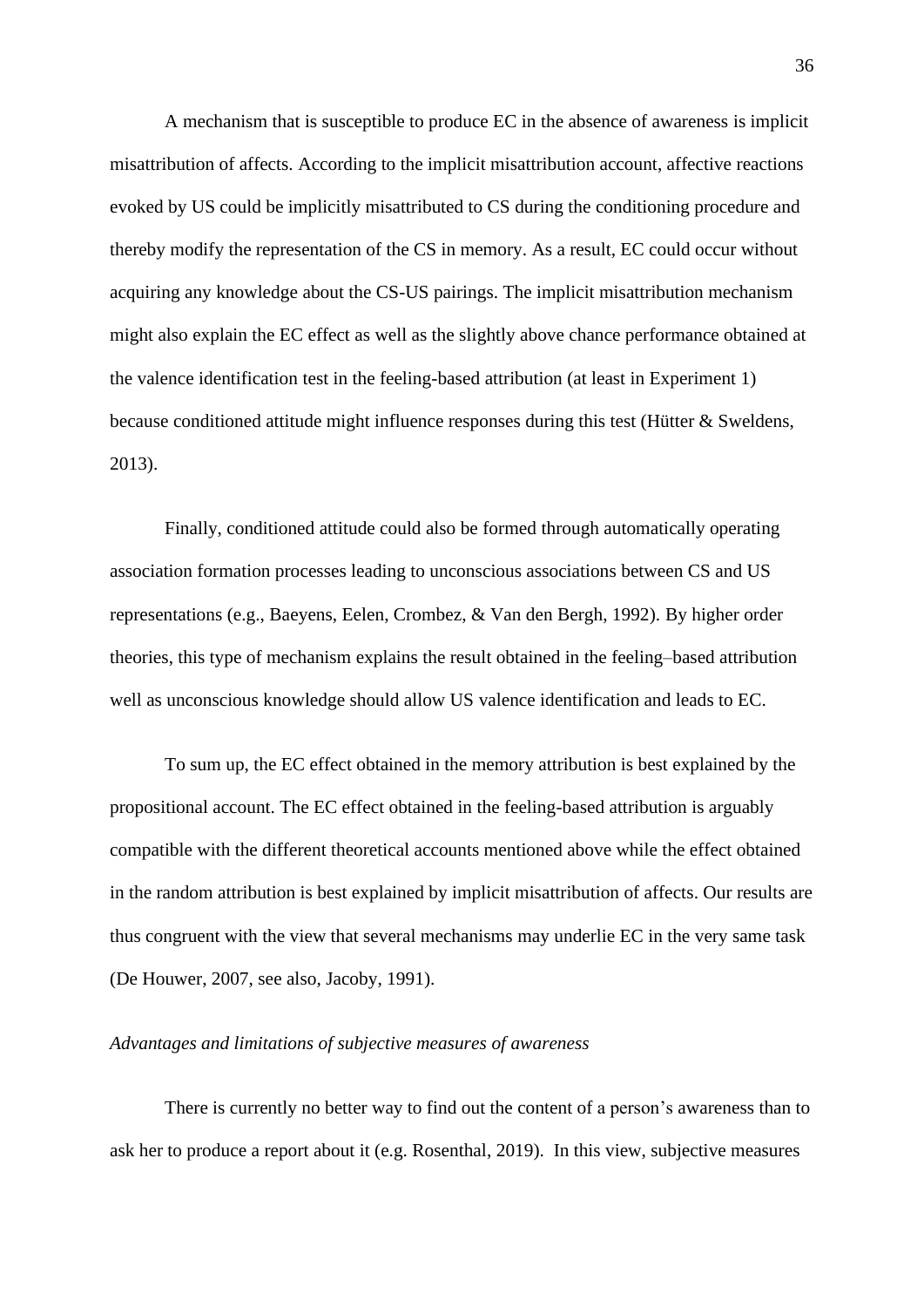are the most direct method to measure awareness of knowing (Timmermans & Cleeremans, 2015). However, designing reliable and sensitive subjective measures may be challenging.

In the field of EC, the vast majority of studies that used subjective measures to assess knowledge about CS-US pairings relied on general open-ended questions. They have been criticized for their lack of sensitivity as participants may underreport awareness (Sweldens et al., 2014). A few recent studies relied on confidence ratings (Bar-Anan et al., 2010; Bar-Anan, & Amzaleg-David, 2014). The use of these scales is an improvement as it has been showed, in other incidental learning paradigms, that they are more sensitive measures of awareness than free reports (Ziori & Dienes, 2006; see also Wierzchoń et al., 2014). The current experiments go beyond this prior work because the use of structural knowledge attributions allowed us to measure the conscious status of structural knowledge while confidence ratings only measure the conscious status of judgement knowledge (Dienes & Scott, 2005). For example, one may be unaware of the basis of a response (i.e., structural knowledge) and have a sense of the accuracy of that response (i.e., some confidence).

Another contribution of Bar-Anan and colleagues' studies has been to show that valence identification measures could be influenced by pre-existing attitudes. We conducted additional analyses to check if it was the case here and found a very weak correlation and no evidence one way or the other for pre-existing attitudes being related to valence identification across experiments<sup>1</sup> ( $r(143) = .14$ , BF= 0.91, Rob. Reg. [0, 0.99]). Additionally, in Bar-Anan and colleagues' studies, valence identification responses to CS with more extreme attitudes were made with more confidence. Across the current experiments, we again found a very weak correlation and no evidence either way for pre-existing attitudes being linked to knowledge attributions<sup>4</sup> ( $r(143) = .148$ ,  $BF = 1.32$ , Rob. Reg. [0, 1]). It is also possible that conditioned attitudes influence valence identification which could lead to overestimate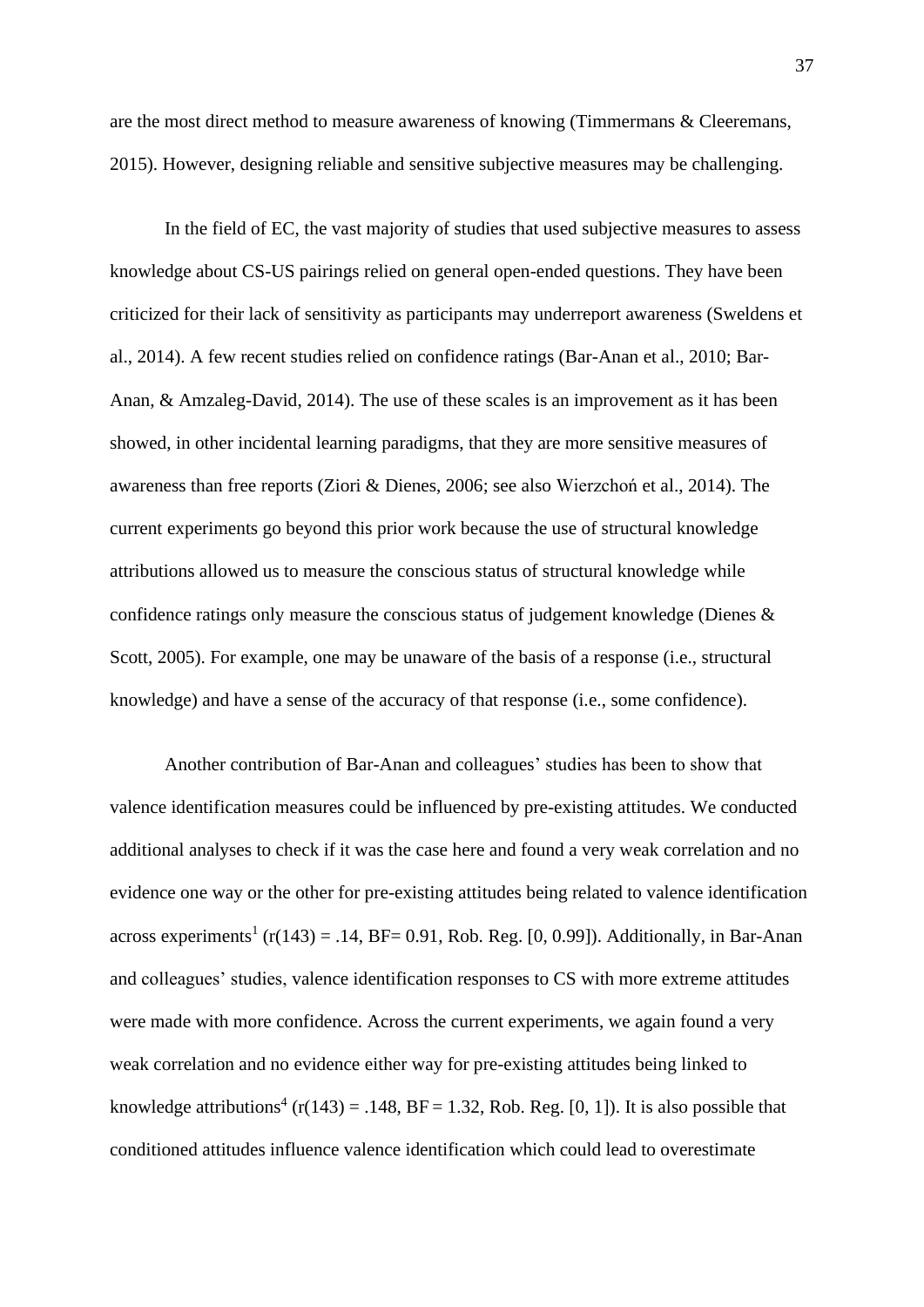genuine knowledge. The inclusion of an evaluation attribution in Experiment 2 allowed us to examine whether participants used their attitudes deliberately as a cue to respond to valence identification questions. Among those trials, participants performed at chance at the valence identification task. It is still possible that participants have relied on their conditioned attitudes (without noticing it) in other attributions which might have contributed to valence identification. In this case, unaware EC (at the objective threshold) might be underestimated.

More generally, as stated above, designing reliable and sensitive subjective measures may be challenging. Hence, our knowledge attribution question was designed to increase reliability and sensitivity. Assessing awareness retrospectively (e.g., with an open-ended question at the end of the experiment) could constitute a first potential problem. To avoid any forgetting, we measured awareness of knowing on a trial-by-trial basis. Moreover, each attribution immediately followed the valence identification question that itself immediately followed attitude measurement in Experiment 1. Critics of subjective measures may still argue that participants' reports reflect their biases to respond conservatively (i.e., they may fail to disclose their knowledge unless they feel confident enough). For example, if a free recall is requested, participants could choose not to report some knowledge in which they have a low confidence. This problem is ameliorated when using knowledge attributions because participants are not asked to state the content of their conscious knowledge but only whether they have some conscious knowledge (Dienes, 2012). Additionally, attributions were related to valence identification. In particular, participants who reported responding randomly were actually at chance at the valence identification. This ensures that they did not use the random attribution while having some conscious knowledge. Metacognitive judgements about participants' awareness of knowing also seems pretty accurate in the memory attribution, where the percentage of correct valence identifications was systematically about 80%, and in the feeling–based attribution in which it was slightly above chance. See Dienes and Seth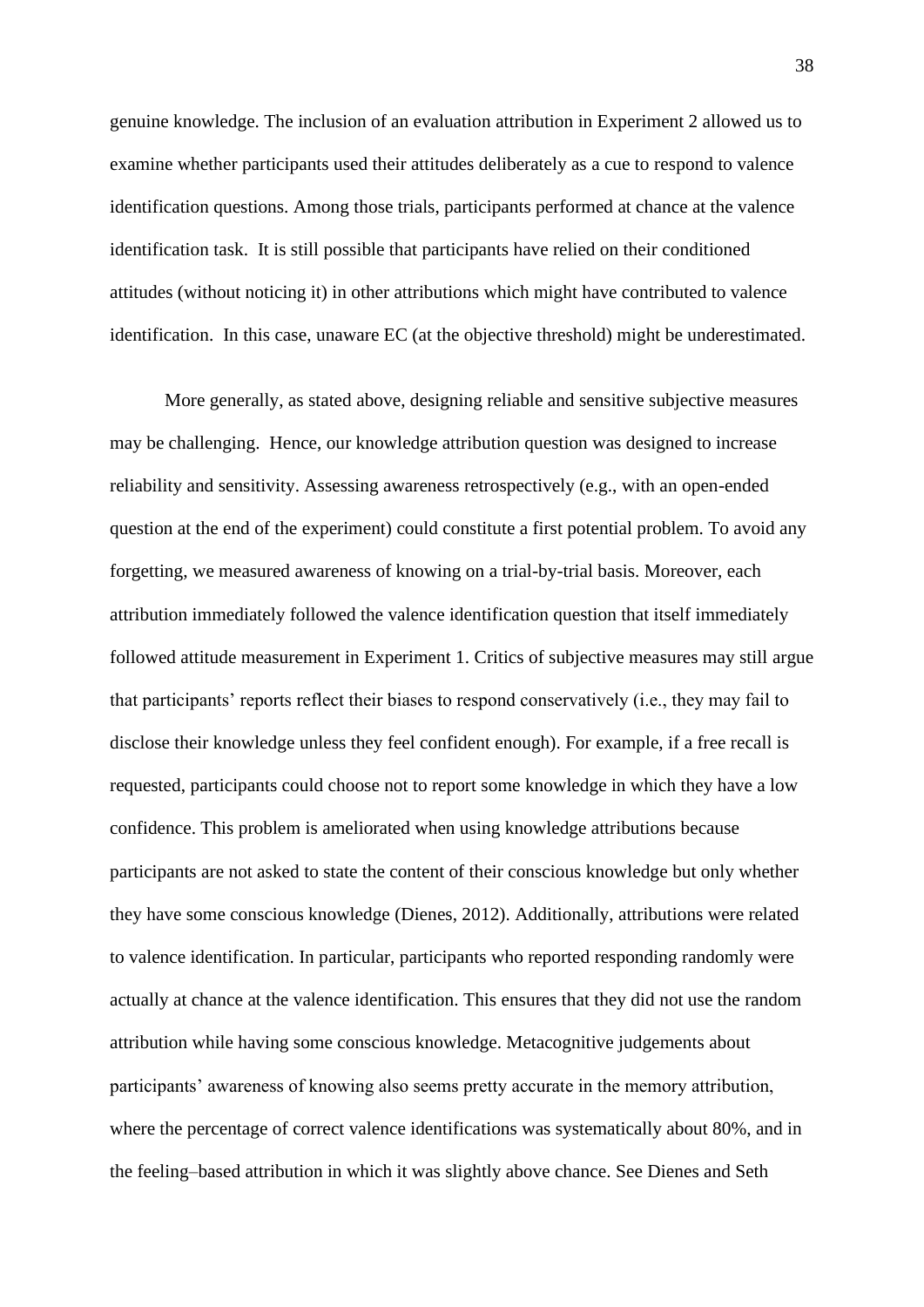(2010b), Dienes (2004, 2012), Dienes and Perner (2004) and Timmermans and Cleeremans (2014) for further discussion on establishing the validity of subjective measures.

# *Avenues for future research*

At least two avenues for future research could be built upon the distinction between conscious and unconscious knowledge in EC. The first would be to explore the relation between learning mechanisms occurring during the exposition to CS-US pairings and the conscious status of the acquired structural knowledge. This could be done by implementing manipulations of awareness during the encoding of the pairings. In the field of implicit learning, some studies show that performing a concurrent task during the learning phase impairs the acquisition of conscious but not of unconscious structural knowledge (Dienes, 2007; Dienes & Scott, 2005). It would be interesting to test whether the same pattern of results would be obtained in the EC paradigm.

The second research avenue would be to examine the links between the controllability of EC and the conscious status of structural knowledge. The controllability question has recently been investigated in a couple of studies showing that while the acquisition of conditioned attitudes is partially uncontrollable (Hütter & Sweldens, 2018), the explicit expression of these attitudes is controllable (Balas & Gawronski, 2012; Gawronski, Balas, & Creighton, 2014). In light of these studies, it would be interesting to examine the interplay between an instruction to control the impact of the pairings (Balas & Gawronski, 2012; Gawronski et al., 2014; Hu, Gawronski & Balas, 2017a ) or information about the relationship between CS and US (Hu, Gawronski & Balas, 2017b) and conscious and unconscious structural knowledge.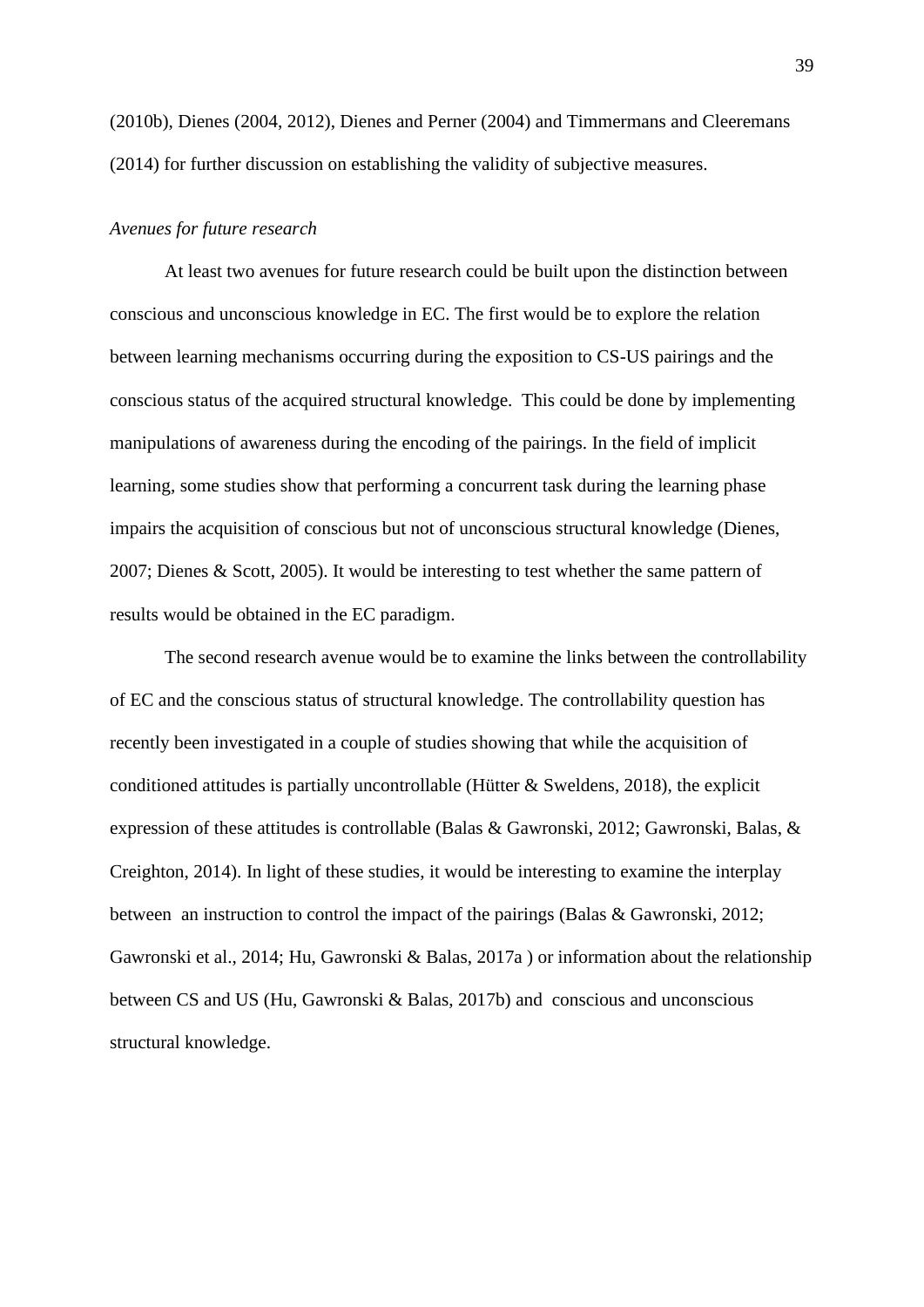#### **Conclusion**

We developed an innovative method based on subjective measures of awareness motivated by higher order and integration theories of consciousness. This new method allowed us to test not only whether correct US valence identification is necessary for EC to occur but also for awareness of knowing. Making these distinctions helped us to bring new light on the highly debated question of the role of awareness in EC. Our results provide evidence for three types of EC within the same task, each with a distinct phenomenology. The first is underpinned by conscious knowledge, the second by unconscious knowledge and the third occur in the absence of any knowledge about US valence.

# **Declarations of Interest**

The authors declare that there are no conflicts of interest.

## **Funding**

This research did not receive any specific grant from funding agencies in the public, commercial, or not-for-profit sectors.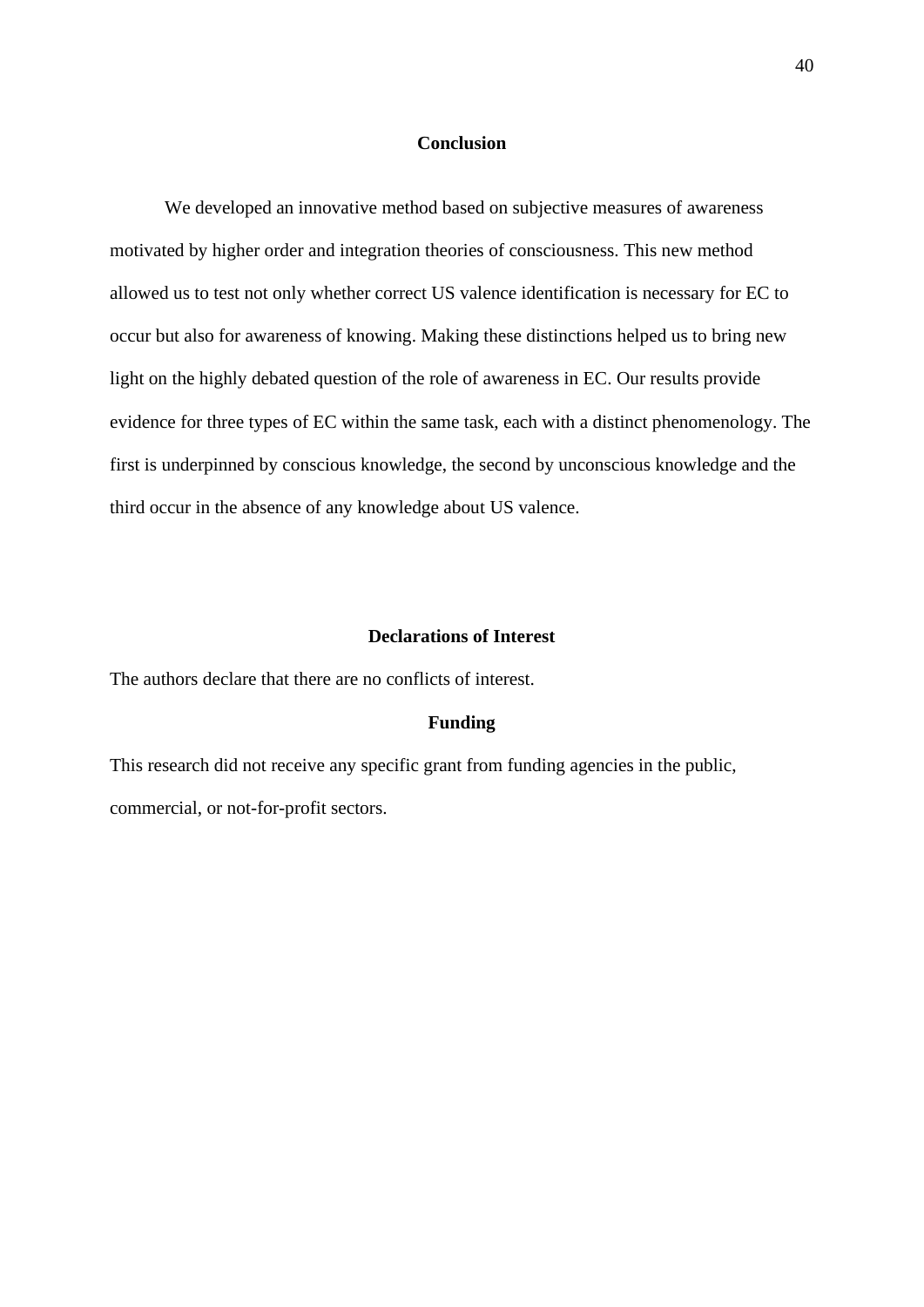Waroquier, L., Abadie, M., Dienes, Z. Data Waroquier et al. Conscious and unconscious knowledge in EC, Open Science Framework, 2020,

[https://osf.io/unbem/?view\\_only=3d240471cec448d1984f96ad145a3fbc](https://osf.io/unbem/?view_only=3d240471cec448d1984f96ad145a3fbc)

# **References**

- Algina, J., & Keselman, H. J. (2003). Approximate confidence intervals for effect sizes. *Educational and Psychological Measurement, 63*, 537-553.
- Baeyens, F., Eelen, P., Crombez, G., & Van den Bergh, O. (1992). Human evaluative conditioning: Acquisition trials, presentation schedule, evaluative style and contingency awareness. *Behaviour Research and Therapy, 30*, 133–142.
- Balas, R., & Gawronski, B. (2012). On the intentional control of conditioned evaluative responses. *Learning and Motivation*, *43*, 89-98.
- Baars, B. J. (1993). *A cognitive theory of consciousness*. Cambridge University Press.
- Bar-Anan, Y., De Houwer, J., & Nosek, B. A. (2010). Evaluative conditioning and conscious knowledge of contingencies: A correlational investigation with large samples. *Quarterly Journal of Experimental Psychology*, *63*, 2313-2335.
- Bar-Anan, Y., & Amzaleg-David, E. (2014). The effect of evaluation on co-occurrence memory judgement. *Cognition and Emotion*, *28*, 1030-1046.
- Berry, D. C., & Dienes, Z. (1993). *Implicit learning: Theoretical and empirical issues.* Hove: Lawrence Erlbaum.
- Brainerd, C. J., Payne, D. G., Wright, R., & Reyna, V. F. (2003). Phantom recall. *Journal of Memory and Language, 48*, 445-467.
- Corneille, O., & Stahl, C. (2018). Associative Attitude Learning: A Closer Look at Evidence and How It Relates to Attitude Models. *Personality and Social Psychology Review, 23*, 161-189.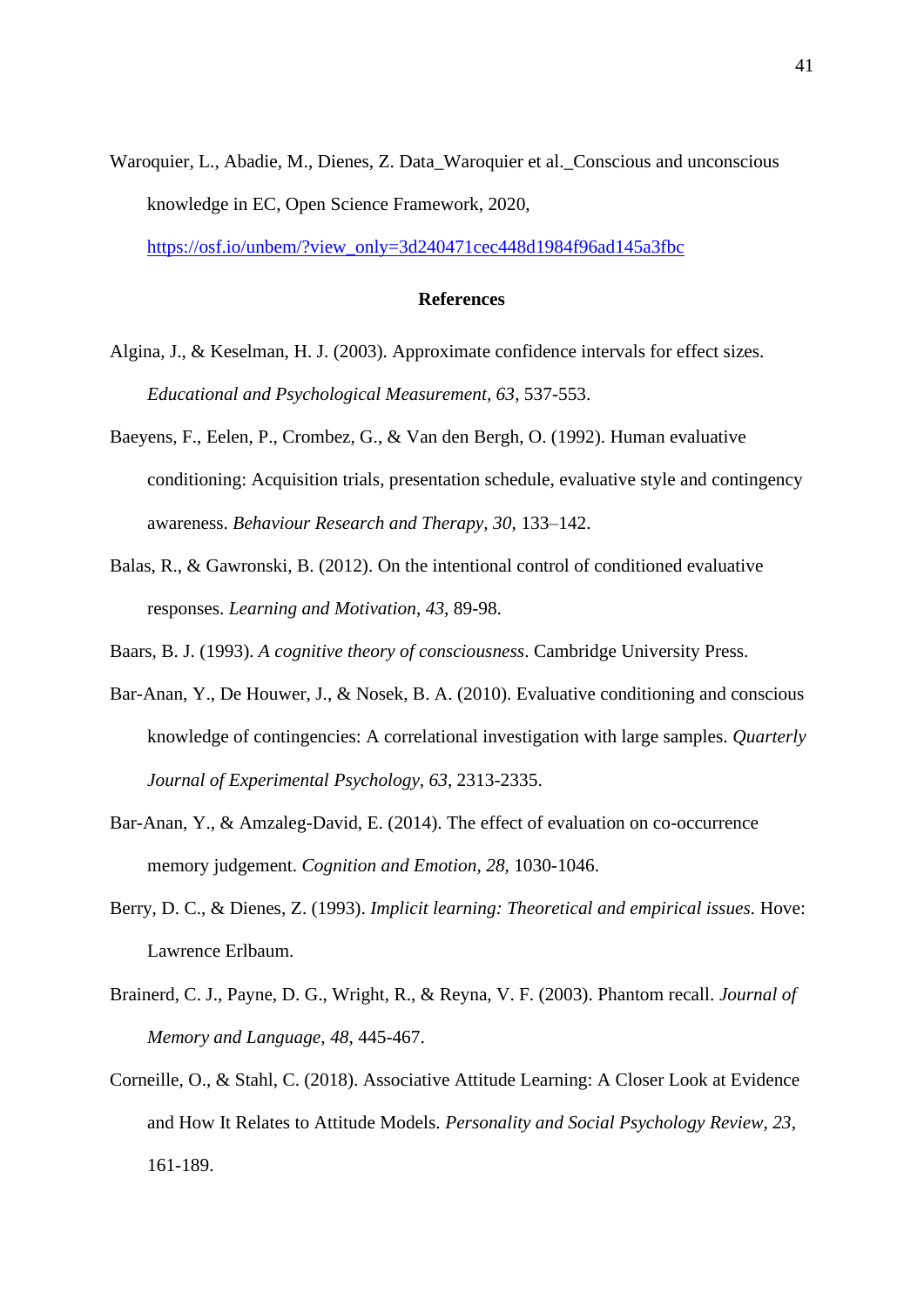- Cumming, G. (2012). *Understanding the new statistics: Effect sizes, confidence intervals, and meta-analysis.* New York, NY: Routledge.
- Dehaene, S., Changeux, J. P., & Naccache, L. (2011). The global neuronal workspace model of conscious access: from neuronal architectures to clinical applications. In *Characterizing consciousness: From cognition to the clinic?* (pp. 55-84). Springer, Berlin, Heidelberg.
- De Houwer, J. (2007). A conceptual and theoretical analysis of evaluative conditioning. *The Spanish Journal of Psychology, 10*, 230–241.
- Dedonder, J., Corneille, O., Yzerbyt, V. Y., & Kuppens, T. (2010). Evaluative conditioning of high-novelty stimuli does not seem to be based on an automatic form of associative learning. *Journal of Experimental Social Psychology, 46*, 1118–1121.
- Dienes, Z. (2004). Assumptions of subjective measures of unconscious mental states: Higher order thoughts and bias. *Journal of Consciousness Studies, 11* (9), 25-45.
- Dienes, Z. (2012). Conscious versus unconscious learning of structure. *Statistical learning and language acquisition, 1*, 337-364.
- Dienes, Z. (2019). How do I know what my theory predicts? *Advances in Methods and Practices in Psychological Science.*
- Dienes, Z. (2014). Using Bayes to get the most out of non-significant results. *Frontiers in Psycholology,* 5, 781. doi: 10.3389/fpsyg.2014.00781
- Dienes, Z., & Perner, J. (2004). Assumptions of a subjective measure of consciousness: Three mappings. In R. Gennaro (Ed.), *Higher order theories of consciousness*. John Benjamins Publishers: Amsterdam (pp 173-199).
- Dienes, Z., & Scott, R. (2005). Measuring unconscious knowledge: Distinguishing structural knowledge and judgment knowledge, *Psychological research*, *69*, 338-351..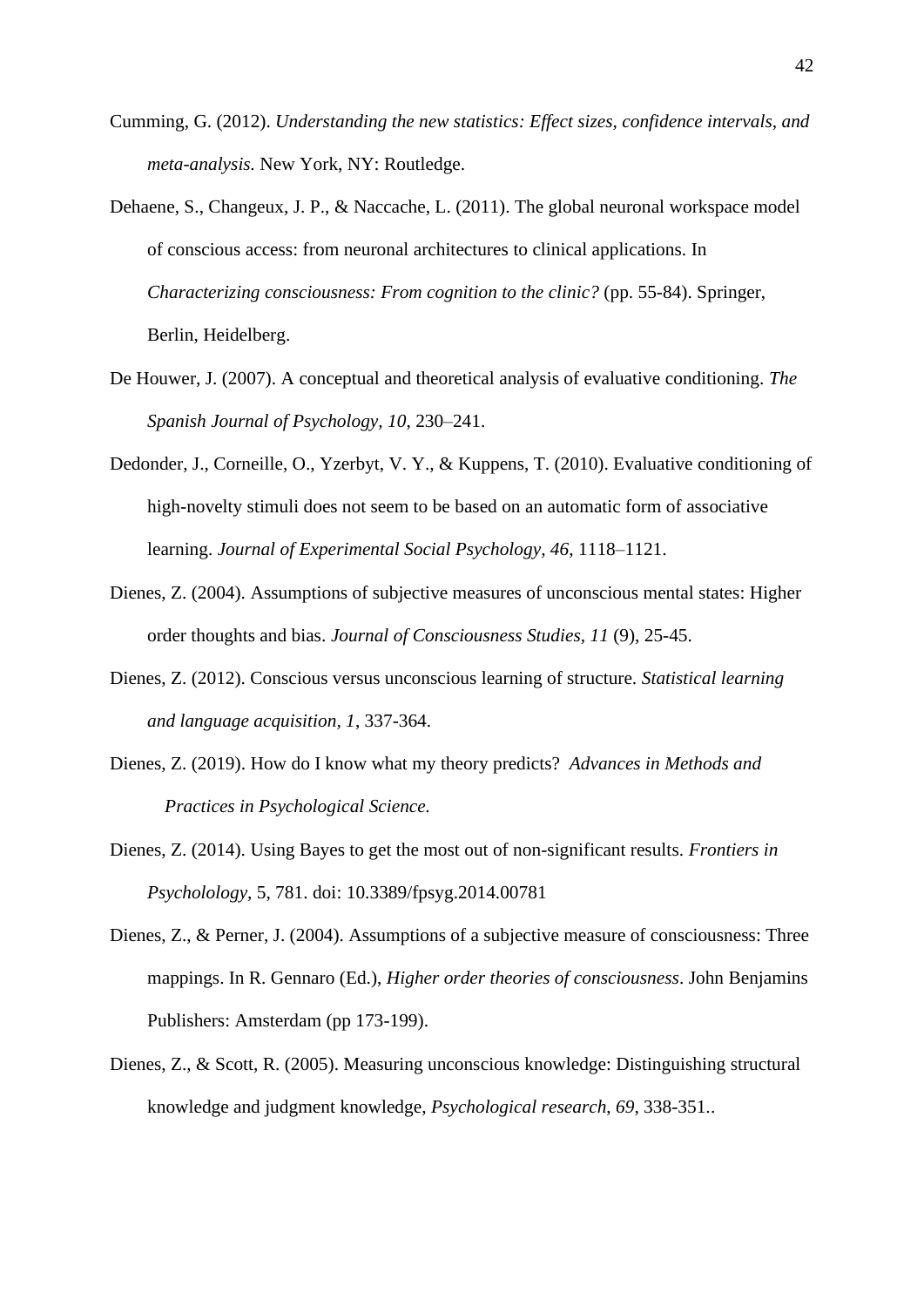- Dienes, Z., & Seth, A. (2010a). The conscious and the unconscious. *Encyclopedia of behavioral neuroscience, 1*, 322-327.
- Dienes, Z., & Seth, A. (2010b). Gambling on the unconscious: A comparison of wagering and confidence ratings as measures of awareness in an artificial grammar task. *Consciousness & Cognition, 19*, 674-681.
- [Dienes, Z., & Seth, A. K. \(2018\).](http://www.lifesci.sussex.ac.uk/home/Zoltan_Dienes/Dienes%20and%20Seth%202015%20Conscious%20vs%20unconscious%20processes.pdf) Conscious versus unconscious processes. In G. C. L. Davey (Ed.), *Psychology (BPS Textbooks in Psychology)* pp 262-323 . Wiley: Chichester
- Dijksterhuis, A. (2004). I Like Myself but I Don' t Know Why : Enhancing Implicit Self-Esteem by Subliminal Evaluative Conditioning*. Journal of Personality and Social Psychology, 86,* 345–355.
- Faul, F., Erdfelder, E., Buchner, A., & Lang, A. G. (2009). Statistical power analyses using G\*Power 3.1: Tests for correlation and regression analyses. *Behavior Research Methods, 41*, 1149–1160.
- Field, A. P., & Moore, A. C. (2005). Dissociating the effects of attention and contingency awareness on evaluative conditioning effects in the visual paradigm. *Cognition & Emotion, 19,* 217–243.
- Förderer, S., & Unkelbach, C. (2013). On the stability of evaluative conditioning effects : The role of identity memory, valence memory, and evaluative consolidation*. Social Psychology, 44*, 380–389.
- Fu, Q., Dienes, Z., & Fu, X. (2010). Can unconscious knowledge allow control in sequence learning? *Consciousness and Cognition, 19*, 462–474.
- Gawronski, B., Balas, R., & Creighton, L. A. (2014). Can the formation of conditioned attitudes be intentionally controlled? *Personality and Social Psychology Bulletin*, *40*, 419-432.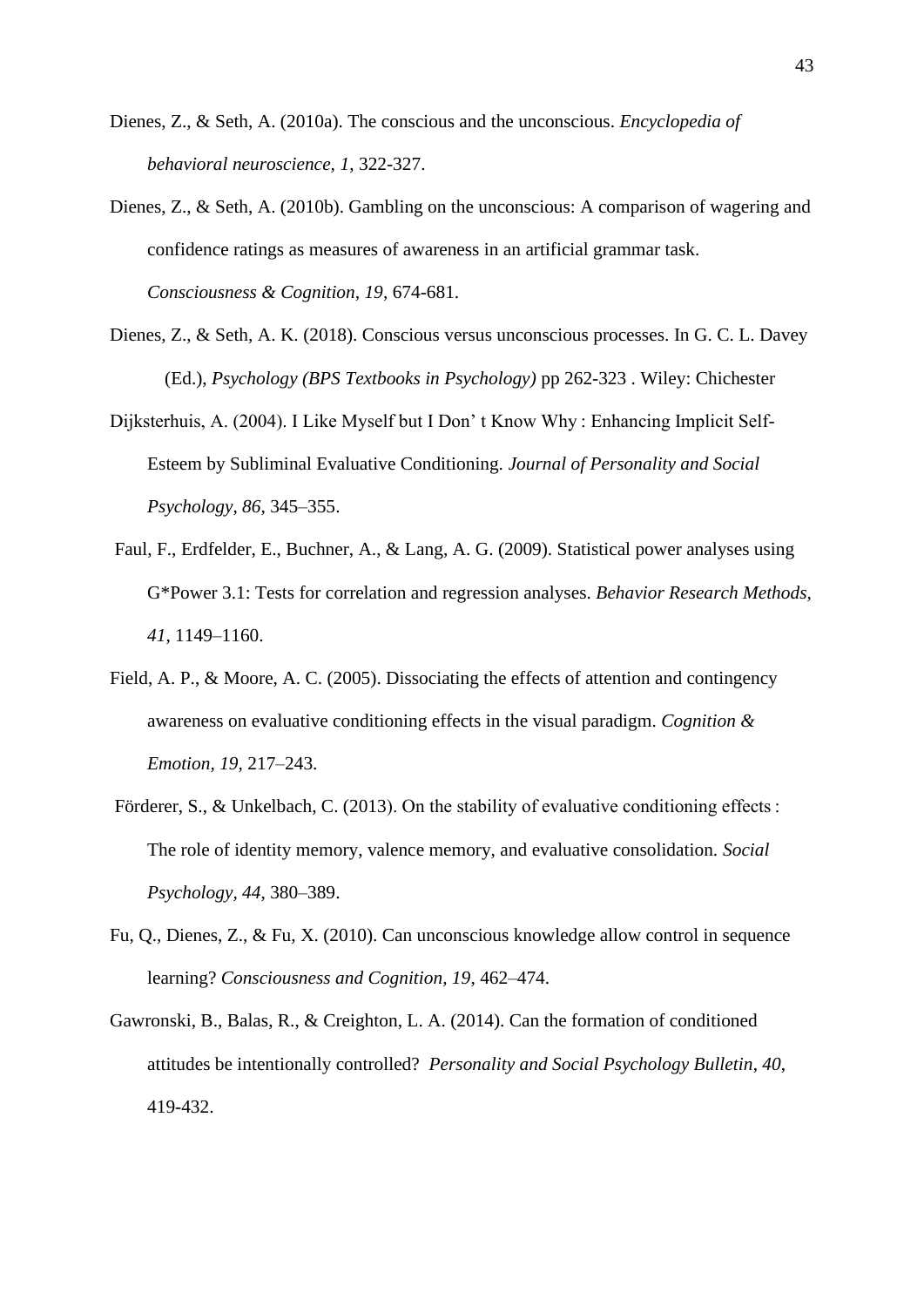- Gast, A., De Houwer, J., & De Scheryver, M. (2012). Evaluative Conditioning Can be Modulated by Memory of the CS-US Pairings at the Time of Testing. *Learning and Motivation, 43*, 116–126.
- Grossman, R. P., & Till, B. D. (1998). The persistence of classically conditioned brand attitudes. *Journal of Advertising, 27*, 23-31.
- Halbeisen, G., & Walther, E. (2015). Dual-task interference in evaluative conditioning: Similarity matters! *Quarterly Journal of Experimental Psychology, 68*, 2008–2021.
- Halbeisen, G., Blask, K., Weil, R., & Walther, E. (2014). The role of recollection in evaluative conditioning. *Journal of Experimental Social Psychology, 55*, 162–168.
- Hofmann, W., De Houwer, J., Perugini, M., Baeyens, F., & Crombez, G. (2010). Evaluative conditioning in humans: a meta-analysis. *Psychological Bulletin, 136*, 390–421.
- Hu, X., Gawronski, B., & Balas, R. (2017). Propositional versus dual-process accounts of evaluative conditioning: I. The effects of co-occurrence and relational information on implicit and explicit evaluations. *Personality and Social Psychology Bulletin*, *43*, 17-32.
- Hu, X., Gawronski, B., & Balas, R. (2017). Propositional versus dual-process accounts of evaluative conditioning: II. The effectiveness of counter-conditioning and counterinstructions in changing implicit and explicit evaluations. *Social Psychological and Personality Science*, *8*, 858-866.
- Hütter, M., & Sweldens, S. (2013). Implicit Misattribution of Evaluative Responses: Contingency-Unaware Evaluative Conditioning Requires Simultaneous Stimulus Presentations. *Journal of Experimental Psychology: General, 142*, 638–643.
- Hütter, M., & Sweldens, S. (2018). Dissociating controllable and uncontrollable effects of affective stimuli on attitudes and consumption. *Journal of Consumer Research*, *45*, 320- 349.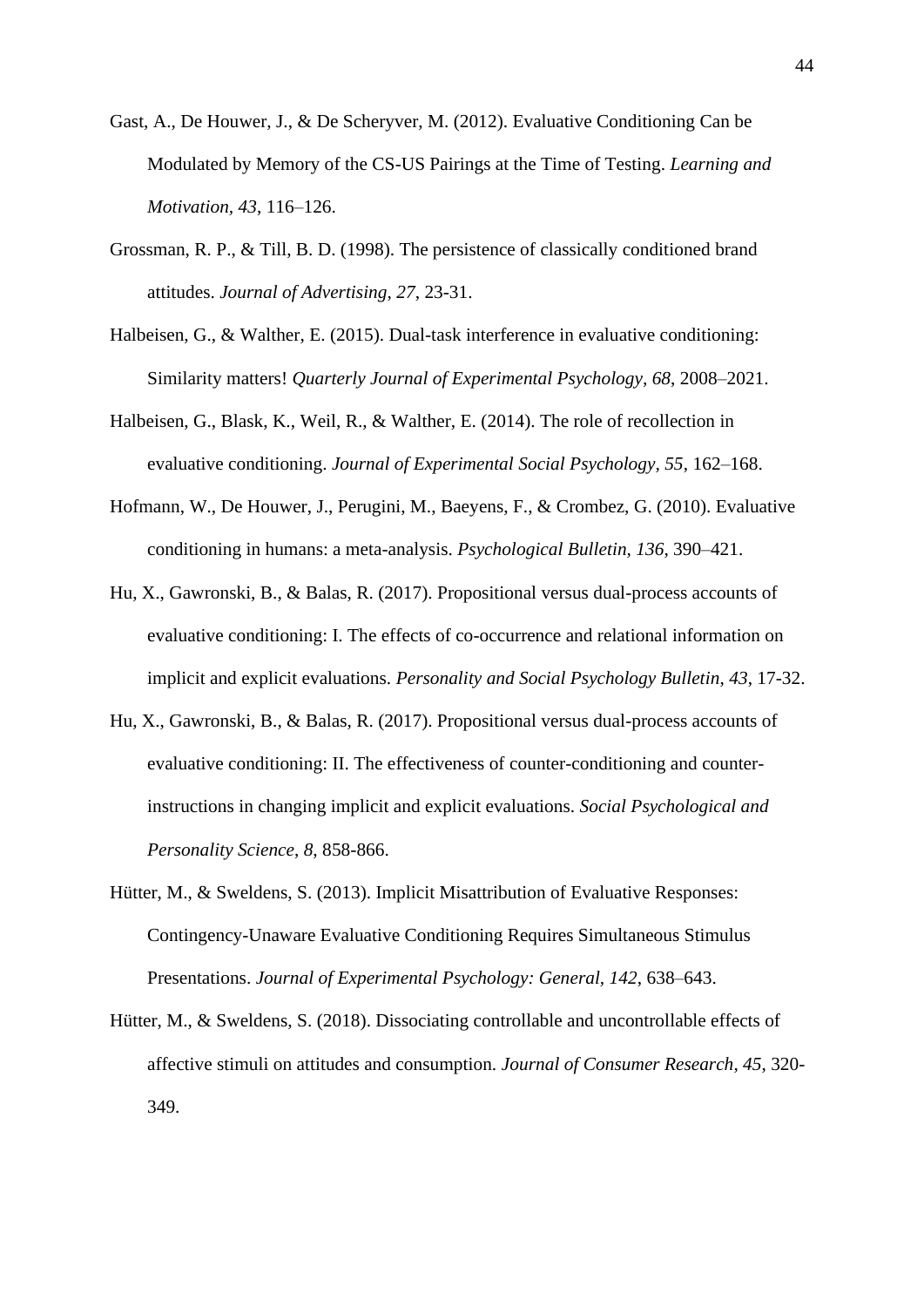- Hütter, M., Sweldens, S., Stahl, C., Unkelbach, C., & Klauer, K. C. (2012). Dissociating contingency awareness and conditioned attitudes: Evidence of contingency-unaware evaluative conditioning. *Journal of Experimental Psychology: General, 141*, 539–557.
- Ivanchei, I. I., & Moroshkina, N. V. (2018). The effect of subjective awareness measures on performance in artificial grammar learning task. *Consciousness and Cognition, 57*, 116- 133.
- Jacoby, L. L. (1991). A process dissociation framework: Separating automatic from intentional uses of memory. *Journal of Memory and Language, 30,* 513–541.

Jeffreys, H. (1939). *A theory of probability.* Oxford: Oxford University Press.

- Jiang, S., Zhu, L., Guo, X., Ma, W., Yang, Z., & Dienes, Z. (2012). Unconscious structural knowledge of tonal symmetry: Tang poetry redefines limits of implicit learning. *Consciousness and Cognition, 21*, 476–486.
- Jones, C. R., Fazio, R. H., & Olson, M. A. (2009). Implicit misattribution as a mechanism underling evaluative conditioning. *Journal of Personality and Social Psychology, 96*, 933–948.
- Jurchiş, R., & Opre, A. (2016). Unconscious learning of cognitive structures with emotional components: Implications for cognitive behavior psychotherapies. *Cognitive Therapy and Research, 40*, 230-244.
- Jurchiș, R., Costea, A., Dienes, Z., Miclea, M., & Opre, A. (2018, December 27). Evaluative conditioning of artificial grammars: Evidence that non-conscious structures bias affective evaluations of novel stimuli. https://doi.org/10.31234/osf.io/jkfu5
- Kemény F, & Lukács Á. (2013). Self-Insight in Probabilistic Category Learning. *Journal of General Psychology, 140*, 57-81.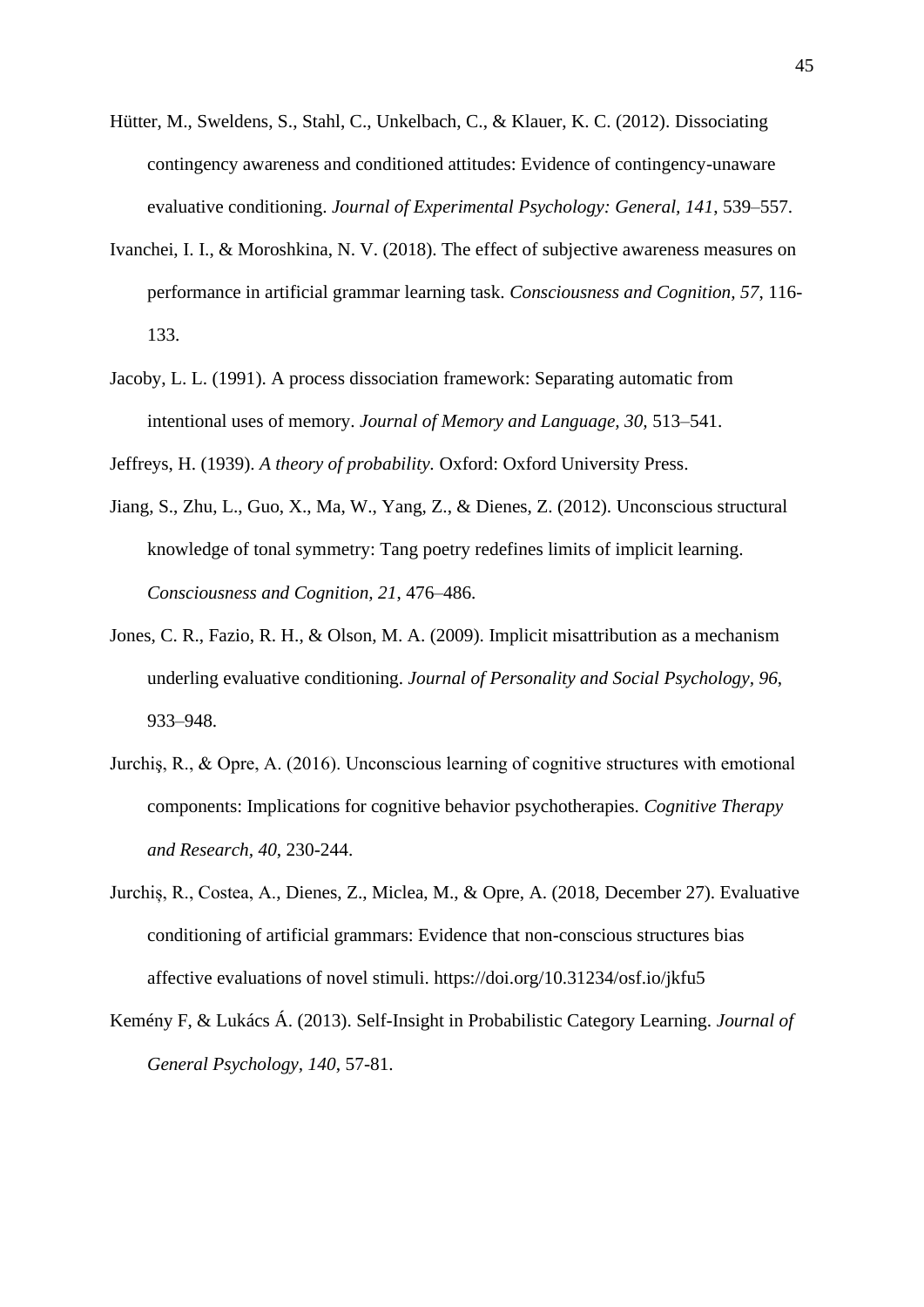- Lang, P. J. ,Bradley, M. M., & Cuthbert, B. N.(2008). *International affective picture system (IAPS): Affective ratings of pictures and instruction manual*. Technical Report A-8. University of Florida; Gainesville, FL.
- Lee, M. D., & Wagenmakers, E.-J. (2013). *Bayesian cognitive modeling: A practical course.*  Cambridge university press.
- Ling, X., Zheng, L., Guo, X., Li, S., Song, S., Sun, L., & Dienes, Z. (2018). Cross cultural differences in implicit learning of chunks versus symmetries. *Royal Society Open Science, 5*, https://doi.org/10.1098/rsos.180469
- Lundqvist, D., Flykt, A., & Öhman, A. (1998). The Karolinska directed emotional faces (KDEF). *CD ROM from Department of Clinical Neuroscience, Psychology section, Karolinska Institutet*, *91*, 630.
- McLaren, I. P., Forrest, C. L. D., McLaren, R. P., Jones, F. W., Aitken, M. R. F., & Mackintosh, N. J. (2014). Associations and propositions: The case for a dual-process account of learning in humans. *Neurobiology of learning and memory, 108,* 185-195.
- Lundqvist, D., Flykt, A., & Öhman, A. (1998). The Karolinska directed emotional faces (KDEF). *CD ROM from Department of Clinical Neuroscience, Psychology section, Karolinska Institutet*, *91*, 630.
- Mealor, A. D., & Dienes, Z. (2012). Conscious and unconscious thought in artificial grammar learning. *Consciousness and Cognition, 21*, 865–874.
- Michel M., Fleming S.M., Lau H., Lee A.L.F., Martinez-Conde S., Passingham R.E., Peters M.A.K., Rahnev D., Sergent C., & Liu K. (2018) An Informal Internet Survey on the Current State of Consciousness Science. *Frontiers in Psychology, 9*, 2134
- Mierop, A., Hütter, M., & Corneille, O. (2017). Resource availability and explicit memory largely determine evaluative conditioning effects in a paradigm claimed to be conducive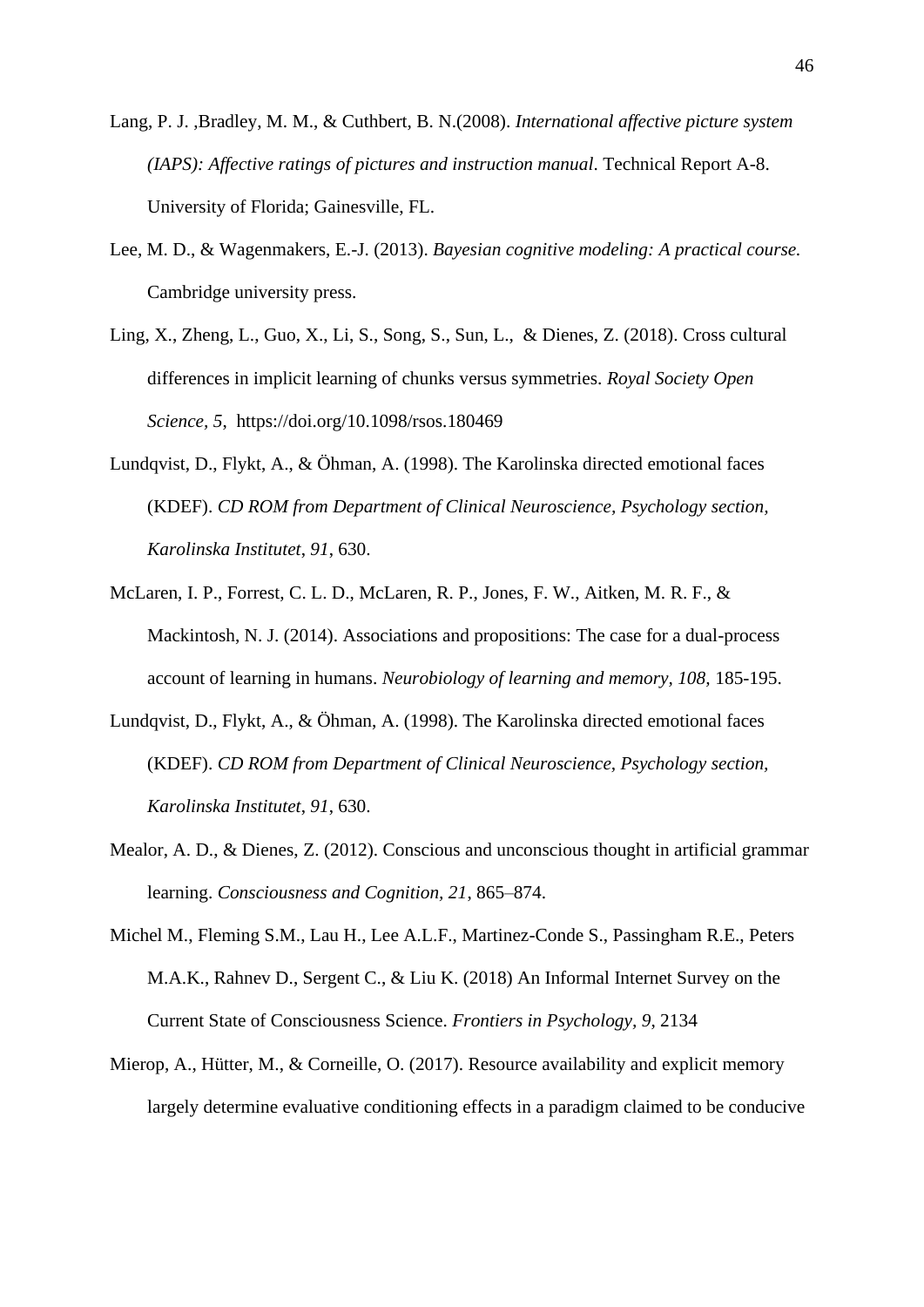to implicit attitude acquisition. *Social Psychological and Personality Science, 8*, 758- 767.

- Mitchell, C. J., De Houwer, J., & Lovibond, P. F. (2009). The propositional nature of human associative learning. *Behavioral and Brain Sciences, 32*, 183–246.
- Neil, G. J. & Higham, P. A. (2012) Implicit learning of conjunctive rule sets: An alternative to artificial grammars. *Consciousness and Cognition, 21*, 1393-1400.
- Norman, E., Scott, R. B., Price, M. C., Jones, E., & Dienes, Z. (2019). Can unconscious structural knowledge be strategically controlled? In Cleeremans, A., Allakhverdov, V., & Kuvaldina, M. (Eds), *Implicit learning: 50 years on*. Routledge (pp 159-173).
- Paciorek, A., & Williams, J. N. (2015). Semantic Generalization in Implicit Language Learning. *Journal of Experimental Psychology: Learning Memory and Cognition, 41*, 989-1002
- Pleyers, G., Corneille, O., Luminet, O., & Yzerbyt, V. Y. (2007). Aware and (dis)liking: itembased analyses reveal that valence acquisition via evaluative conditioning emerges only when there is contingency awareness. *Journal of Experimental Psychology. Learning, Memory, and Cognition, 33*, 130–144.
- Pleyers, G., Corneille, O., Yzerbyt, V. Y., & Luminet, O. (2009). Evaluative conditioning may incur attentional costs*. Journal of Experimental Psychology. Animal Behavior Processes, 35*, 279–285.
- Rebuschat, P. (2013). Measuring implicit and explicit knowledge in second language research. *Language Learning. 63*, 595–626.
- Rogers, J., Revesz, A., Rebuschat, P. (2016). Implicit and explicit knowledge of inflectional morphology. *Applied Psycholinguistics, 37*, 781-812.

Rosenthal, D. M. (2005). *Consciousness and mind.* Oxford: Oxford University Press.

Rosenthal, D. M. (2019). Consciousness and Confidence. *Neuropsychologia, 128*, 255-265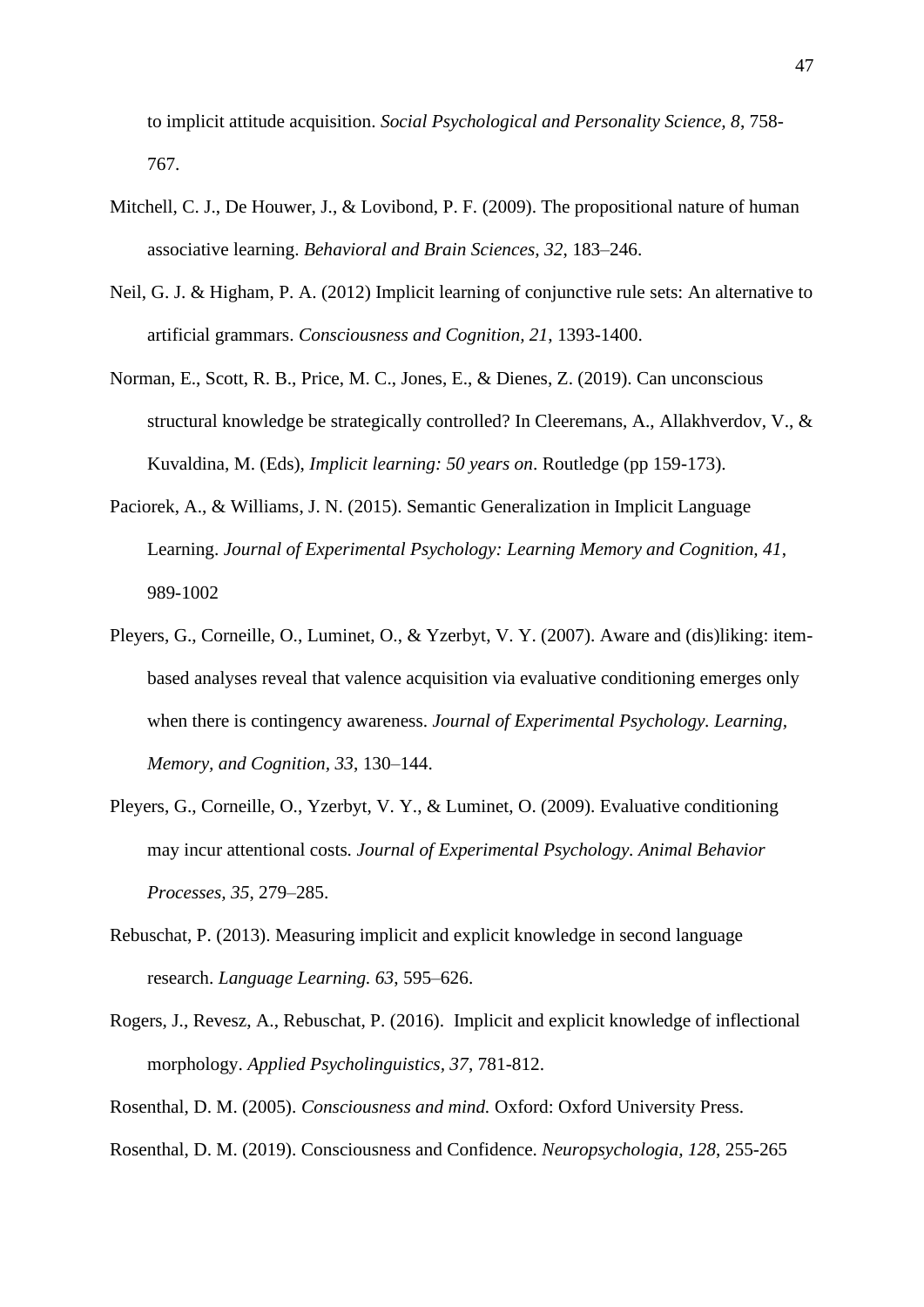- Scott, R. B., & Dienes, Z. (2008). The conscious, the unconscious, and familiarity. *Journal of Experimental Psychology: Learning, Memory, and Cognition, 34*, 1264–1288.
- Shanks, D. R., & St John, M. F. (1994). Characteristics of dissociable human learning systems. *Behavioral and Brain Sciences, 17*, 367–395.
- Stahl, C., & Bading, K. C. (2019). Evaluative conditioning of pattern-masked nonwords requires perceptual awareness. *Journal of experimental psychology. Learning, memory, and cognition*. doi: 10.1037/xlm0000757
- Stahl, C., & Unkelbach, C. (2009). Evaluative learning with single versus multiple unconditioned stimuli: the role of contingency awareness. *Journal of Experimental Psychology. Animal Behavior Processes, 35*, 286–291.
- Stahl, C., Haaf, J., & Corneille, O. (2016). Subliminal evaluative conditioning? Above-chance CS identification may be necessary and insufficient for attitude learning. *Journal of Experimental Psychology: General, 145*, 1107-1131.
- Stahl, C., Unkelbach, C., & Corneille, O. (2009). On the Respective Contributions of Awareness of Unconditioned Stimulus Valence and Unconditioned Stimulus Identity in Attitude Formation Through Evaluative Conditioning. *Journal of Personality and Social Psychology, 97*, 404–420.
- Schwarz, N., & Clore, G. L. (1983). Mood, misattribution, and judgments of well-being: Informative and directive functions of affective states. *Journal of Personality and Social Psychology, 45*, 513-523.
- Sweldens, S., Corneille, O., & Yzerbyt, V. Y. (2014). The role of awareness in attitude formation through evaluative conditioning. *Personality and Social Psychology Review, 18*, 187–209.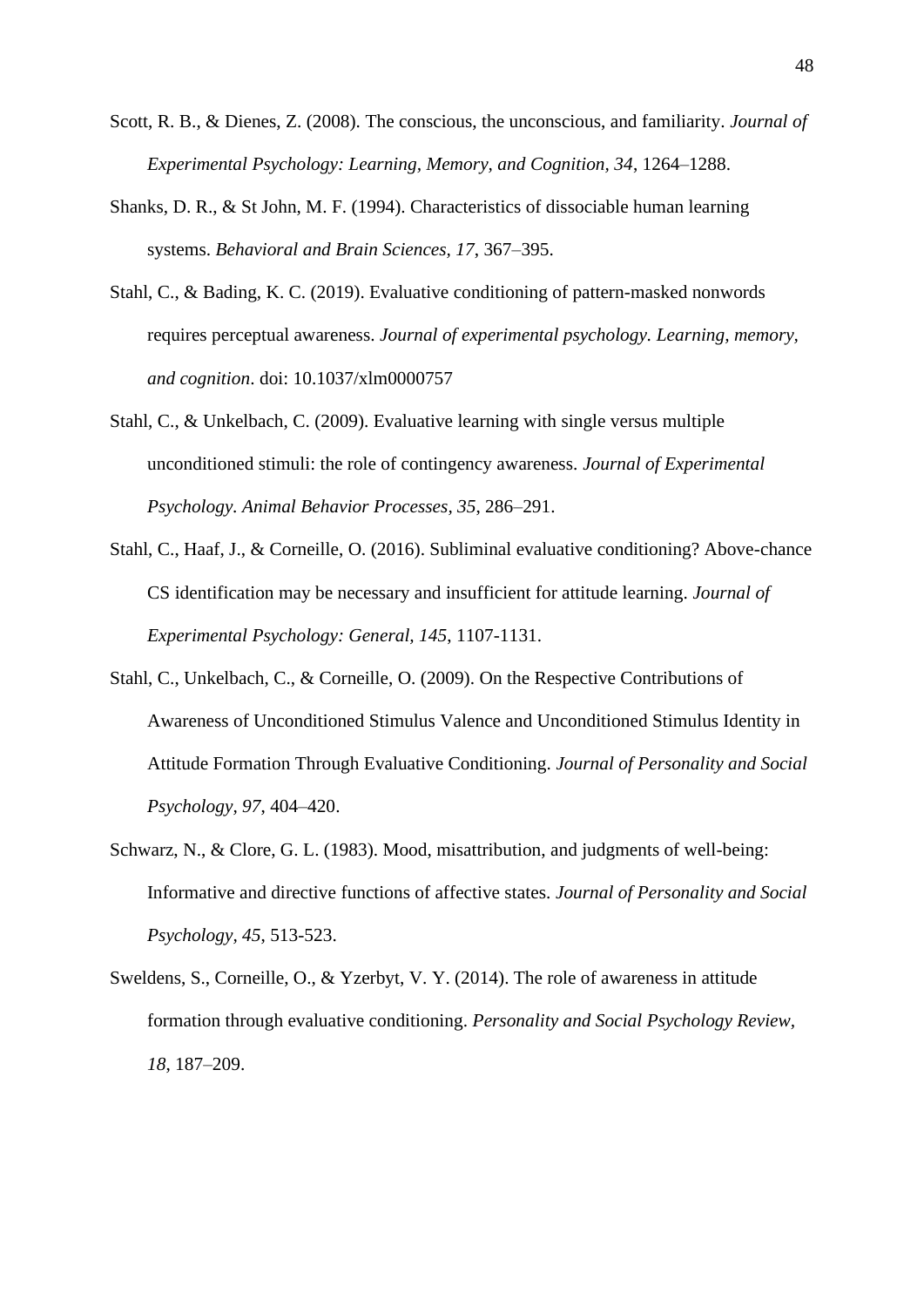- Timmermans, B & Cleeremans, A 2015, How can we measure awareness? An overview of current methods. in M Overgaard (ed.), *Behavioral Methods in Consciousness Research.* Oxford University Press, Oxford, pp. 21-46.
- Wagenmakers, E.-J., Verhagen, A. J., Ly, A., Matzke, D., Steingroever, H., Rouder, J. N., & Morey, R. D. (2017). The need for Bayesian hypothesis testing in psychological science. In S. Lilienfeld & I. Waldman, (Eds.), *Psychological science under scrutiny: Recent challenges and proposed solutions* (pp. 123-138). New York: John Wiley and Sons.
- Wan, L. L., Dienes, Z., & Fu, X. L. (2008) Intentional control based on familiarity in artificial grammar learning. *Consciousness and Cognition, 17*, 1209-1218.
- Wierzchoń, M., Asanowicz, D., Paulewicz, B., & Cleeremans, A. (2012). Subjective measures of consciousness in artificial grammar learning task. *Consciousness and cognition, 21*, 1141-1153.
- Wierzchoń, M., Paulewicz, B., Asanowicz, D., Timmermans, B., & Cleeremans, A. (2014). Different subjective awareness measures demonstrate the influence of visual identification on perceptual awareness ratings. *Consciousness and cognition, 27*, 109- 120.
- Wixted, J. T., & Ebbesen, E. B. (1991). On the form of forgetting. *Psychological Science, 2*, 409-415.
- Ziori, E., & Dienes, Z. (2006). Subjective measures of unconscious knowledge of concepts. *Mind & Society 5*, 105-122.